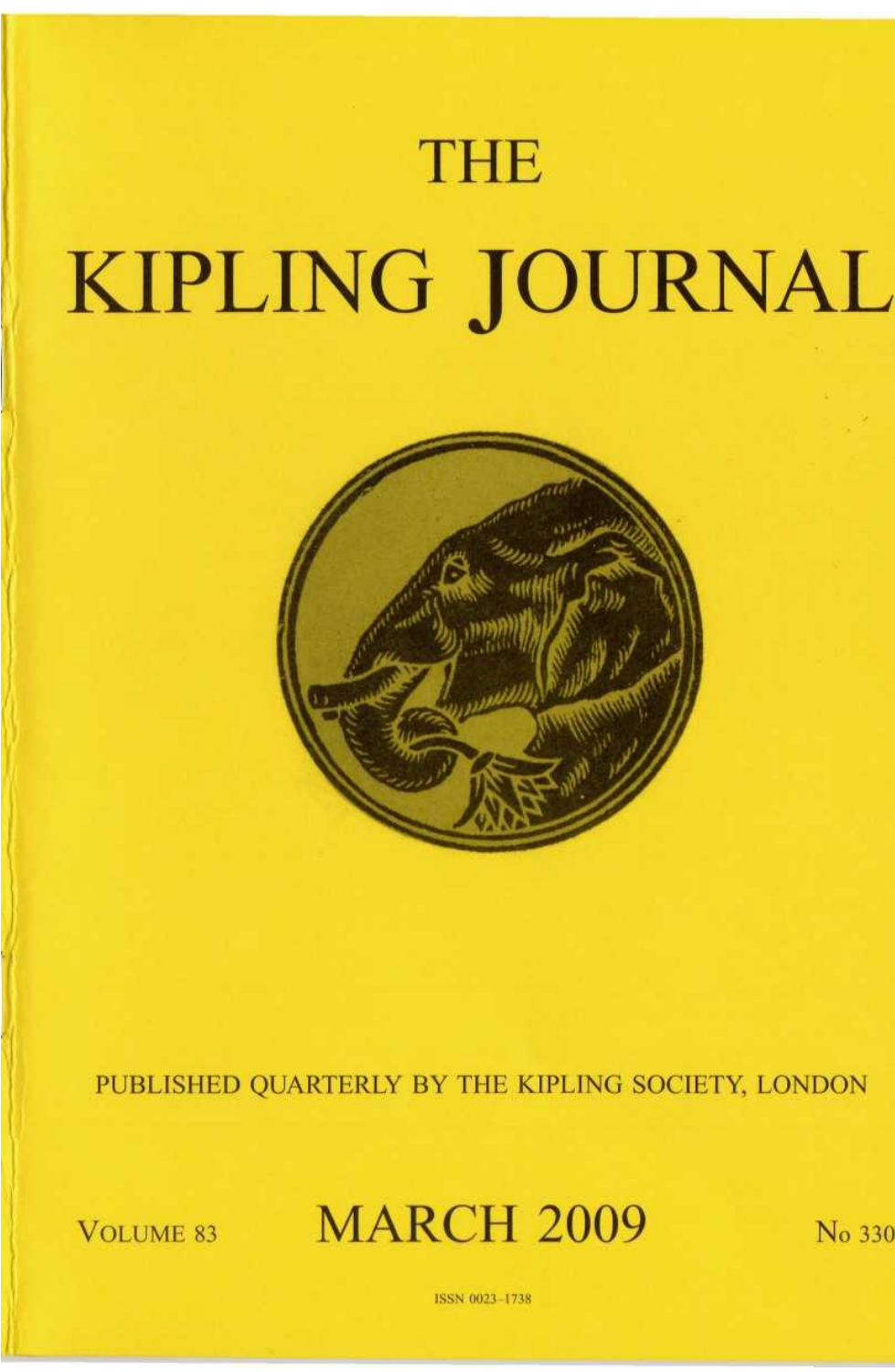## THE CLUB WITH A **COMMONWEALTH DIMENSION**

**Special Rates for Commonwealth** Organisations, Society of Authors & others

The Royal Over-Seas League has a . long bistory of welcoming members from around the world to its London clubbouse which is renowned for its restaurants, private garden, good food-at clubbouse prices-and friendly atmosphere. The club organises a busy cultural and social programme, bas 80 quality bedrooms and seven conference and private dining rooms. The League also has reciprocal arrangements with over 90 other clubs around the world (19 in India) which members can use when they are travelling.



The League holds annual competitions for Commonwealth artists and musicians and supports joint community projects in Commonwealth countries. The League has branches or **bonorary representatives in over 70 countries.** 

The subscription rates for 2009 range from £162 to £395 (including joining fee). For those aged under 26 it is £80. Membership is open to citizens of Commonwealth countries and citizens of countries which have had Constitutional links with the UK since 1910 such as Bahrain, Egypt and Jordan. For further details please contact the Membership Secretary.

## **Royal Over-Seas League**



Over-Seas House, Park Place, St James's Street, London SW1A 1LR Tel: 020 7408 0214. Fax: 020 7499 6738.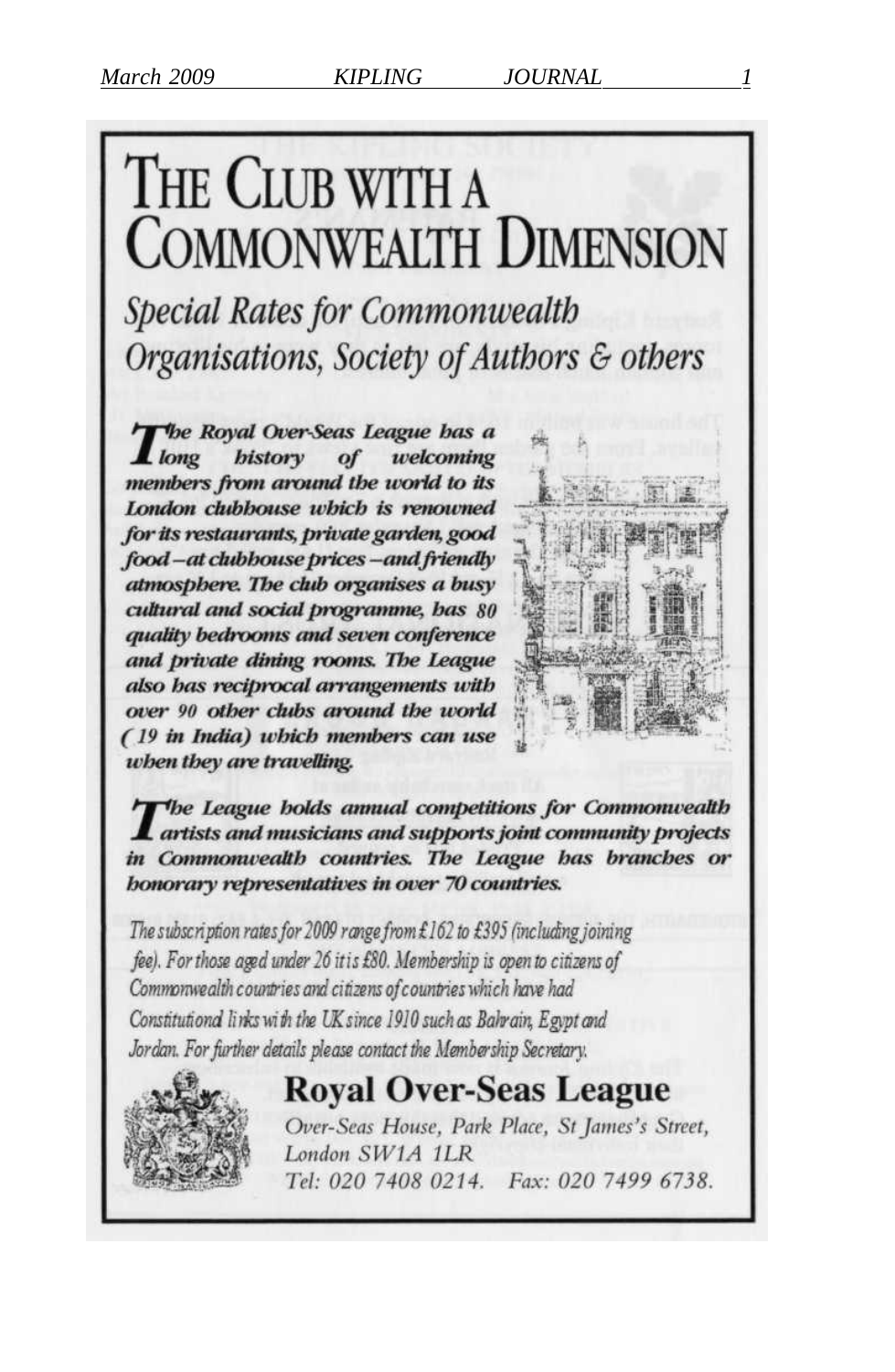

their individual copyright.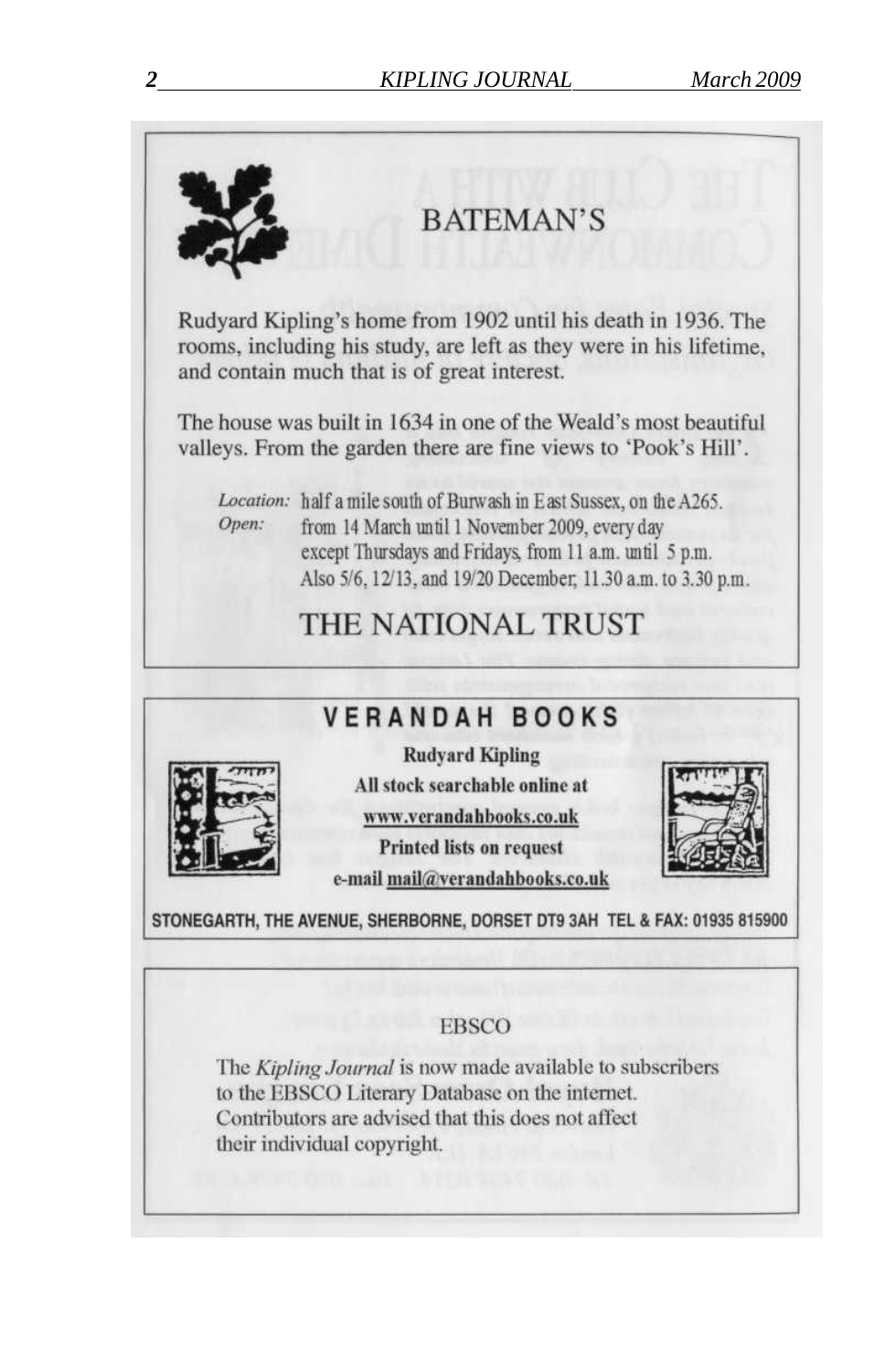## THE KIPLING SOCIETY

Registered Charity No. 278885

#### **PRESIDENT**

Field Marshal Sir John Chappie, G.C.B., C.B.E., D.L.

#### **PAST PRESIDENT**

Sir George Engle, K.C.B., Q.C.

#### **VICE-PRESIDENTS**

Joseph R. Dunlap, D.L.S. Mrs Margaret Newsom Mrs Rosalind Kennedy<br>
I Mrs Anne Shelford<br>
I W Michael Smith<br>
I W Michael Smith J.H. McGivering, R.D. David Alan Richards

Mrs L.A.F. Lewis Professor Thomas Pinney, Ph.D.

#### **COUNCIL: ELECTED AND CO-OPTED MEMBERS**

Cdr Alastair Wilson *(Chairman)* Charles Allen Sharad Keskar *(Deputy Chairman)* Clive Bettington Prof Leonee Ormond Bryan Diamond Prof Janet Montefiore

#### **COUNCIL: HONORARY OFFICE-BEARERS**

John Lambert *(Membership Secretary)*  [his e-mail address is: john.lambertl@btinternet.com] Frank Noah *(Treasurer)*  Jane Keskar *(Secretary)*  [her address is: 6 Clifton Road, London W9 1SS; Tel & Fax 020 7286 0194; her e-mail address is: jmkeskar@btinternet.com] Andrew Lycett *(Meetings Secretary)*  John Radcliffe *(On Line Editor)*  [his e-mail address is: johnradcliffe@blueyonder.co.uk] John Walker *(Librarian)*  Robin Mitchell *(Bateman's Liaison Officer)*  David Page, B.Sc. *(Editor, Kipling Journal)*  [his e-mail address is: davpag@yahoo.co.uk]

> *Independent Financial Examiner*  Professor G.M. Selim, M.Com., Ph.D., F.I.LA.

**THE SOCIETY'S ADDRESS**  Post: 6 Clifton Road, London W9 1SS; Fax: 020 7286 0194; Website: www.kipling.org.uk

#### **THE SOCIETY'S NORTH AMERICAN REPRESENTATIVE**

David Alan Richards, 18 Forest Lane, Scarsdale, New York, NY 10583, U.S.A. Tel: (212) 609-6817. Fax: (212) 593-4517. e-mail: drichards@mccarter.com

#### **THE RUDYARD KIPLING SOCIETY OF AUSTRALIA**

David Watts, Box 421, Wyong, NSW 2259, Australia Tel: 02 43927180. Fax: 02 43511109. e-mail: dwatts@pacificlabels.com.au Website: www.kiplingsocietyaustralia.com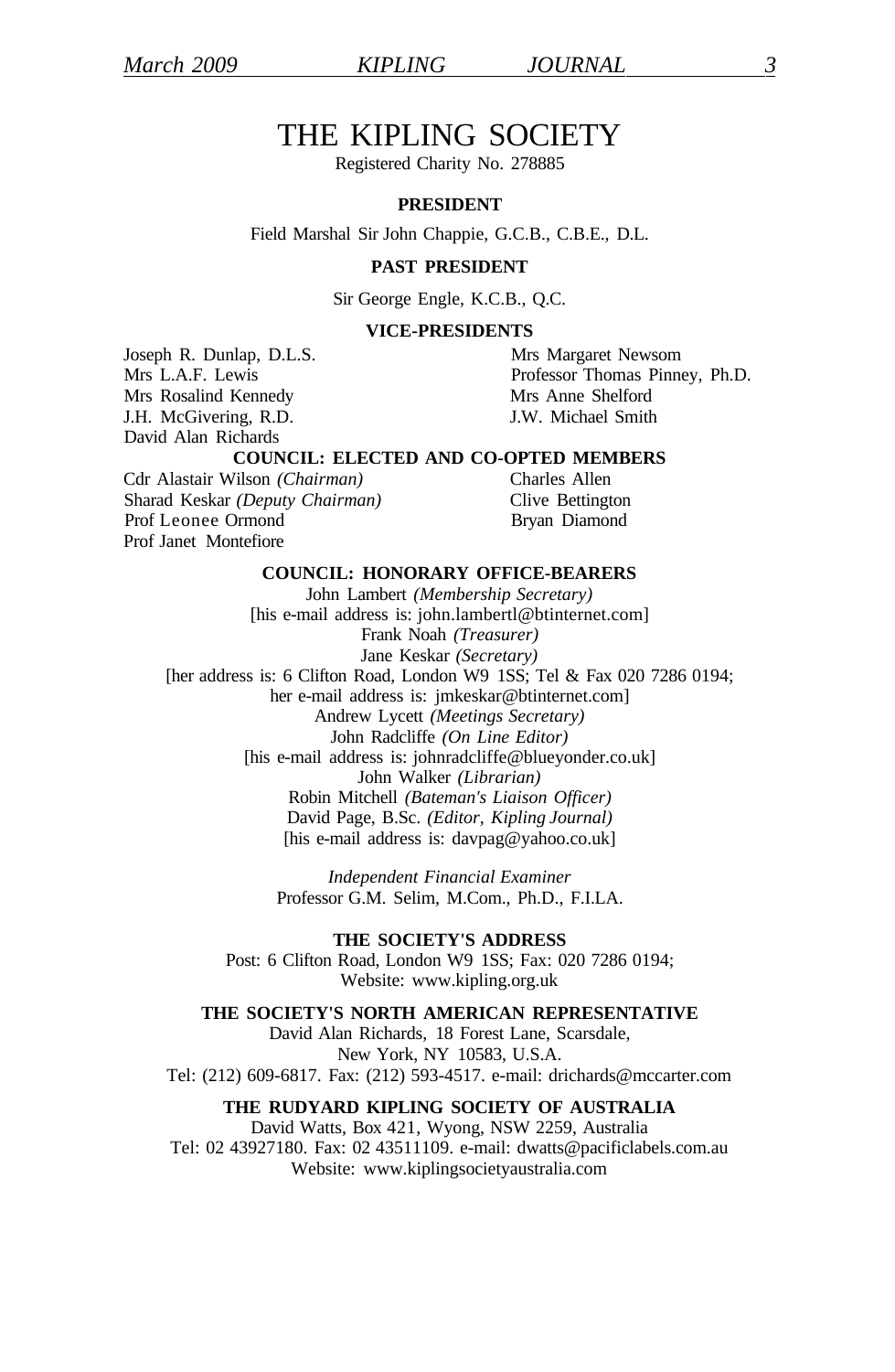## SECRETARY'S ANNOUNCEMENTS

#### **SOME FORTHCOMING EVENTS**

- **Wednesday 8 April 2009,** 5.30 for 6 p.m., in the Mountbatten Room, Royal Over-Seas League, **Wendy Morgan and Robin Hard** on '"Uncle Rud' and the Stanley family, the inside story of an important friendship over four generations from Bermuda to the *Trenora."* (The speakers are grandchildren of the Stanleys.)
- **Wednesday 6 May 2009,** 12.30 for 1 p.m,. in the Hall of India and Pakistan, Royal Over-Seas League, **The Society's Annual Luncheon. Guest Speaker: Professor Richard Holmes, C.B.E., T.D., J.P.** on "Kipling's Soldiers". For details and advanced booking, see December flyer.
- **Wednesday 20 May 2009,** 12 to 3 p.m. A special event at Sheffield University in the Humanities Research Institute, **Professor Daniel Karlin** and other speakers on *"Actions and Reactions:* Kipling's Edwardian Summer". Lunch will be available.
- **Saturday 20 June 2008,** the National Trust will hold its "Kipling Day" at Bateman's.
- **Wednesday 8 July 2009,** 4.30 p.m., in the Mountbatten Room, Royal Over-Seas League, the Society's **A.G.M.** after which (5.30 for 6 p.m.), **Professor Bart Moore-Gilbert,** of Goldsmith's College on "Kipling's Afterlives: Responses to Kipling's Work in Indian Literature".

**September 2009:** We have just heard that unfortunately the proposed **University of Cape Town Conference** has had to be **Postponed Indefinitely.** 

*March 2009* JANE KESKAR & ANDREW LYCETT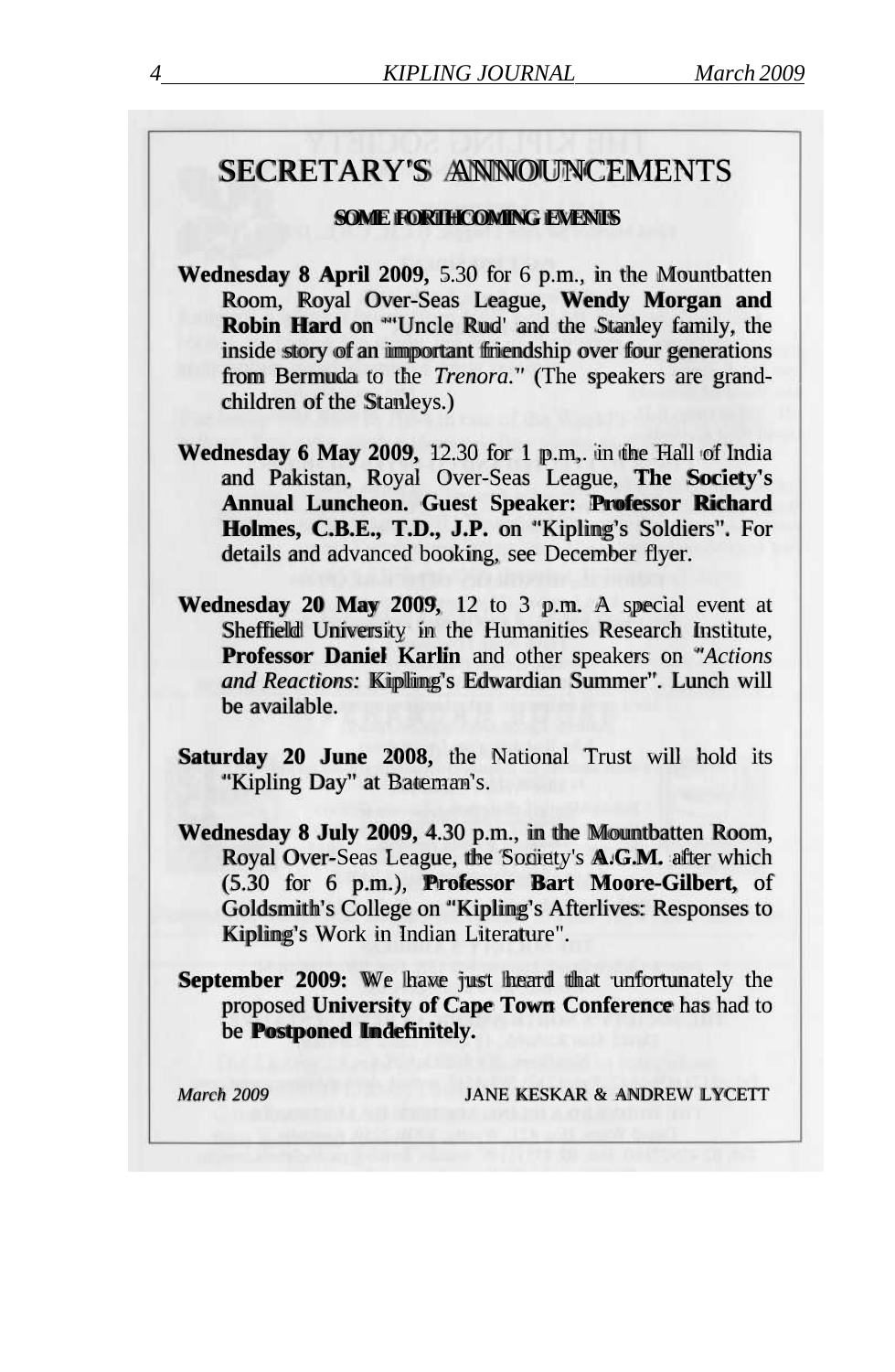## THE KIPLING JOURNAL

*published quarterly since 1927 by the Kipling Society (6 Clifton Road, London W9 1SS) and sent free to all members worldwide* 

| Volume 83                                       | <b>March 2009</b>                                                                                                                              | Number 330    |
|-------------------------------------------------|------------------------------------------------------------------------------------------------------------------------------------------------|---------------|
|                                                 | <b>CONTENTS</b>                                                                                                                                |               |
|                                                 | THE KIPLING SOCIETY: OFFICERS, ETC.                                                                                                            | 3             |
| SECRETARY'S ANNOUNCEMENTS                       |                                                                                                                                                | 4             |
| EDITORIAL                                       |                                                                                                                                                | $6-7, 28, 57$ |
| FIELD MARSHALL EARL ROBERTS<br>by Rodney Atwood | 'ACROSS OUR FATHERS' GRAVES': KIPLING AND                                                                                                      | $8-28$        |
|                                                 | "THE CHURCH THAT WAS AT ANTIOCH": A READING                                                                                                    |               |
| by David Sergeant                               |                                                                                                                                                | 29-42         |
|                                                 | <b>TRANSCENDING THE SELF? APPROPRIATION OF</b><br>EASTERN MYSTICAL THOUGHT IN KIPLING'S WORK, WITH THE<br>FOCUS ON KIM by Muhammad Safeer Awan | $43 - 57$     |
| THE STORY BEHIND "THE SCHOLARS"                 |                                                                                                                                                |               |
| by Robin Richards                               |                                                                                                                                                | 58-61         |
|                                                 | BOOK REVIEWS AND NOTES by The Editor                                                                                                           |               |
|                                                 | <b>BEING KIPLING</b> by William B. Dillingham                                                                                                  | $62 - 63$     |
| THE COLLECTOR'S LIBRARY                         |                                                                                                                                                | 63 64         |
|                                                 | THE ADVENTURES OF DUNSTERFORCE                                                                                                                 |               |
|                                                 | by Major-General L.C. Dunsterville                                                                                                             | 64            |
| by Rodney Atwood                                | THE MARCH TO KANDAHAR: Roberts in Afghanistan<br>NOTES ON A CELLAR-BOOK by George Saintsbury,                                                  | 64 & 67       |
| ed. Thomas Pinney                               |                                                                                                                                                | 67            |
| MEMBERSHIP NOTES by John Lambert                |                                                                                                                                                | 65            |
| LETTERS TO THE EDITOR                           |                                                                                                                                                | 66-67         |
| ABOUT THE KIPLING SOCIETY                       |                                                                                                                                                | 68            |
|                                                 | Rudyard Kipling Copyright by The National Trust for Places of Historic Interest or                                                             |               |

Natural Beauty.

 $\overline{\phantom{a}}$ 

Cover Image with Acknowledgements to Macmillan & Co Ltd

*All rights are reserved. No part of this publication may be reproduced, stored in a retrieval system or transmitted in any form or by any means, electronic, mechanical, photocopying or otherwise, without prior permission in writing from the Kipling Society, London.*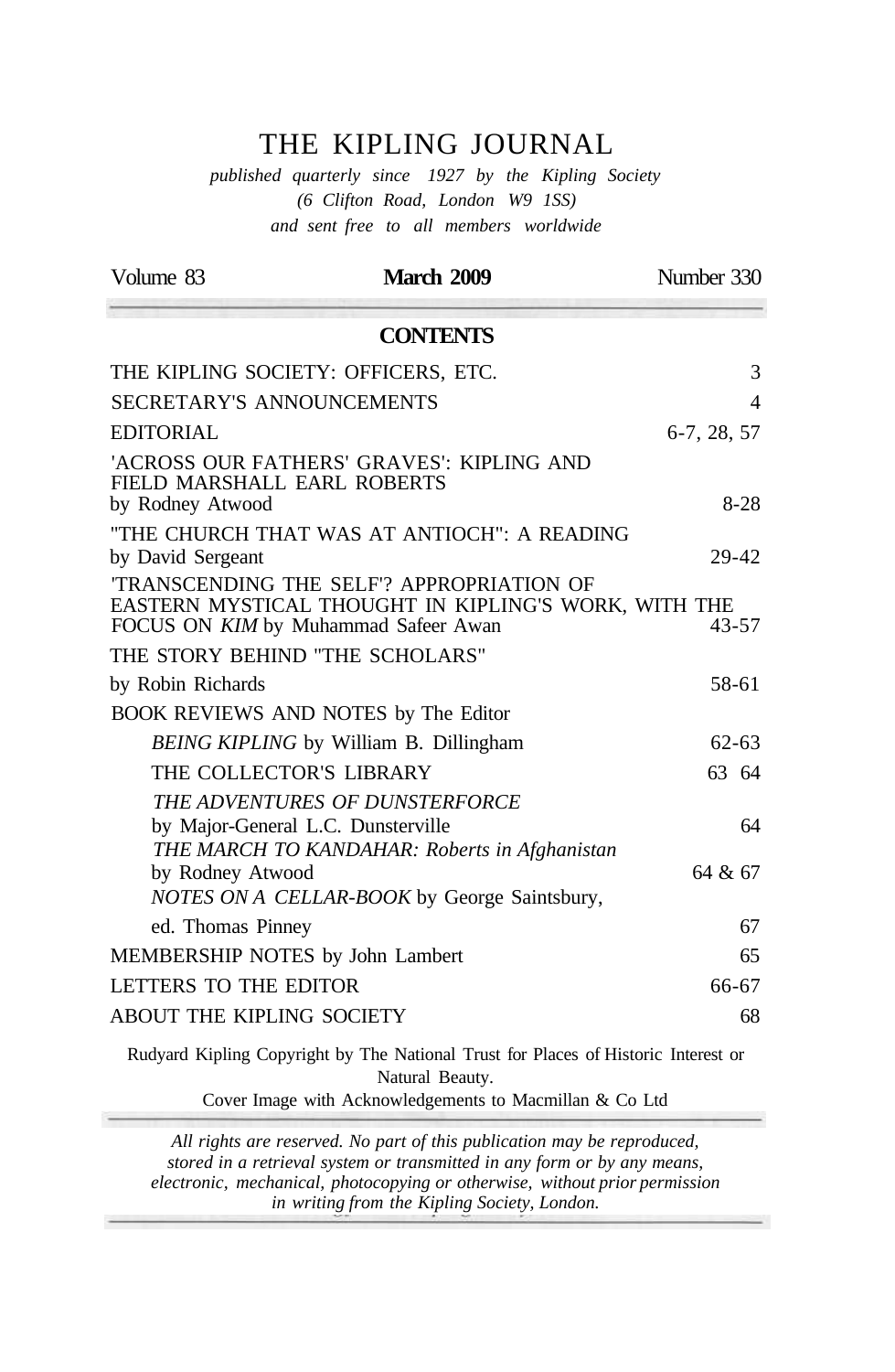## EDITORIAL

#### **LEONARD RAVEN-HILL**

Over the years there have been several reproductions in the *Journal* of Raven-Hill's illustrations for Kipling's works and from his 1903 *Indian Sketchbook.* Roger Ayers admirably summarised these in *Journal*  No.302, (June 2002, p.5), with the most recent illustration being reproduced in the December 2008 issue on page 10. However, I cannot find that we have ever shown an illustration of the artist himself.

In the October 1906 issue of the *Strand Magazine* there is an article '"Punch'-Makers of To-Day. Depicted by Each Other". In it, each of the eleven *Punch* cartoonists who joined Mr Owen Seaman, the Editor, at the "Mahogany Tree" each week has had his image immortalised by one of his colleagues.



Mr L. RAVEN-HILL REPELLING THE GERMANS Drawn by E.T. Reed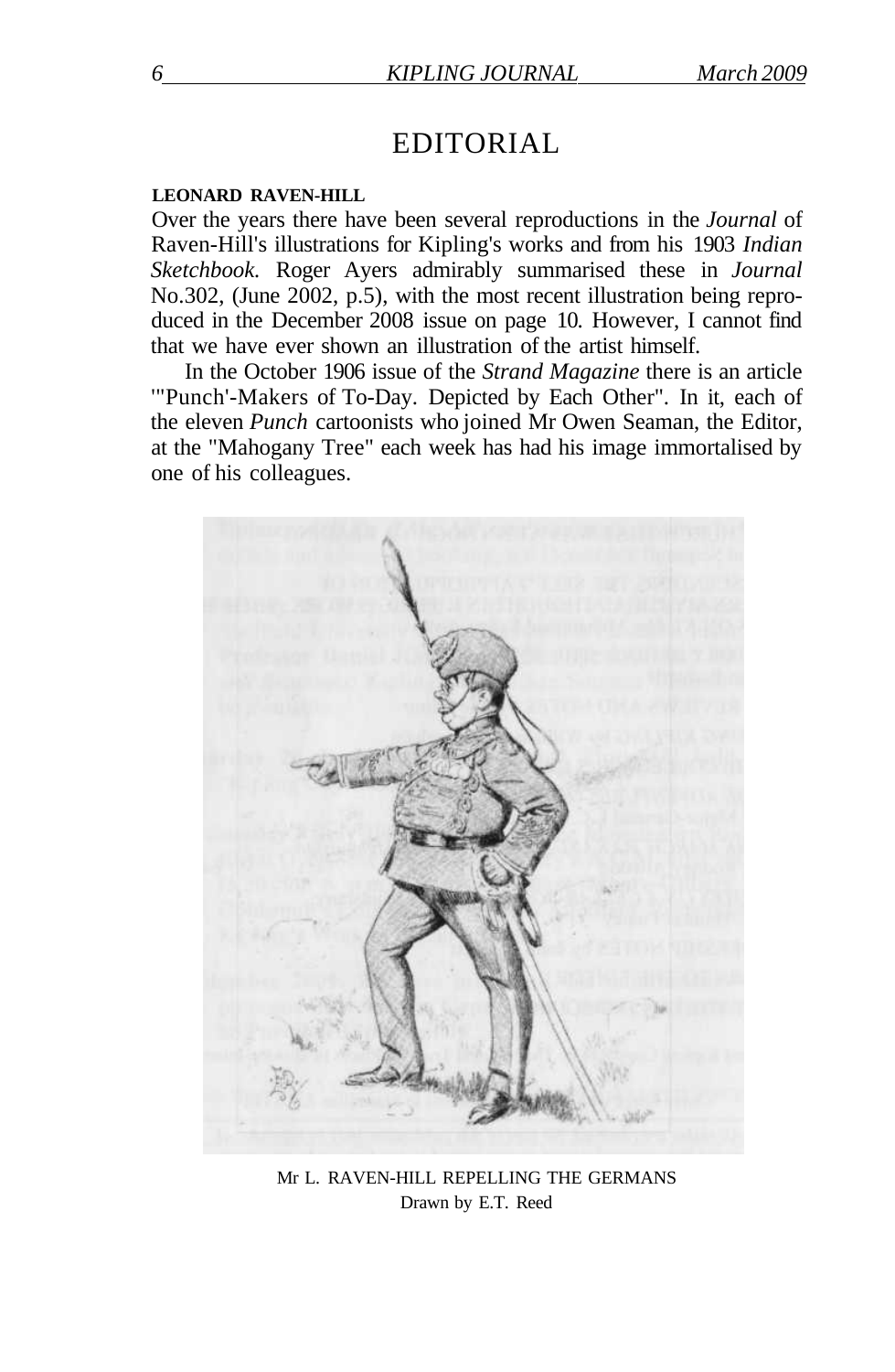The text from the *Strand* article which relates to Raven-Hill is as follows:

There will be few to find fault with the opinion that the most notable addition to *Punch* of the last few years has been Mr. Leonard Raven-Hill. This artist, in whom the talent for comedy is so conspicuous, was formerly connected with rival journals, but was so obviously marked out for a seat at the *Punch* Table that none were surprised when this honour was accorded to him. As a draughtsman he has founded himself on the late Charles Keene, but he has since superimposed a style of his own. Mr. Raven-Hill lives in the country, "the chief peak of a range of charming little Hills," but generally comes up to town on Wednesday for the conclave of artists and writers in Bouverie Street.

"Years ago," declares a chaffing familiar, "Hill sported a black beard, of which he was inordinately proud. It was a nice beard for people who like beards. Personally, I thought he made rather a fetish of that black beard. I had often seen finer, and, to tell the truth, I for one could not understand why he went to the trouble of wearing it. One day he came up to town—shaved. I might say that his action in shaving off the beard created a sensation. That would be polite—but it would not be just. It created a panic. It flashed across us why our friend had so long worn that black beard. While we regretted what we continue to regard as an indiscretion, yet we cannot but be grateful for his long forbearance. But perhaps patriotism lies at the bottom of Raven-Hill's conduct. He is an enthusiastic Volunteer, and naturally regards it as his duty to do anything which will tend to embarrass the enemy."

It is interesting that the same issue of the *Strand* carries the first publication of Kipling's "The Treasure and the Law" from *Puck of Pook's Hill* with illustrations by Claude A. Shepperson, R.I. immediately after the *Punch* article.

#### **A SUPPLEMENTARY ISSUE OF THE** *JOURNAL*

Once again, a few weeks after receiving this March issue of the *Journal*, there will be an additional issue with an April cover date. This will contain a monograph written by Mrs Margaret Muir, describing the friendship that developed between Kipling and the Maitland Park family, based largely upon previously unpublished letters which she has inherited. These are all transcribed as part of the monograph together with other letters held by the University of Cape Town; Magdalen College, Oxford; and Dalhousie University.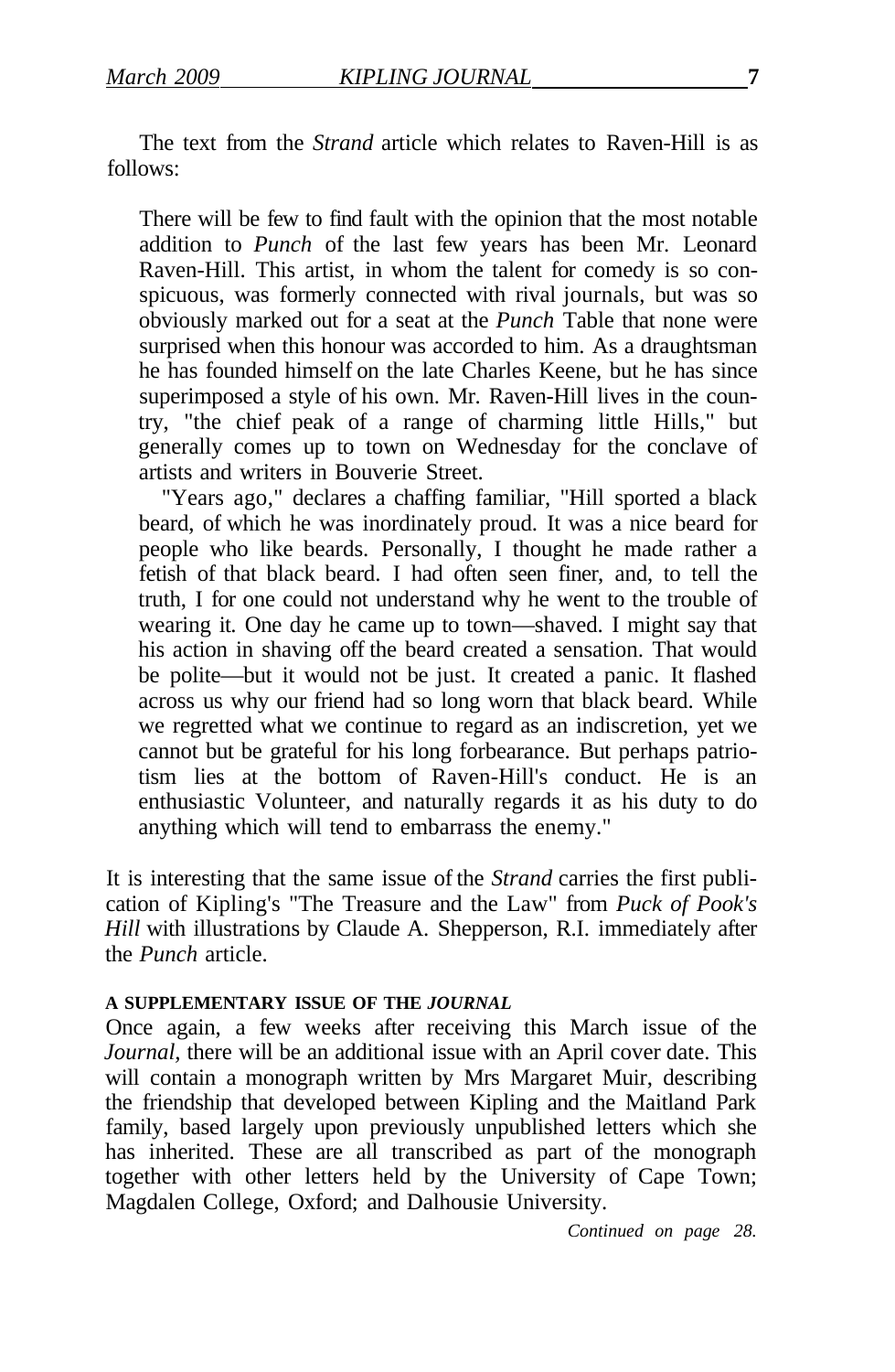

#### ILLUSTRATION FROM THE *SPHERE,* 8 JANUARY 1908 by F. MATANIA

"Thanks to the splendid efforts of "The Daily Telegraph" the banquet commemorating the immortal services of the Indian Mutiny veterans of 1857 proved a great and dignified success which deeply impressed everybody who had the privilege of being present in the Albert Hall on December 23. The veterans were first paraded outside the Albert Memorial, after which a banquet was served in the hall. The feature of the occasion was the splendid oration of Lord Curzon in proposing the toast of the survivors of the Indian Mutiny. He was followed by Lord Roberts (seen standing with Lord Curzon on his right), but perhaps the most affecting scene of all was the singing of "Auld Lang Syne," a moving moment which has been captured by Mr. Matania in his picture. Miss Muriel Foster and Mr. Ben Davies (seen standing together) led, and the old men joined in."

**KIPLING JOURNAL**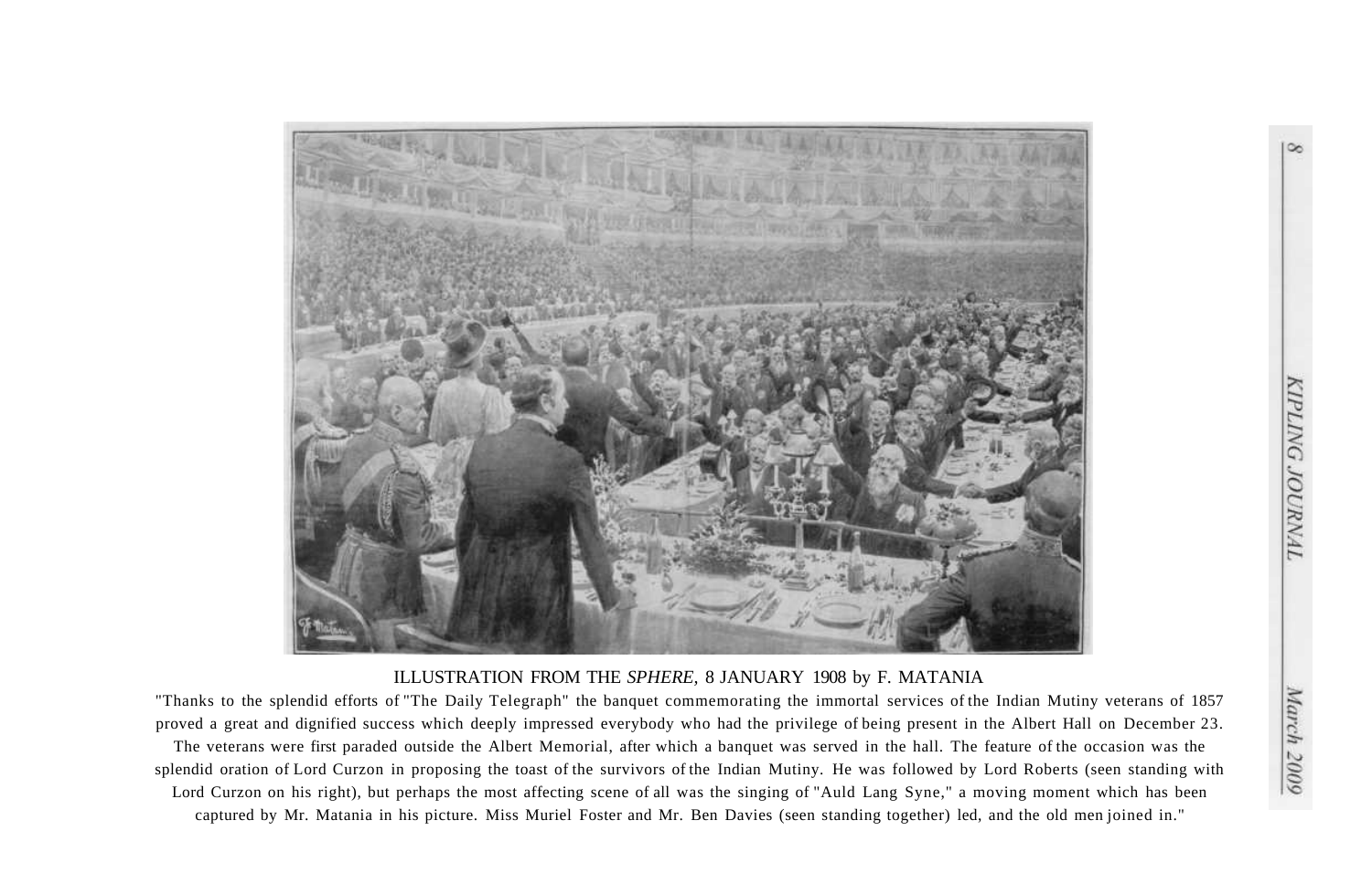## 'ACROSS OUR FATHERS' GRAVES' KIPLING AND FIELD MARSHAL EARL ROBERTS

#### By RODNEY ATWOOD

[Dr Atwood gave this paper to members in London on 13 February 2008. He is working on a biography of Field Marshal Earl Roberts. His book *The March to Kandahar: Roberts in Afghanistan* covering part of his hero's life was published in November, 2008 by Pen & Sword. A brief overall sketch, "So single minded a man and so noble-hearted a soldier: Field Marshal Earl Roberts of Kandahar, Waterford and Pretoria" appeared in the Society for Army Historical Research's special publication of 2007 edited by Professor Ian Beckett, *Victorians at War: New Perspectives.* He is now working on the South African War. He has been reading Kipling since the age of six, and greatly values his Society membership. – *Ed.]* 

> To-day, across our fathers' graves, The astonished years reveal The remnant of that desperate host That cleansed our East with steel.

Hail and farewell! We greet you here, With tears that none will scorn— Oh Keepers of the House of old, Or ever we were born!

The words are Kipling's, the year is 1907, the fiftieth anniversary of the Sepoy Mutiny, and the instigator was Kipling's friend Field Marshal Lord Roberts. Roberts a veteran of the Mutiny hoped that a commemorative medal would be issued by the government to those still alive. There was trouble in the sub-continent in 1907 even before the anniversary, and in May the Government of India issued emergency measures in the Punjab, Eastern Bengal and Assam to put down unrest. As Roberts told his former A.D.C., now Viceroy of India Lord Minto, the King approved of a medal like that for Crimean War veterans, 'but Morley [Secretary of State for India] is a little nervous as to whether any reference to the Mutiny is advisable, considering the disloyal feeling in Bengal and other parts of India." Morley was indeed nervous, there was to be no medal, and the veterans' dinner at the Royal Albert Hall on 23 December given by the proprietors of the *Daily Telegraph,*  for which Kipling wrote the poem quoted, was for the old field marshal a consolation. Nonetheless, at Kensington the veterans made the most of it. Paraphrasing *The Times* report the next day: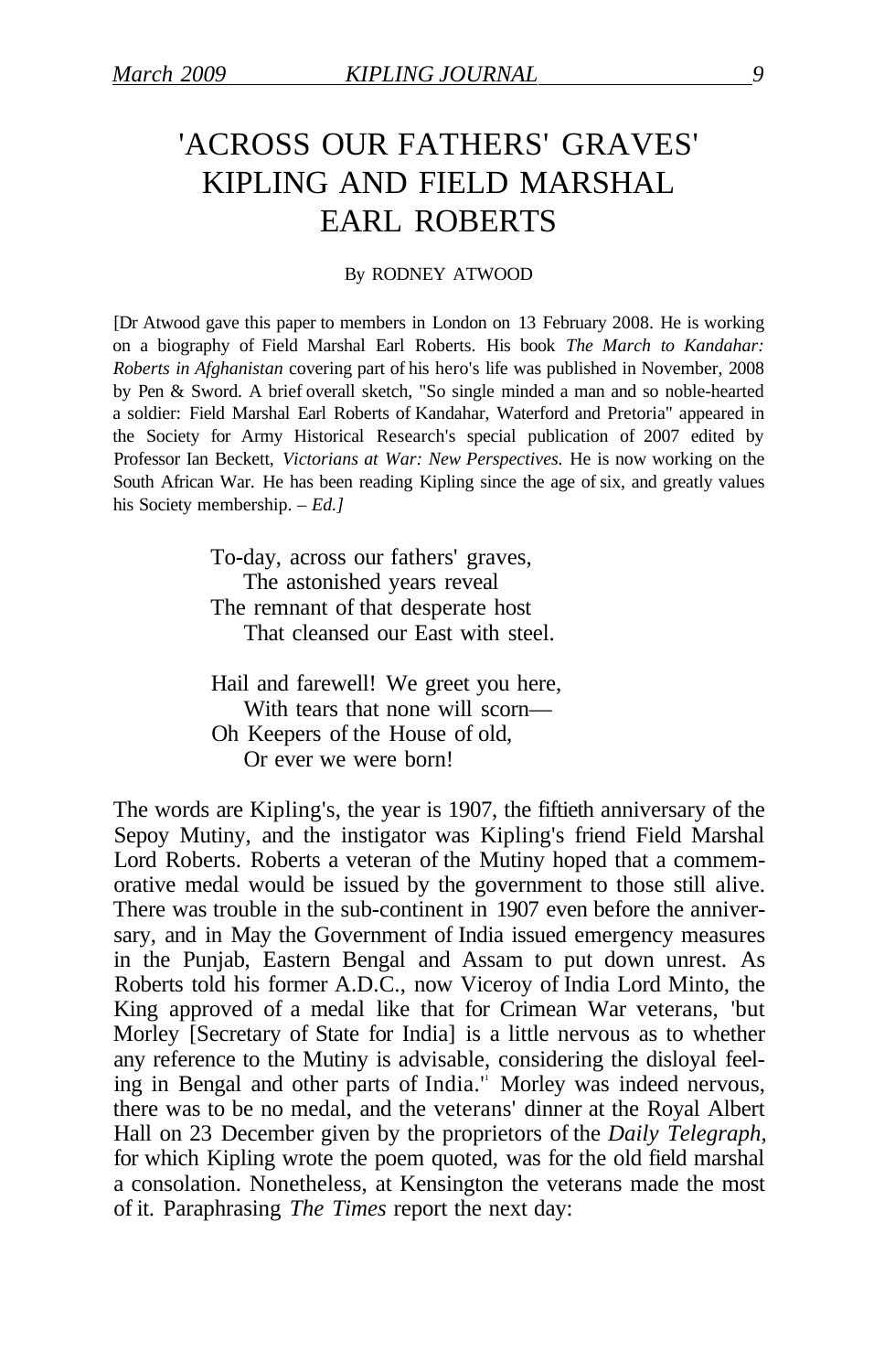At the Albert memorial the commemoration began with a review by Lord Roberts, witnessed by a large gathering of the public. The band of the 1st Duke of Cornwall's Light Infantry, the old 32nd Foot, the defenders of Lucknow played a selection of music.

In the hall Roberts presided at a long table with many distinguished guests, Lord Curzon, General Sir Dighton Probyn, a Mutiny V.C. and A.D.C. to the King, Mr Rudyard Kipling, General Sir Hugh Gough, another Mutiny V.C. and commander of the cavalry brigade at Roberts's famed march to Kandahar.

The old soldiers were enthusiastically cheered as they took their places. All wore their medals conspicuously displayed. Many who were lame were tenderly helped by Guardsmen or their friends, but the majority were upright, well-preserved men who bore their years bravely. The last piece of music before the speeches was "The Campbells are Coming" by Piper Angus Gibson of the Black Watch, the only surviving piper of those who took part in the Mutiny. It was this Scottish tune which came to the ears of the defenders of Lucknow half a century before as Colin Campbell's relief force fought its way through the surrounding palaces and gardens guided by two Irishmen, Henry Kavanagh, one of very few civilians to win the Victoria Cross, and Roberts himself.

Curzon made the chief speech and finished to loud cheers with a toast to the surviving veterans among them 'the hero who was still their hero in 1907, endeared to the nation by half a century of service and sacrifice not one whit less glorious than that of his youth.' That hero a moment later was on his feet to reply, greeted by prolonged cheers. Modestly he pointed out that those present were mere boys at the time and they must all feel that this commemoration was an honour not paid to them but to the memory of those by whose skill and courage 'that great epoch' in our Indian history was brought to a successful close. Some, perhaps the greatest of them, died during the Mutiny, and Roberts specially remembered Sir Henry Lawrence the defender of Lucknow and John Nicholson the hero of Delhi. Of all the men he had ever served under none had impressed him as much as Nicholson.

The occasion closed impressively with the playing of "The Last Post", the singing of Kipling's "Recessional", the reciting of his commemorative poem, and finally "Auld Lang Syne".

What memories came flooding back to the old men who stood there proudly? And Roberts? For he saw it all, from the first news of outbreak in the Punjab, the suppression of potential mutiny there, the hanging of the Subadar-Major of the 51st Bengal Native Infantry on the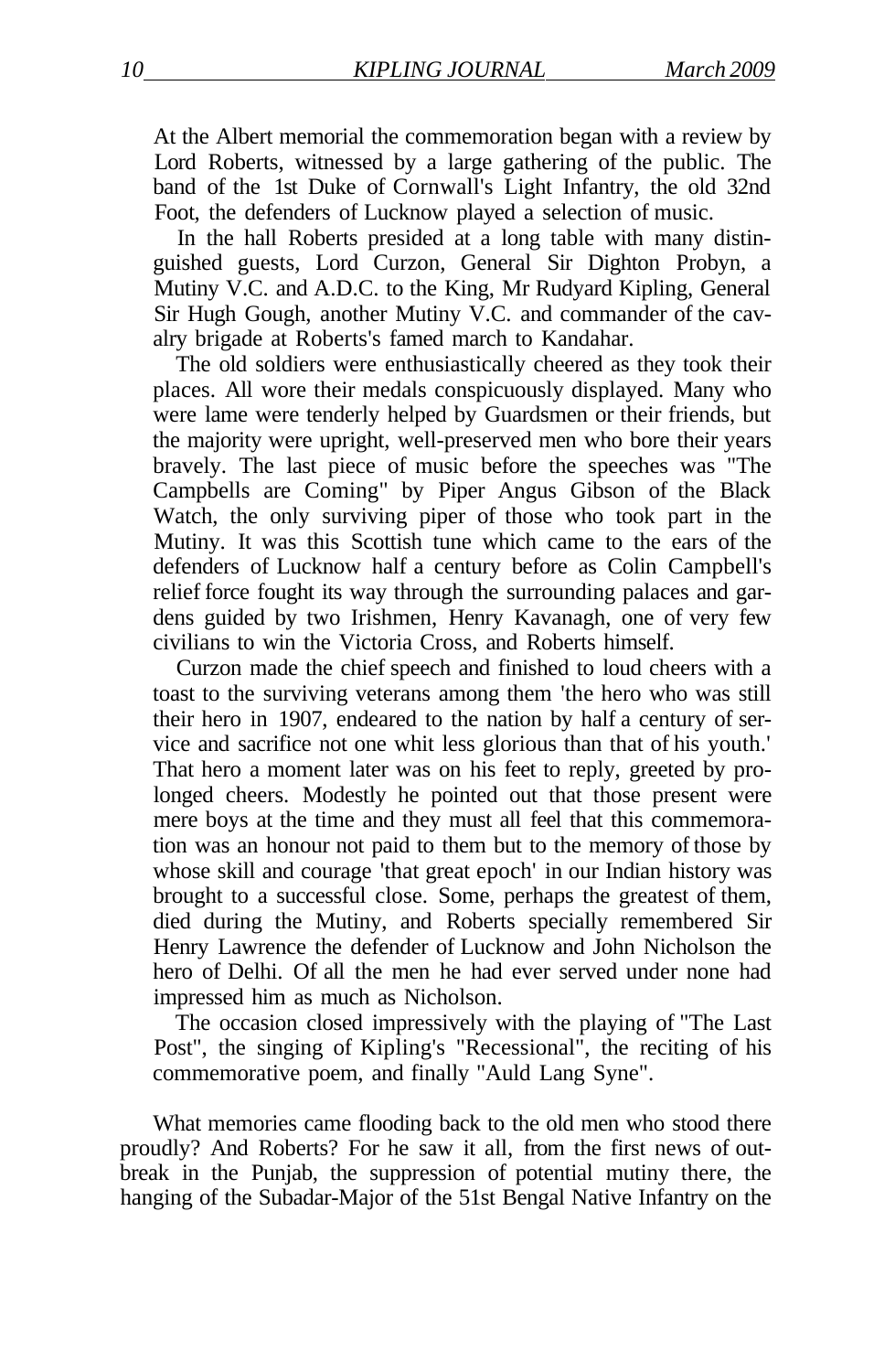parade square at Peshawar, the blowing of forty other mutineers from the mouths of cannon, the siege of Delhi, the relief of Lucknow.

Roberts had discovered by speaking to every veteran on parade  $-$  a typical touch – that many of them were living in the workhouse in bitter poverty. Within a fortnight he obtained the King's patronage for an appeal, which raised £38,000. Over 800 were taken from poorhouses and ended their lives in modest comfort. *Punch* ran a cartoon in support; the "Fair Stranger" whom the aged veteran takes for "Charity" replies, 'No, I am gratitude, come to pay my debt.'<sup>2</sup>

Recent historians like William Dalrymple have emphasised the brutality of the British in the Mutiny. To the Victorian and Edwardian public, the heroism of the soldiers fighting against great odds was remembered and admired, and this view was reflected in the 50th anniversary. Both Kipling and Roberts were inseparably associated with India where they met. Both would have agreed with Disraeli that England 'is really more an Asiatic power than a European' and with Curzon: 'As long as we rule India, we are the greatest power in the world. If we lose it we shall drop straightaway to a third-rate power.' They were together in South Africa during the Boer War; united in the cause of compulsory military service before 1914 and against Home Rule for Ireland. Both lost their sons in war. My story begins in India, goes on to events leading up to the Boer War and the War itself, the years before 1914; the deaths of Roberts and John Kipling; and a conclusion.

Roberts was renowned throughout his life for luck. His first good fortune was being the son of a general in the Army of the East India Company who could advance his career. Against this must be set physical handicaps. Born in 1832 at Cawnpore to Abraham Roberts and his second English wife Isabella, Frederick Roberts remained small all his life. He nearly died of brain-fever as a child and lost the sight of an eye. On both his mother's and father's side there was mixed blood, as the late Victorians would have called it, including a half brother who manufactured gun carriages which may have been used against the British in the Mutiny. Roberts said nothing of these in his famous autobiography. In the snobby, race-obsessed late Victorian empire, such a background could damn a man's career. Poor health and diminutive stature did not prevent him being commissioned into the Bengal Artillery in 1851 and serving as his father's A.D.C. at Peshawar before being employed on the North-West Frontier. He was there when news arrived of the outbreak of the Mutiny.<sup>3</sup>

The famed Roberts luck really began then. A half dozen times he was within inches of death. At Lucknow as the 93rd Highlanders advanced into a park swarming with the enemy, Roberts galloped to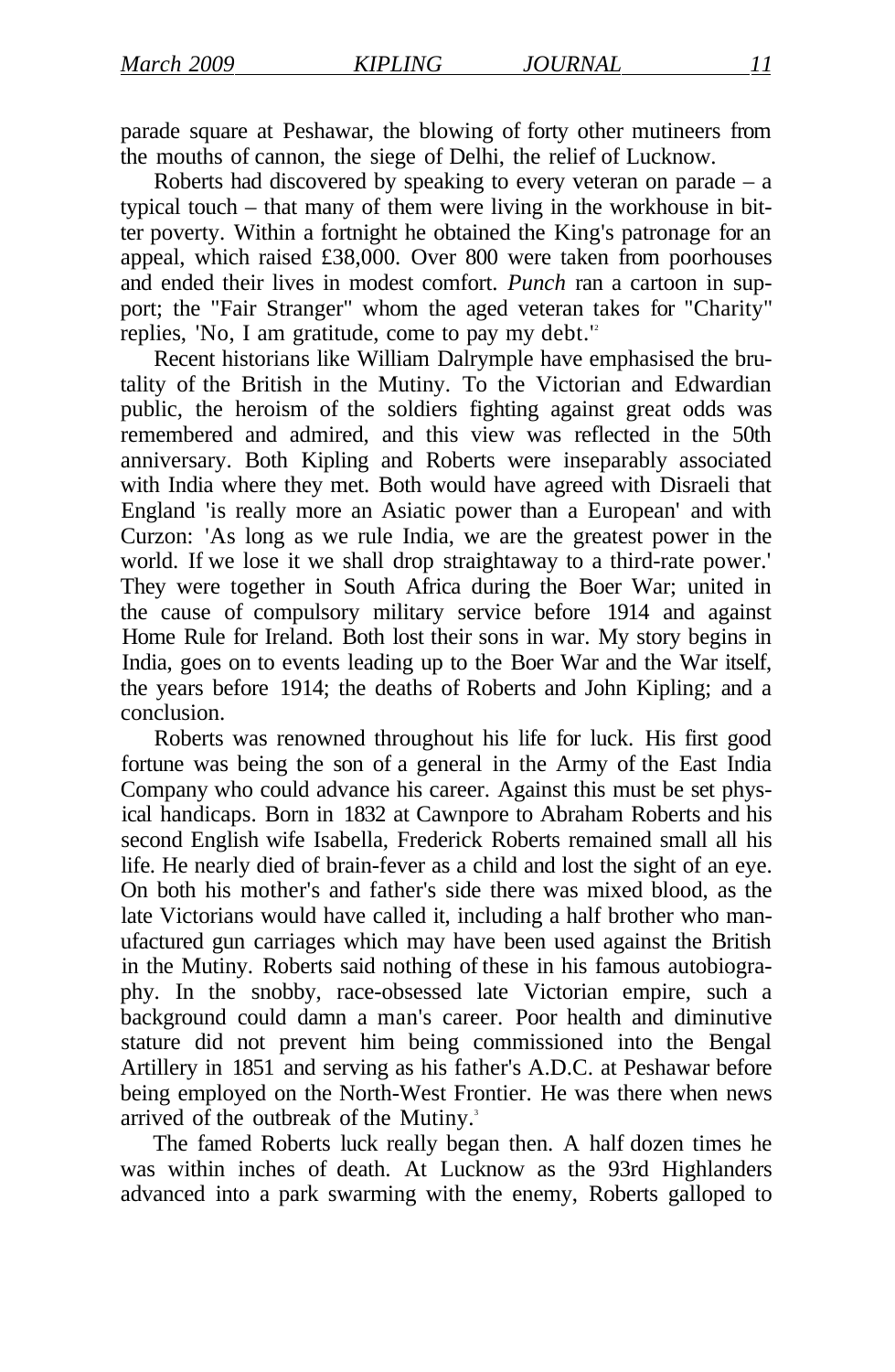their front to reconnoitre. An enemy masked battery opened fire from behind the Dilkusha Palace. One shot struck Roberts's charger just behind him, cutting the horse in two, horse and rider falling in a confused heap. A gasp went up from the Highlanders. 'Plucky wee Bobs is done for.' Roberts, unwounded, got clear of his mount, struggled to his feet amidst the rousing cheers of the 93rd, found another horse and was soon in action again, bringing forward artillery. The shot that had killed his horse ricocheted at almost a right angle, and took off the top of the skull of a young Highlander Kenneth Mackenzie, killing him instantly.<sup>4</sup>

Roberts was mentioned seven times in despatches and won the Victoria Cross in hand-to-hand combat. It was the start of a successful career. There followed a happy and long-lived marriage and the birth of six children, three sadly dying in infancy. He remained on the staff, at his father's urging, and in the 1860s and 1870s was at the centre of affairs, in the eyes of men who counted.

His moment for fame came with the arrival of Disraeli's new viceroy Lord Lytton in 1876 and the outbreak of the 2nd Afghan War two years later. Lytton gave Roberts his chance, promoting him over the heads of senior men to command one of three invading columns. He won a series of striking victories, culminating in his famous three-hundred-mile twenty-three-day march from Kabul to Kandahar in August 1880 and victory over the Afghan leader Ayub Khan. This avenged an Anglo-Indian defeat at Maiwand and made Roberts's reputation. Roberts's use of the press was astute. On the march he took three correspondents: Howard Hensman of the *Pioneer,* who had earlier defended him for shooting hostages in reprisal for attacks on isolated patrols; and two from *The Times.* Roberts became a hero to stand beside 'our only general' Sir Garnet Wolseley. The late Victorian army was marked by the famous rivalry between Roberts and 'the Indians' and Wolseley and 'the Africans' or 'Ashanti ring'.

Roberts's part in the war was not without controversy: his sacking of a war correspondent Macpherson who criticised his methods, his removal of his cavalry brigadier, Massy, who had friends in high places in England, and above all, the hangings at Kabul. In 1879 Roberts occupied Kabul and was instructed by the Viceroy Lytton to find and punish the Afghans responsible for the massacre of a British envoy and his escort. Evidence was hard to find, and indiscriminate convictions and hangings followed. The Official History recorded the trial of 163 and execution of eighty-seven on the two tall gallows which Roberts erected outside Kabul, but others were shot arbitrarily for resisting.<sup>5</sup> In November 1879, English newspapers in India began to protest. The *Friend of India,* a prominent Calcutta journal, ended an article, 'We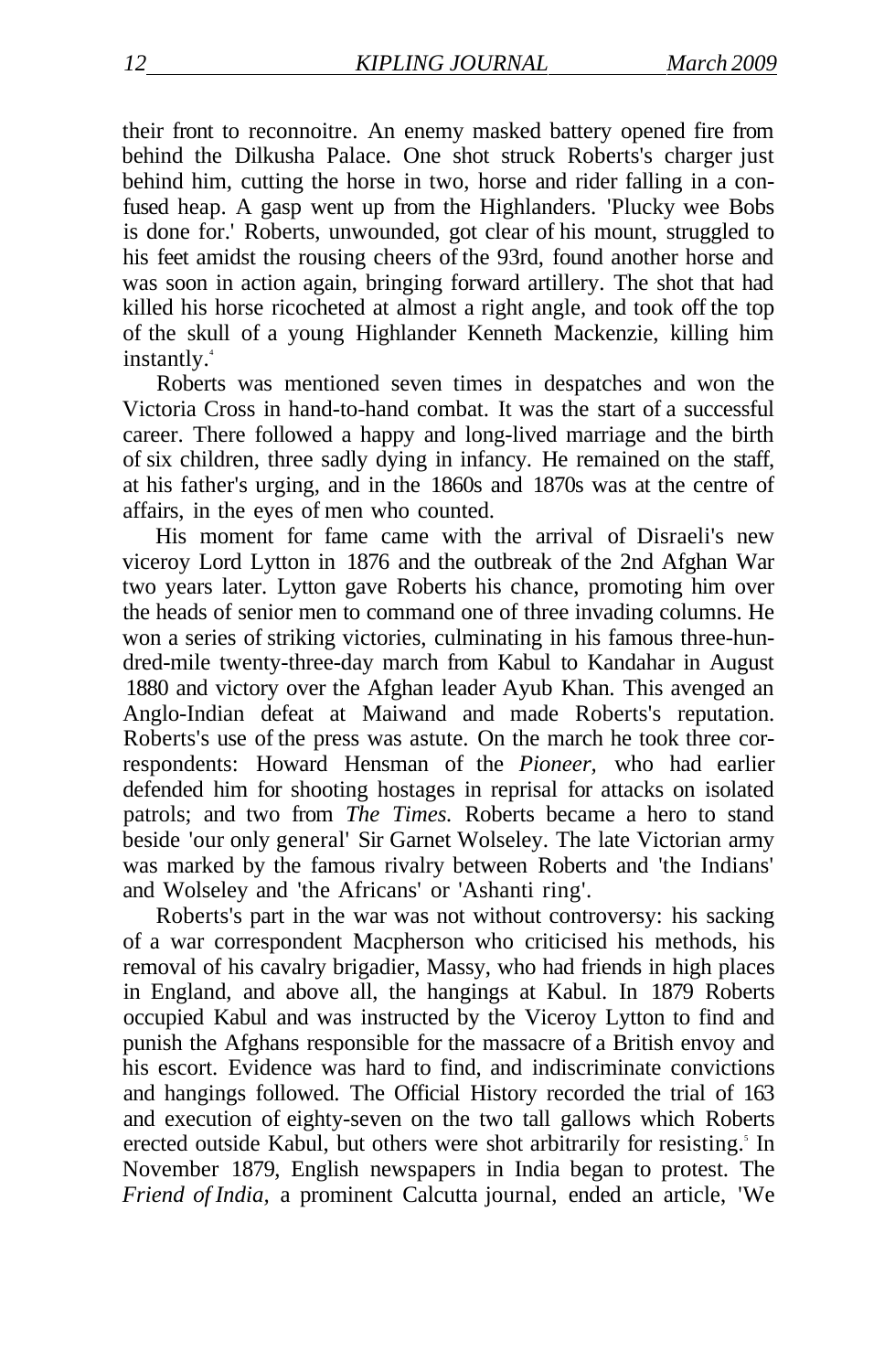fear that General Roberts has done us a serious national injury, by lowering our reputation for justice in the eyes of Europe.<sup>16</sup>

The repercussions spread to England. Liberal politicians were among those who thought Roberts had gone too far. The news of the defeat at Maiwand and Roberts's march and victory rescued his reputation in the nick of time. The experiences of British soldiers in Afghan campaigns lay behind Kipling's later stories and poems, "Ford o' Kabul River", "The Young British Soldier", "The Drums of the Fore and Aft".

Rudyard Kipling, over thirty years younger than Roberts, returned aged almost seventeen to India as a young reporter in October 1882 to work on the *Civil & Military Gazette* at Lahore and then the *Pioneer* at Allahabad. He began writing the verse and short stories which made his reputation. He befriended men of the Northumberland Fusiliers, 'the fighting Fifth' in their barracks at Mian Mir, the cantonment outside Lahore, and created his "Soldiers Three", Privates Ortheris, Learoyd and Mulvaney. Judging by Kipling's writing, Tommy Atkins in India thought Roberts more than a match for Garnet Wolseley. Here is Private Mulvaney in "The Taking of Lungtungpen" (which is in Burma, where Roberts also served):

'Wolseley be shot! Betune you an' me an' that butterfly net, he's a ramblin', incoherint sort av a divil, wid wan oi on the Quane an' the Coort, an' the other on his blessed silf—. . . Now Bobs is a sinsible little man. Wid Bobs an' a few three-year-olds, I'd swape any army av the earth into a towel, an' throw it away aftherwards. Faith, I'm not jokin'!'

As a 'three-year-man' was one on a short-service enlistment, looked down on by hardened veterans like Mulvaney, this was an accolade indeed for Roberts.

In the very strictly hierarchical Anglo-Indian society, the Kiplings were well down the order, until the Viceroy Lord Dufferin's son fell for Rudyard's pretty sister Trix. By this time Roberts, having commanded the Madras army five years, was established as Indian Army Commander-in-Chief. He was known for his influence with Dufferin, his popularity with soldiers both British and Indian, and his concern for their welfare. So it is no surprise that the first Kipling-Roberts meeting was about soldiers' welfare. Kipling wrote in *Something of Myself,*  '. . . the proudest moment of my young life was when I rode up Simla Mall beside him . . . while he asked me what the men thought about their accommodation, entertainment-rooms and the like. I told him, and he thanked me as gravely as though I had been a full Colonel." Kipling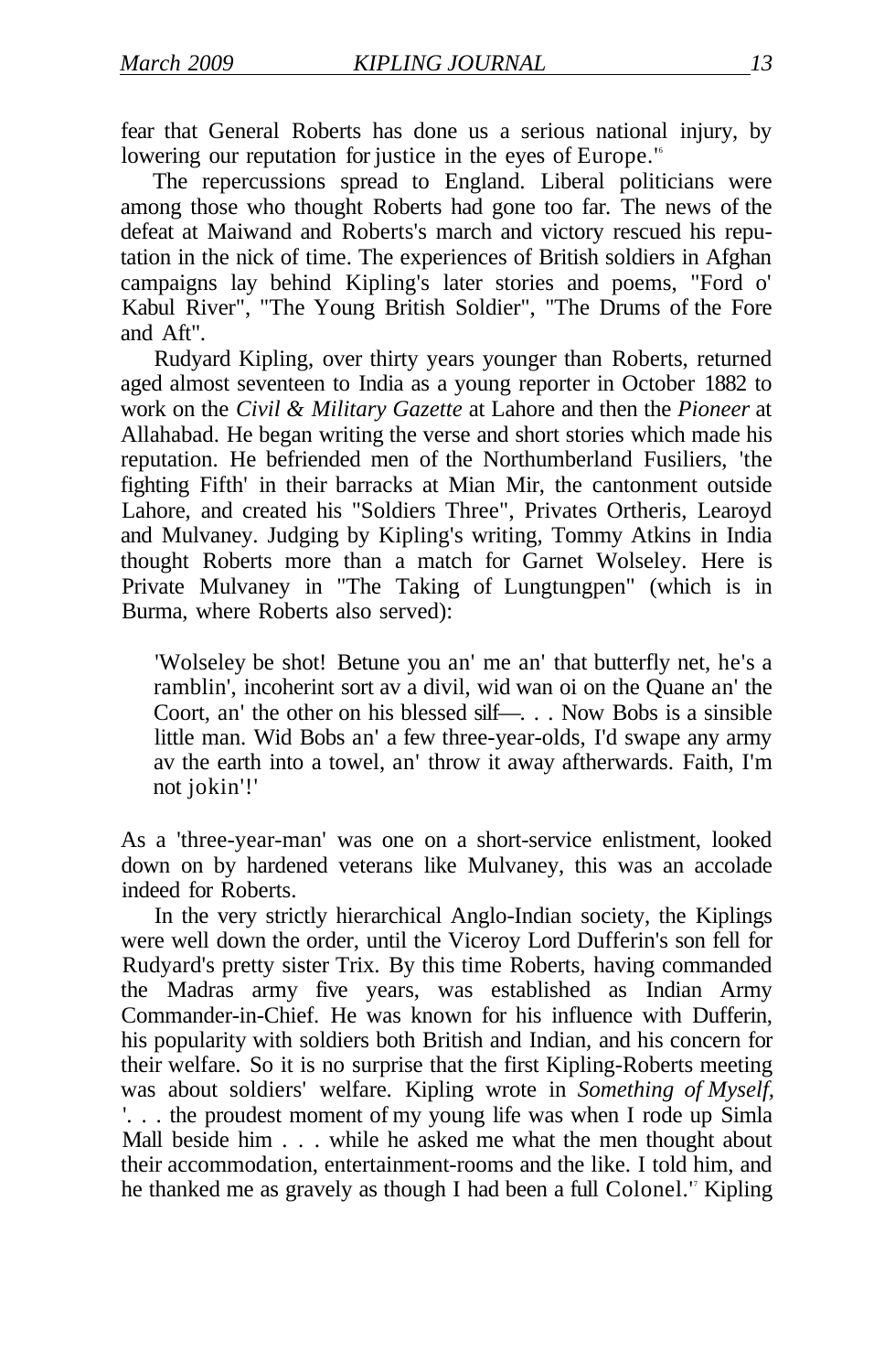was then a still relatively unknown correspondent, considered a 'cad' by many officers and their ladies for his stories, and Roberts was famous. What appealed to Kipling about Roberts, as well as his fighting prowess, was his care for Tommy Atkins. The stories and the poems in *Barrack-Room Ballads* however are mostly about hardship and disaster, not the triumph of Kandahar. *Something of Myself* written years later was coloured by subsequent experience and a desire to conceal. Young Ruddy was not going to admire anyone uncritically, not even the hero of Kandahar, who was part of the snobby round of tea parties, balls, amateur theatricals and paperwork at which he sometimes looked askance. It was also the work of the press to sniff out wrongdoing. His first newspaper publication on Roberts, "A Job Lot" on 1 September 1888, came the day after the newspaper's attack on favouritism or jobbery: 'The present Commander-in-Chief in India is a fine soldier, who has earned the national gratitude by his public services . . . But among the penalties of Sir Frederick Roberts' exalted position is the control of a vast patronage, and this .. . is not always so disposed as to disarm unfriendly criticism, and to secure for his bestowals that unfailing respect which is so desirable'. The poem is headed, "Not to be sung at Snowdon theatre" a witty and obvious reference to Roberts's house where amateur theatricals were performed, Kipling sometimes taking part.

> They really were most merciful They praised his winning ways His little feet that merrily Trip on from baize to bays. They glorified the new canteen. They called him "Tommy's Pride", But O they said his patronage was sometimes misapplied.

Perpend, retreat, refrain, reform O man of Kandahar, For even pocket-Wellingtons May carry things too far. We cannot judge the influence. The face alone we see. And if the *P——r* is wrath, Oh Lord what *must* you be.

. . .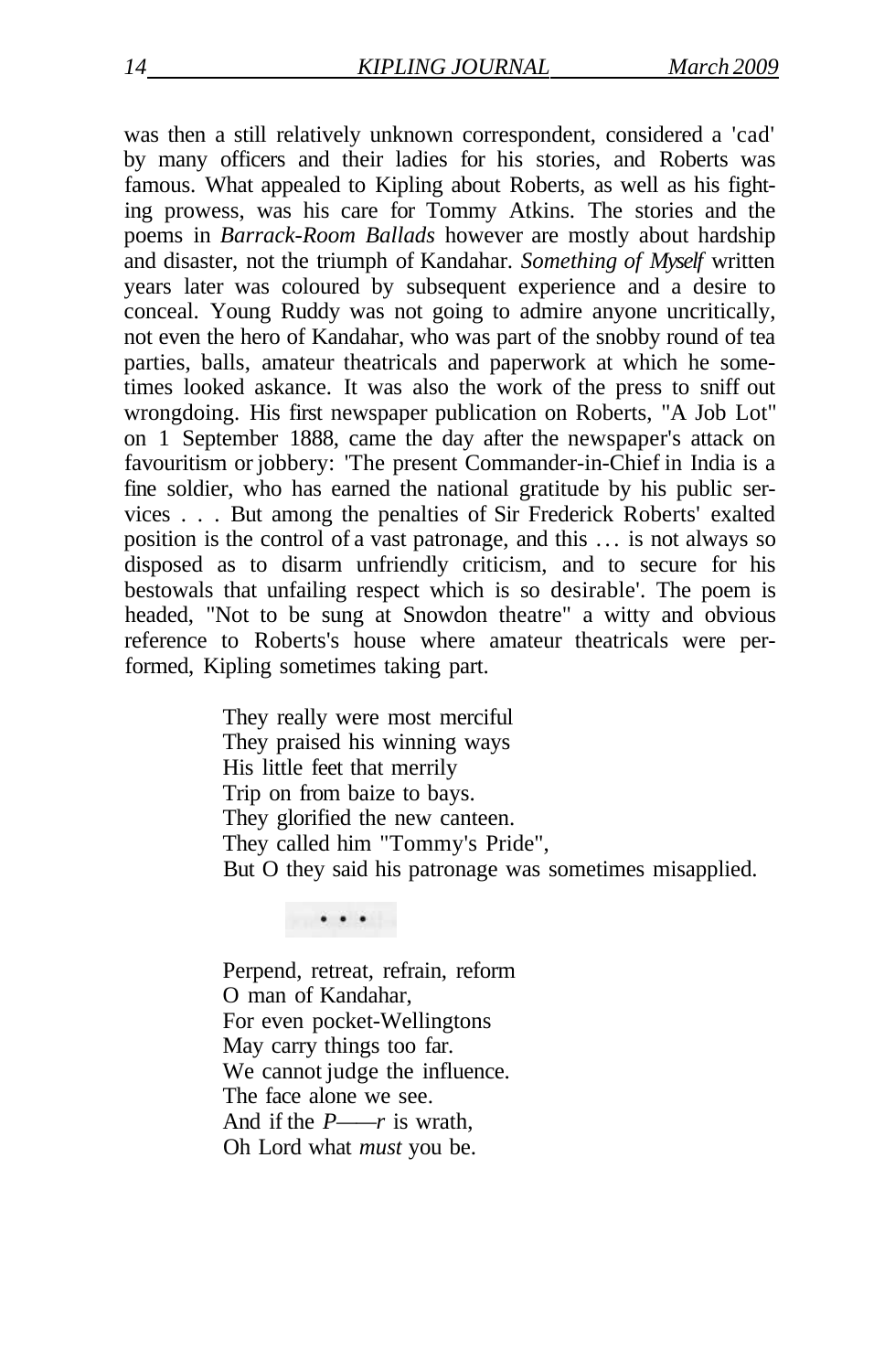(Chorus) We've heard it before, but we'll drink once more, While the Army sniffs and sobs For Bobs its pride, who has lately died, And is now succeeded by Jobs.<sup>8</sup>

The charge and the alternative nickname remained with Roberts throughout his career, to the War Office in 1901. He was after all building up the "Roberts ring" as a counter-weight to Wolseley's "Ashanti ring".

An accurate view of Roberts, not unfavourable, but not rose-tinted, is in Kipling's controversial poem "One Viceroy Resigns" late in the same year imagining Dufferin giving advice to his successor about his council:

> . . . Look to one— I work with him—the smallest of them all, White-haired, red-faced, who sat the plunging horse Out in the garden. He's your right-hand man, And dreams of tilting Wolseley from the throne, But while he dreams gives work we cannot buy; He has his Reputation—wants the Lords By way of Frontier Roads. Meantime, I think, He values very much the hand that falls Upon his shoulder at the Council table— Hates cats and knows his business. . .

The third line is a reference to Roberts's renowned horsemanship, which Simla would have understood. 'Dreams .. . we cannot buy' referred to his plans for extra forts, railways and troops on the Northwest Frontier, plans which were frequently rejected or reduced on grounds of cost. 'Wants the Lords', hinting at his ambition, would also raise wry smiles among Indian Army men who had nicknamed the march to Kandahar 'the race for the peerage'. Roberts was known to hate cats, and at one moment at Kabul in 1879 there was nearly a moment of high farce as the British paraded impressively and Roberts prepared to read a proclamation. A cat appeared, and he went white as a sheet. Fortunately two of his staff shooed it away.<sup>9</sup>

The poem resembles a verse in the later " 'Bobs'" of 1892 congratulating him as 'the pocket Wellington' for his peerage. Once again, perhaps, the words of Tommy, not of Kipling:

> There's a little red-faced man, Which is Bobs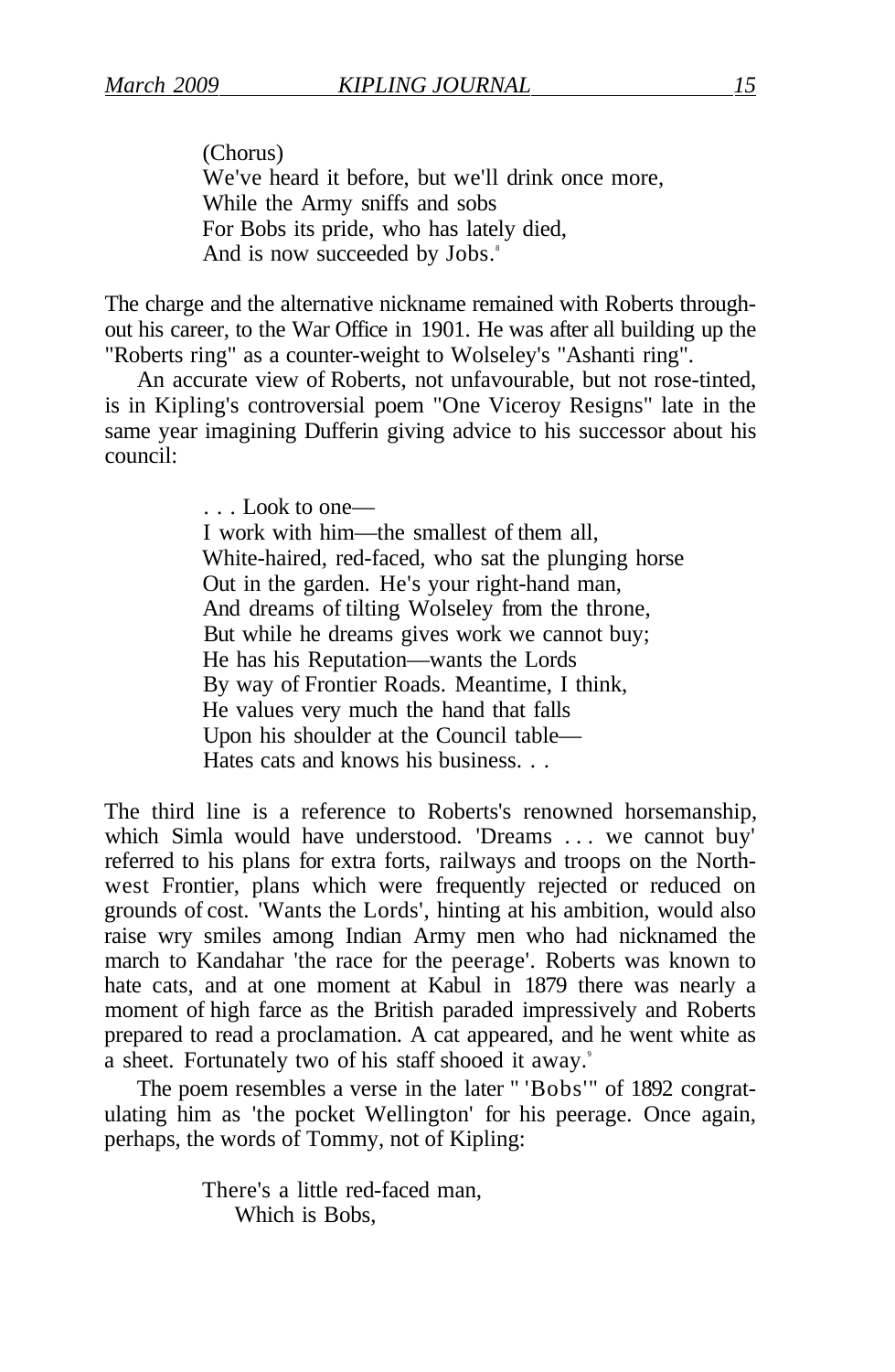Rides the tallest 'orse 'e can— *Our* Bobs. If it bucks or kicks or rears, 'E can sit for twenty years With a smile round both 'is ears— Can't yer, Bobs?

It is worth having "One Viceroy Resigns" in front of us when we consider another verse:

> Oh, 'e's little, but he's wise, 'E's terror for 'is size, An'— *'e—does—not—advertise—*  Do yer, Bobs?

This hit at Roberts's rival Wolseley was unfortunately untrue, but Kipling knew it and may have written ironically. If ever there was a media general who like Montgomery some fifty years later cultivated his image and the press, it was Roberts, who gave future Generals and Field Marshals their start by attaching them to his staff or military family and using their talents. Among these able young men was Ian Hamilton, later defeated at Gallipoli, who had literary aspirations, wrote some good books and some execrable poetry, sent Kipling's work to Andrew Lang and was a pall bearer at his funeral. An A.D.C., Neville Chamberlain, the inventor of snooker, no relation of the Prime Minister but nephew of the commander of the Moveable Column in the Indian Mutiny, did much of Roberts's writing for him. It was Chamberlain who adapted *Lucia di Lammermoor* for a staging at Roberts's home Snowdon at Simla, with a prologue written by Kipling, to raise money for Lady Roberts's "Homes in the Hills", convalescent homes doubling as bases for nurses.

Lady Roberts in effect founded Indian Army nursing. Roberts's wife was accused (not to her face) of "petticoat government". In 1888 from Simla George White, an admirer and later Roberts's successor as Indian Army commander-in-chief, wrote to his wife, 'The Chief and Lady Roberts have been kindness itself. Sir Fred the most attentive host I have ever stayed with and Lady R. is most kind. The party consists of Sir F. Lady R their son Freddy . . . Miss Roberts looks about 17, and a younger girl .. . It is the nicest family party possible. The children are on the nicest terms with their father and mother.' Later he wrote, '[Lady R.] is a prejudiced woman & nothing is too bad for those she does not like but I think she is a warm friend. One thing is very certain, that she takes too much part in Sir Fred's business and that it is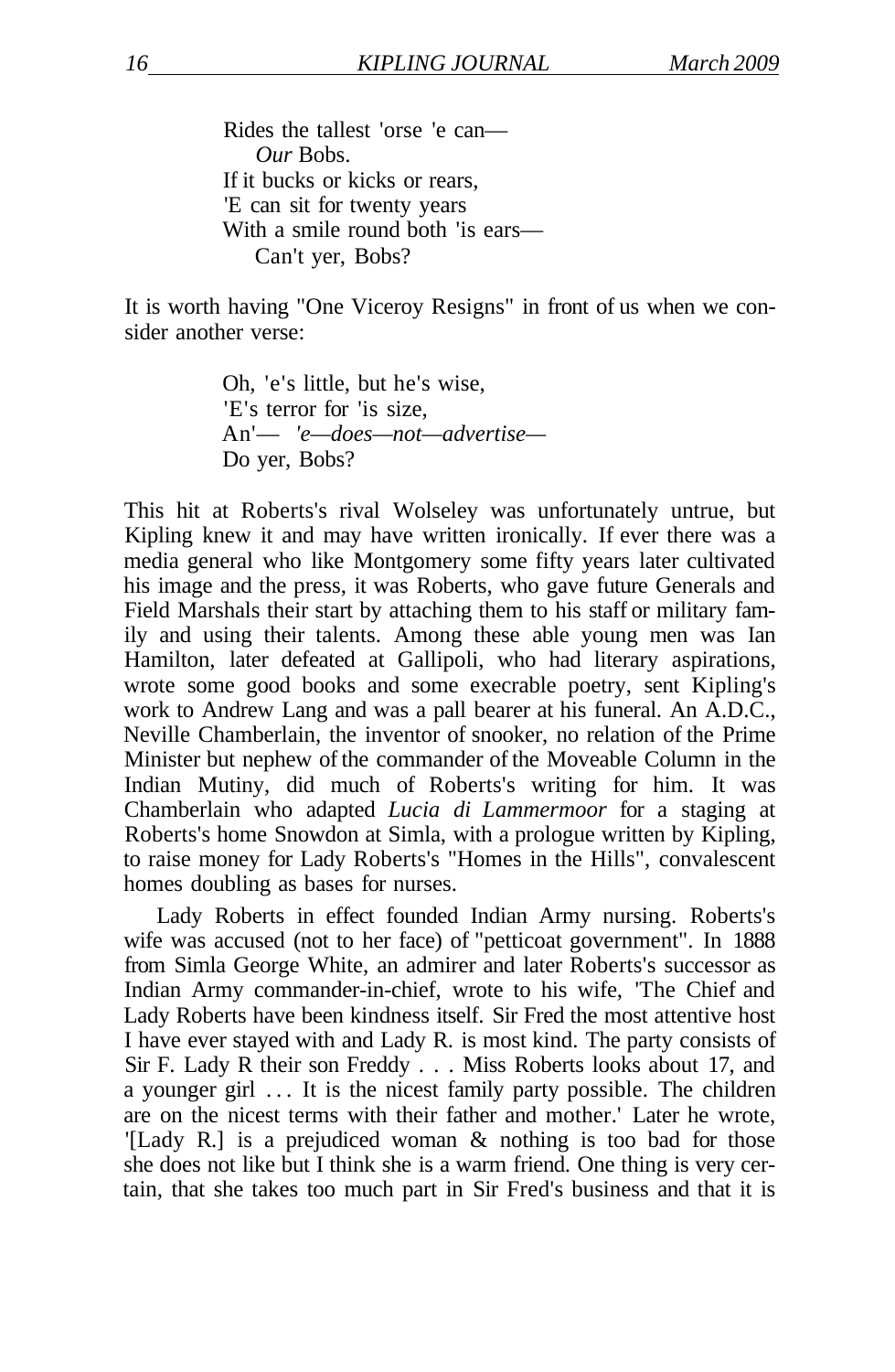generally known.<sup>110</sup> There is however no Lady Roberts story in *Plain Tales from the Hills:* Kipling knew where to draw the line.

Roberts' and Kipling's paths separated in the early 1890s, Kipling married the American Carrie Balestier and went to Vermont, Roberts retired from India, denied employment for two years, and then in 1895 took over the Irish command, a backwater in which to end his career. The War Office and the plum jobs in England were dominated by Wolseley's 'Africans'. *The Pall Mall Gazette,* of 17 August 1893 published a letter from 'One who knows' complaining of distribution of top jobs in the army, 'The net result is little short of a scandal. Lord Wolseley remains amply provided for; two of his best pupils, Sir Redvers Buller and Sir Evelyn Wood, reign at the War Office as Adjutant and Quartermaster-General. The Duke of Connaught, junior by service to them all, obtains Aldershot. The only officer who is left in the cold is the general who has performed the greatest feat of arms of any living Englishman. . .'

Roberts was not idle. In January 1897, the year of Queen Victoria's Diamond Jubilee, with impeccable timing, he published his bestselling autobiography — *Forty-One Years in India: From Subaltern to Commander-in-Chief* was a runaway best-seller. Five days after the book's appearance one reviewer commented, 'There has been only one thing to do in London this week – to go to India with Lord Roberts. No autobiography has been so run after for years, and novel reading is in abeyance.' Roberts sent Kipling a copy with the following letter:

Dear Mr Kipling, You who take and have made others take such a keen interest in our soldiers, and have brought India so near to the people of Great Britain by your jungle stories and vivid word pictures, may, perhaps, come to read the narrative of a soldier's life in India. At all events the book will serve to assure you that you are most kindly remembered by, Yours very truly, Roberts."

This suggests the two men were not very close, although in 1894 Kipling had sat next to Roberts at a London dinner and proposed a toast to him. Kipling told his former editor at Lahore Stephen Wheeler, ' "Bobs" has sent me a copy of his Forty One Years in India, which I am amazed at the things he does *not* say. . .'. The hangings at Kabul are the obvious omission, and Kipling as a correspondent for the *Civil & Military Gazette* had an intimate knowledge of Afghan affairs and in March 1885 attended the Rawalpindi conference between the Amir Abdur Rahman and Dufferin.<sup>12</sup> To Roberts however he wrote, 'never did living leader of men have so many passionate worshippers among his rank and file.' He also recognized the extraordinary skill with which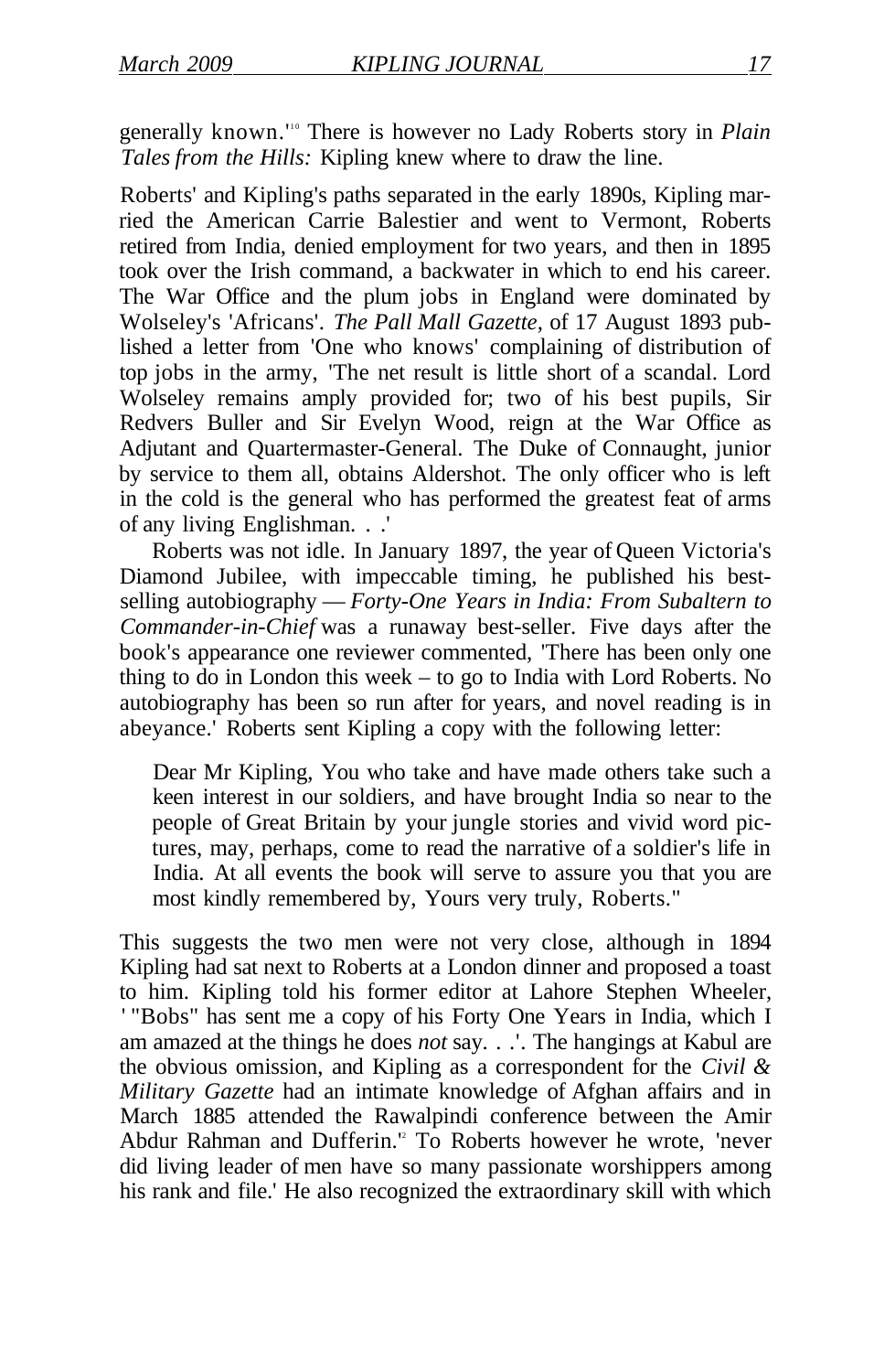Roberts made it a platform for his views on imperial policy, the northwest frontier and British rule in India.

'Not till I read it in full . . . ,' said Kipling, 'did I understand the wonderful skill of it, from an artistic point of view. In its utter simplicity and directness it reads like the detached account of some interested by-stander who chanced to have been present at the world's history, and even I, who know, I think, every step of your career, was amazed by it. The papers have been so taken up with the *matter* of the book that, so far as I have seen, they had not in the least done justice to the perfection of *technique . . .'* 

This was praise indeed; and he told Roberts that the gift and the accompanying letters were 'a source of pride and gratification' to him. The poet was as proud as the General of Britain's rule in India.<sup>13</sup>

The two men's roles in Victoria's Diamond Jubilee Celebrations are revealing: Roberts was properly part of them, leading the colonial contingents in the procession on his grey 'Vonolel', the only horse to be awarded the 'Roberts star' campaign medal for the march to Kandahar. Kipling, by now world famous and back in England, celebrated quietly in Sussex, watching the lighting of bonfires and beacons at Beachy Head; he had refused all honours and offers to become poet laureate on Tennyson's death. He would not write to order, but everyone was waiting for him to speak on the Jubilee. Almost a month after the celebration his "Recessional" appeared in *The Times* reminding the imperial people they should never lose a sense of obligation to God's Law and to duty which alone justifies the will to power: $14$ 

> The tumult and the shouting dies; The Captains and the Kings depart: Still stands Thine ancient sacrifice, An humble and a contrite heart. Lord God of Hosts, be with us yet, Lest we forget—lest we forget! Far-called, our navies melt away;

On dune and headland sinks the fire: Lo, all our pomp of yesterday Is one with Nineveh and Tyre! Judge of the Nations, spare us yet, Lest we forget—lest we forget!

Kipling's reminder of the fleeting nature of power and the need to answer the call to a higher law was meant to counter the worship of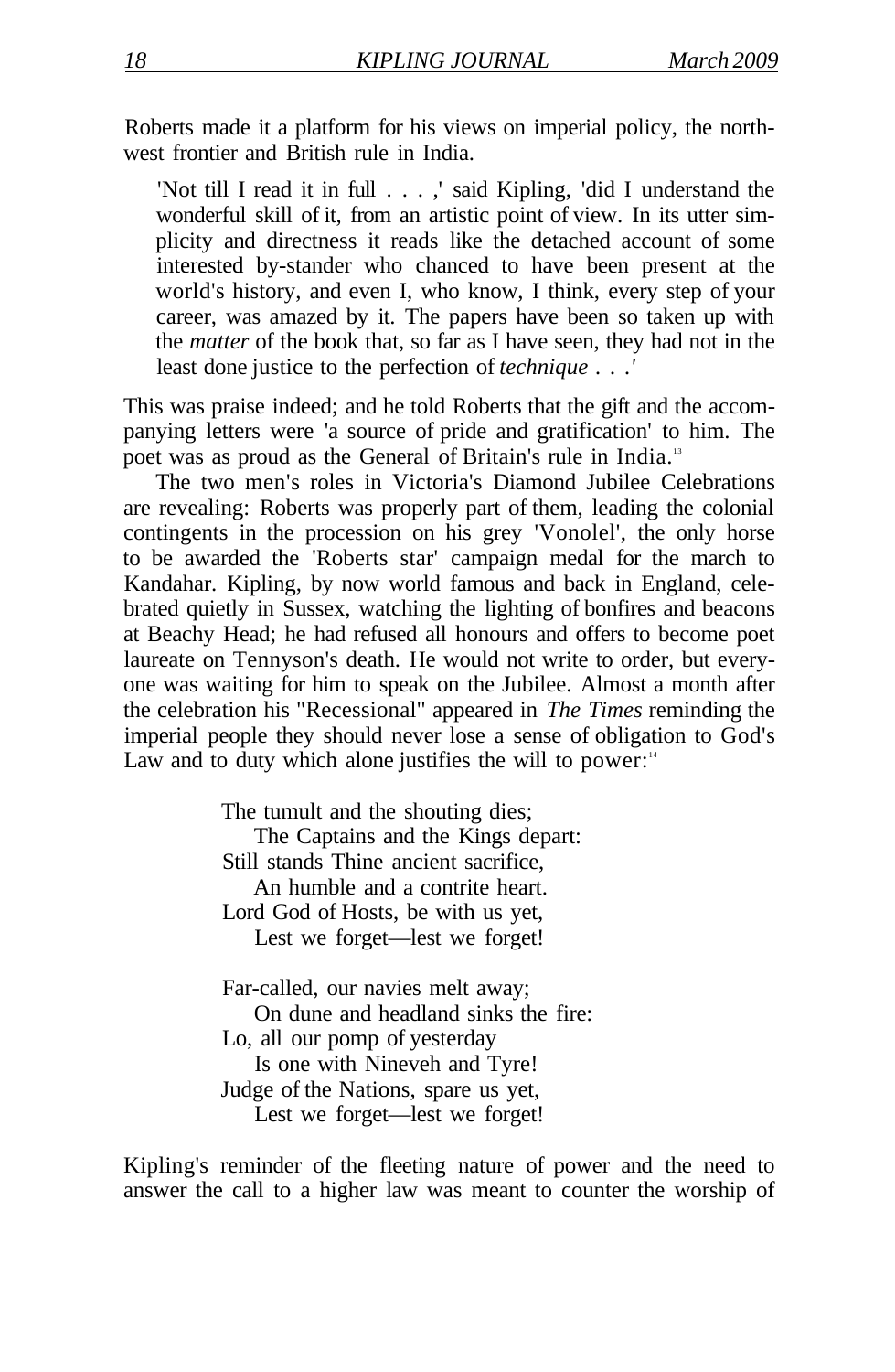power to which the hoop-la of the Jubilee might lead. On "Recessional" 's message I quote George Orwell, whose view of the British Empire was almost diametrically opposed to that of Roberts and Kipling

"Lesser breeds without the Law" – This line is always good for a snigger in pansy-left circles. It is assumed as a matter of course that the 'lesser breeds' are 'natives', and a mental picture is called up of some pukka sahib in a pith helmet kicking a coolie. In its context the sense of the line is almost the exact opposite of this. The phrase 'lesser breeds' refers almost certainly to the Germans, and especially the pan-German writers, who are 'without the Law' in the sense of being lawless, not in the sense of being powerless. The whole poem, conventionally thought of as an orgy of boasting, is a denunciation of power politics, British as well as German.

Meanwhile war threatened in South Africa. Roberts wrote to his friend, the former viceroy Lord Lansdowne, now secretary of state at the War Office, offering his services, even prepared to come down in rank.<sup>15</sup> General Redvers Buller however was ear-marked for South African command. Meanwhile Freddie Roberts the field marshal's son failed his staff college exam. Father had to plead with the adjutant general Evelyn Wood, a Wolseleyite, to admit Freddie. In late Victorian England a famous name opened doors. Wood replied to Roberts on 11 October, 1899. 'I am happy to inform you that your son, Lieutenant the Hon. F. Roberts, has been selected by the Commander-in-Chief for a nomination for the Staff College. Lord Wolseley has desired me to add that it has given him much gratification to be able to meet your wishes.' Wolseley wrote two days later in reply to a Roberts thank-you, 'If your son was not to have a nomination for the S.C. who should have one? Besides he has a very good reputation of his own as a soldier.' He did indeed. Like his father he was mentioned several times in dispatches for service on the North-West Frontier.

Earlier that year, in March in New York, Kipling's beloved daughter Josephine had died; in the next months he continued to see her in every corner of his life. Kipling's poem "The Old Issue" attacking President Kruger of the Transvaal appeared in *The Times* on 28 September 1899. In October Kruger presented his ultimatum to the British and shortly afterwards fast moving Boer commandos invaded Natal and Cape Colony. Kimberley, Mafeking, and Ladysmith were besieged. Kipling welcomed the opportunity to throw himself into the war effort to escape his grief over Josephine. That month, October, he wrote "The Absent-Minded Beggar"; after British defeats of Black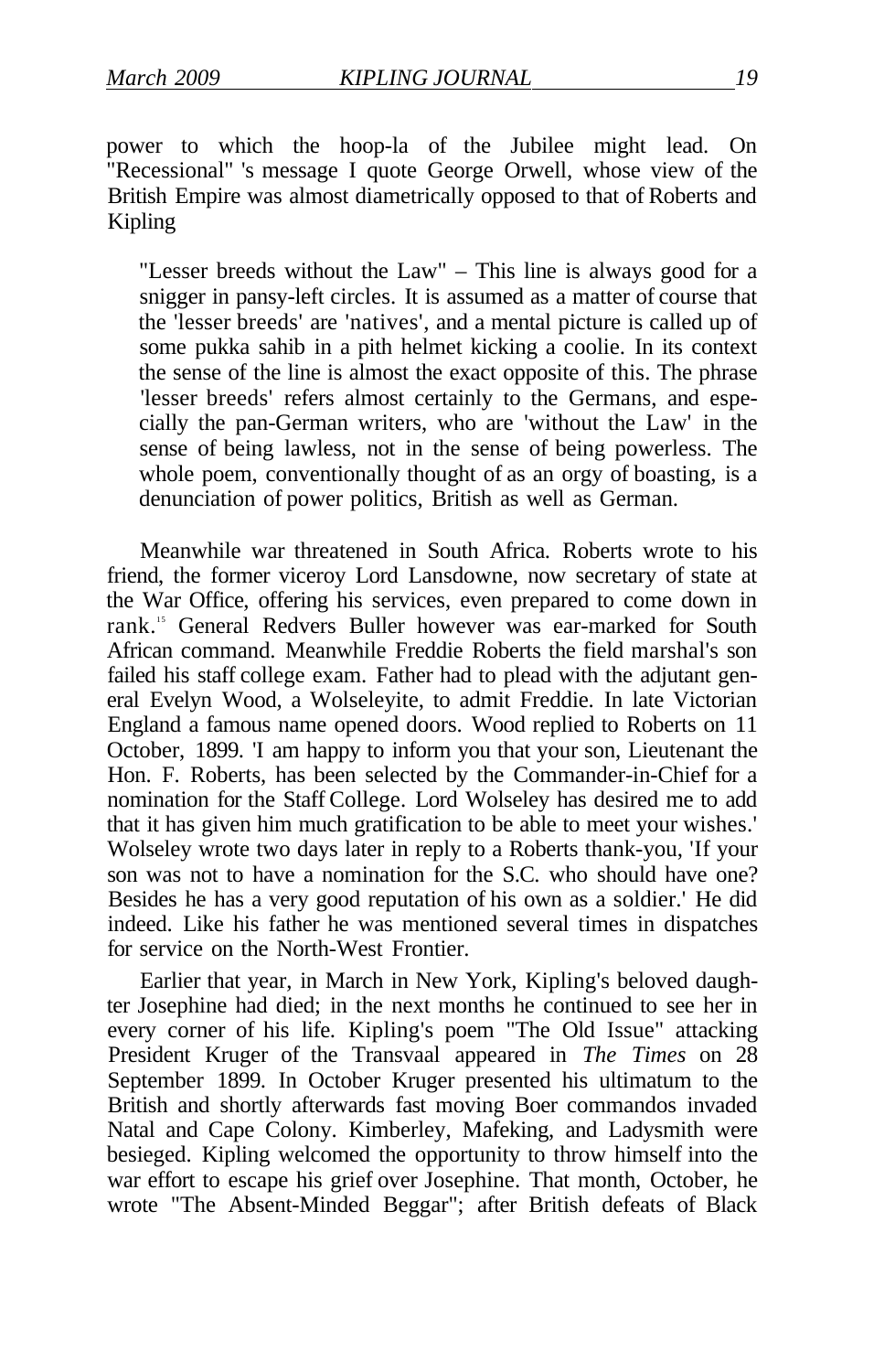Week he noted that 'the simple minded and pastoral Boer seems to be having us on toast', and in February 1900 he reached Cape Town.

Buller had already sailed for South Africa, deeply pessimistic. Roberts was still in Ireland, thirsting for action. Freddie volunteered and found himself in December a 'galloper' under Buller. When Buller's attack at Colenso broke down, he thought his two batteries of guns under Colonel Long were about to be lost. He called for volunteers. Seven gunners of the Royal Artillery came forward, and were joined by Captains Congreve and Schofield and Lieutenant Freddie Roberts, comrades of the 60th Rifles. The group hitched up the limbers and rode forward into a storm of fire. Congreve said he had 'never seen bullets thicker even at play or field firing'. His horse was hit twice, threw him off and he crawled into a small nullah or gulley where 'another bullet went into the welt of my boot & came out at end of toe cap but did not scratch me'. Roberts was hit three times, first, fatally in the stomach, then in the leg and arm. He fell in the open. The bullets and shells whistled overhead. When the fire slackened Congreve, a doctor and a gunner got him into cover, dressed the wounds, '& then lay in a blazing sun & without a breath of wind till 5 p.m. when the Boers surrounded us  $&$  took us prisoners." In the late afternoon Freddie Roberts and the other wounded were sent back in the care of the ambulance men and placed on a hospital train. A friend in the 60th, Captain Henry Warre, visited him next morning. 'I found him on the train in a terrible state & I am afraid in pain. . . His pluck was extraordinary & he said Good bye warrior we'll meet again soon. I must say I thought he was dying at the time, it was terrible. I cld'nt take his hand but just caught hold of his elbow & I think he moved it as an acknowledgment as he cldn't speak at the moment.' The future field marshal Major William Birdwood was sure he would not live. 'I am very sorry: he is such a dear good fellow and so absolutely unspoilt, and loved by every one. . . "

Buller's defeat at Colenso, the third of the infamous 'Black Week', was followed by defeatist telegrams and his supersession by Roberts. The Prime Minister, Lord Salisbury, insisted that the forty-nine-yearold Kitchener accompany the sixty-seven-year-old Roberts as chief of staff.

As Roberts accepted the command the news of Freddie's death reached him. Freddie was not just the much loved only son in a closeknit family; his father was rolling out the red carpet for him, just as Abraham Roberts had done for his son. The loss devastated the family. The military correspondent Spenser Wilkinson called on them in London: 'It was a sad group that received me, for the Chief, Lady Roberts and their two daughters were in tears." They dealt with grief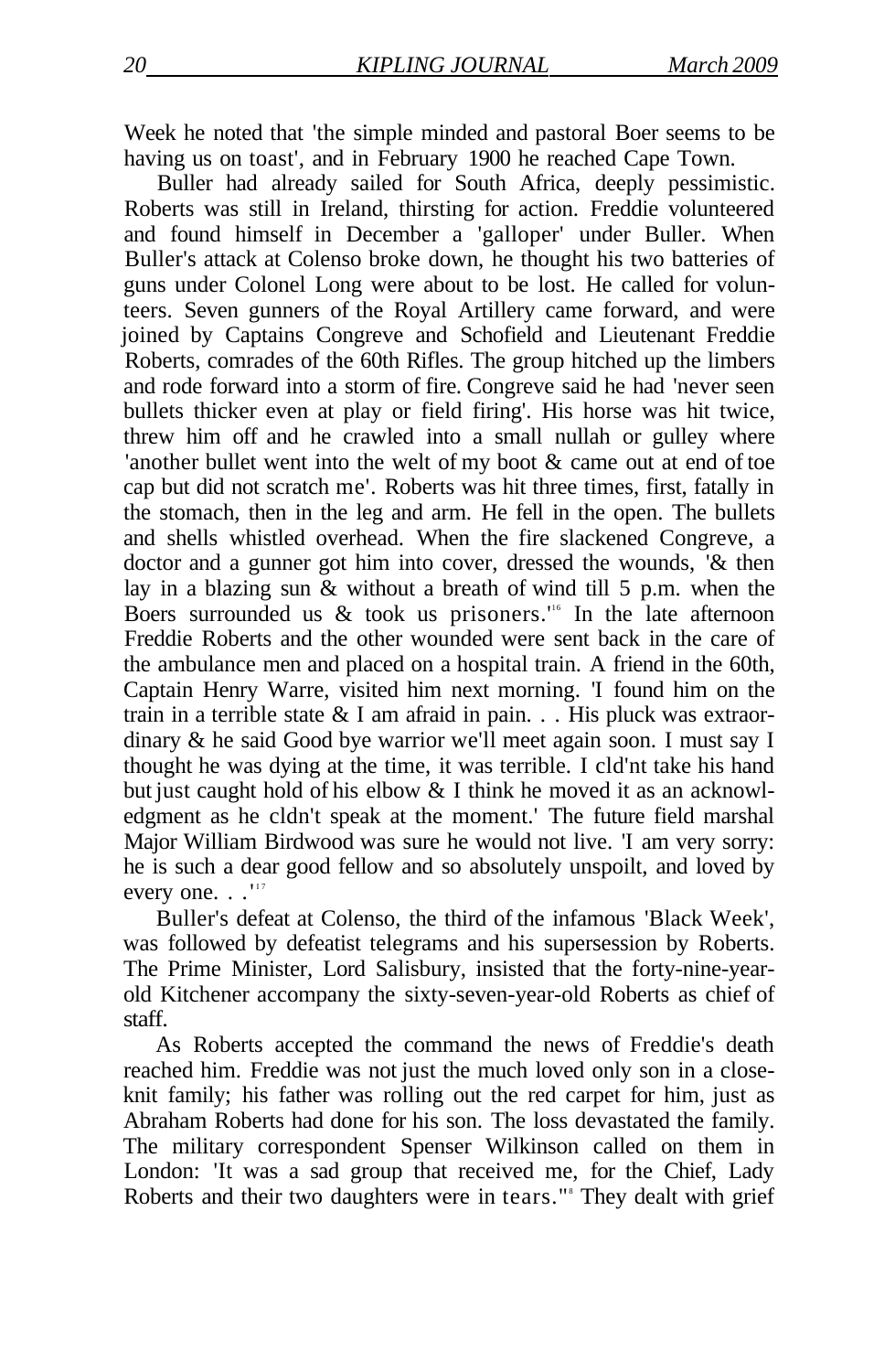as did families in those days, holding it back in public, letting go their emotions in private. Once in South Africa Roberts visited hospitals to see their preparedness. At a convalescent home at Cape Town he went to the room of Captain Congreve. When Congreve gave him eyewitness details of his son's heroism and fatal wound, he broke down. 'It was a most dreadful interview,' wrote Congreve in his diary. '[Lord Roberts] sat on my bed & sobbed as tho' his heart was broken & I could do nothing for him except tell him of Freddy's bravery.'<sup>19</sup>

Queen Victoria herself intervened to insist on young Roberts being posthumously awarded the Victoria Cross.

In South Africa 'Bobs and K' struggled to overcome serious British shortcomings in staff work, maps, intelligence and mounted troops. They could not remake the army overnight, but Roberts issued new tactical instructions, added 3,000 Mounted Infantry to his force, formed a large intelligence department and reorganised transport. Roberts proposed to march 500 miles to seize Bloemfontein and Pretoria and on to the furthest borders of the Transvaal. On 10 February he summoned senior cavalry officers to the Modder River and spoke to them: 'I am going to give you some very hard work to do, but at the same time you are to get the greatest chance cavalry has ever had. I am certain you will do well.  $\cdot$ .'<sup>2</sup>

The cavalry did extremely well in trying conditions of heat, dust and thirst. The relief of Kimberley and the capture of General Cronje and over 4,000 Boers on the Modder River at Paardeberg on Majuba Day, 27 February marked the first major British victories, the turning point of the war. The press exulted. Kipling's friend 'Taffy' Gwynne, chief correspondent of Reuters, wrote, 'Now the man for me, parexcellence [sic], is Bobs, gallant Bobs, plucky Bobs, magnificent Bobs. How splendidly he has managed the whole thing and what tremendous risks he has been willing to run. $121$ 

After a pause the advance continued. Bloemfontein capital of the Orange Free State was occupied on 13 March. Buller was able to advance in Natal. The strategic initiative had passed to the British, nine weeks after Roberts's arrival and four weeks after the start of his offensive.<sup>22</sup> He renewed his advance in May, into the Transvaal, and occupied Johannesburg and Pretoria and annexed the two Boer states. After a final battle at Diamond Hill, the Boer forces dispersed. Komati Poort, on the border with Mozambique, was occupied. In nine months Roberts had advanced 500 miles, defeated the main Boer armies, and occupied their capitals.

This was a remarkable achievement for a sixty-seven year old. It lost nothing in the telling, thanks to Roberts's management of the press and his ability to write exciting and readable despatches and release them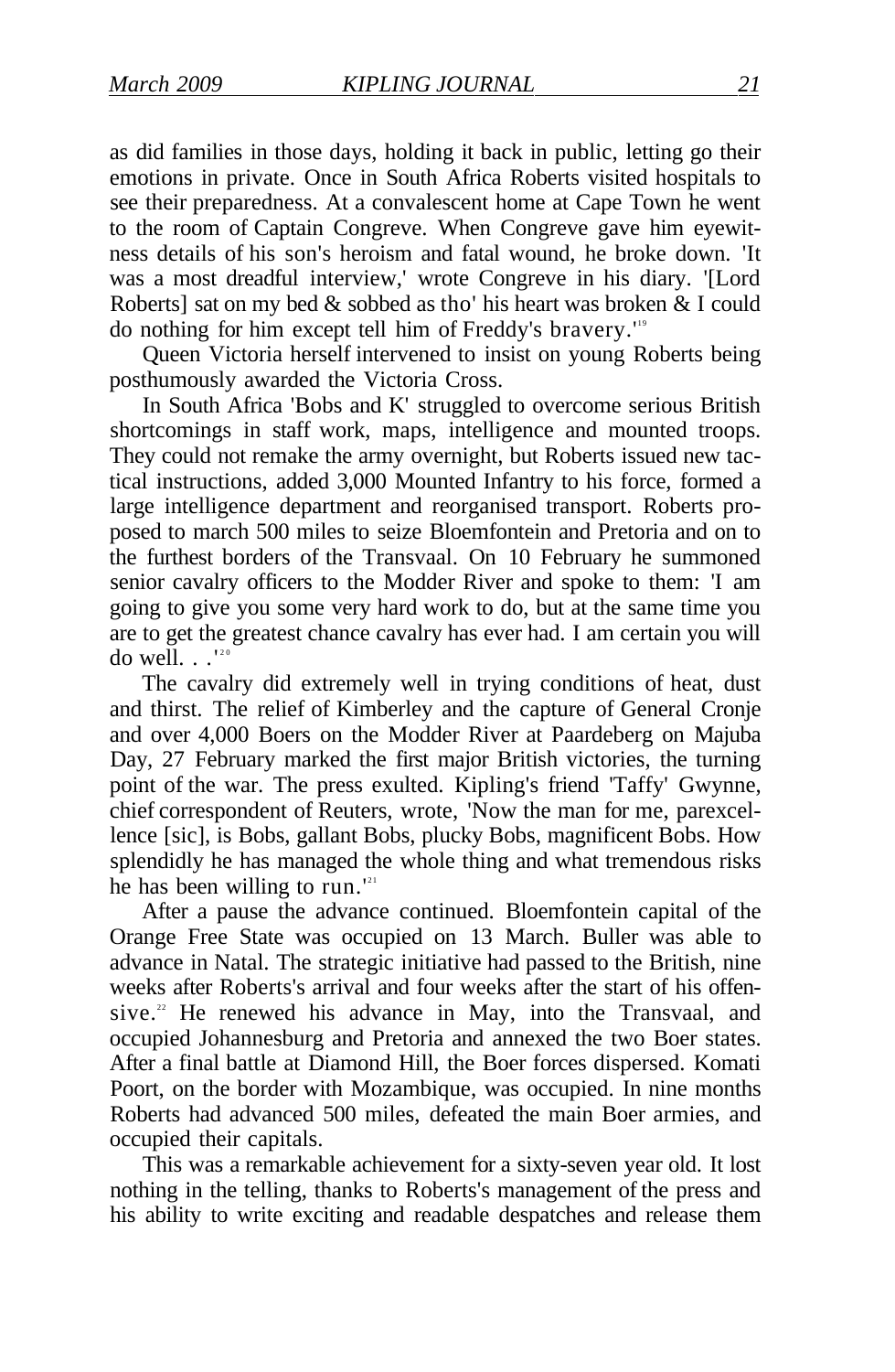before the correspondents got theirs off. He made full use of Kipling, who arrived in South Africa just before his attack and was given *carte blanche* to roam and report. Roberts launched a newspaper offensive, closing down pro-Boer newspapers at Bloemfontein and establishing the *Friend,* inviting Kipling and Dr Arthur Conan Doyle among others to write. The *Friend* welcomed Kipling on to the staff with a leading article praising him for having 'contributed more than anyone perhaps towards the consolidation of the British Empire' and for his unique ability 'to translate to the world the true inwardness of the Tommy's character'. Gwynne noted in January, 1900 that Kipling was 'delightful and as full of energy as ever. Enthusiastic to a degree.' And in April, 'What marvellous work for the empire he [Kipling] is doing.<sup>123</sup>

On 28th March at a formal dinner, attended by Roberts, Sir Alfred Milner, Kipling, and war correspondents, Roberts praised the last, 'May I call you comrades?'<sup>24</sup>

Roberts and Kipling shared a concern for soldiers' health. When Roberts's wife and daughters joined him at Bloemfontein Lady Roberts once again stirred up the hospitals, brought out more nurses and improved care in a war in which medical incompetence was rife, as noted by Kipling. He likewise paid almost daily visits to Cape Town hospitals and was much moved by the affection of the soldiers, but full of caustic remarks about the officers. Julian Ralph, a fellow journalist, heard the men say as Kipling left an army hospital, 'God bless him; he's the soldier's friend.<sup>125</sup>

In South Africa both Roberts and Kipling saw the failure of complacent British leadership at company, battalion, brigade and divisional level. In two short stories, "The Way That He Took" and "The Outsider" Kipling described the incompetence of a colonel who refused to accept a warning of a Boer ambush and of a snobbish subaltern of the 'Royal Rutlandshires' unfit to command; both stories were published in the *Daily Express.* Roberts told Lansdowne of the shortcomings, but he took action: in eleven months he removed five generals of division, six cavalry brigadiers, eleven of seventeen cavalry COs, half a dozen infantry colonels. A new verb came into the language: 'to Stellenbosch', from the unfortunate Major Gough who was felt to be competent only to man the cavalry remount depot at that South African town. Major Ivor Maxse of the Coldstream Guards wrote to his wife, 'I think most of the Stellenboschers deserve their fate. The cruelty and wickedness in such matters lies at the door of the War Office, which frequently insists on appointing men to command who are *notoriously* unsuited.<sup>126</sup>

What Roberts failed to do was to end the war, which continued for a further seventeen months. The farm burning, hostages, concentration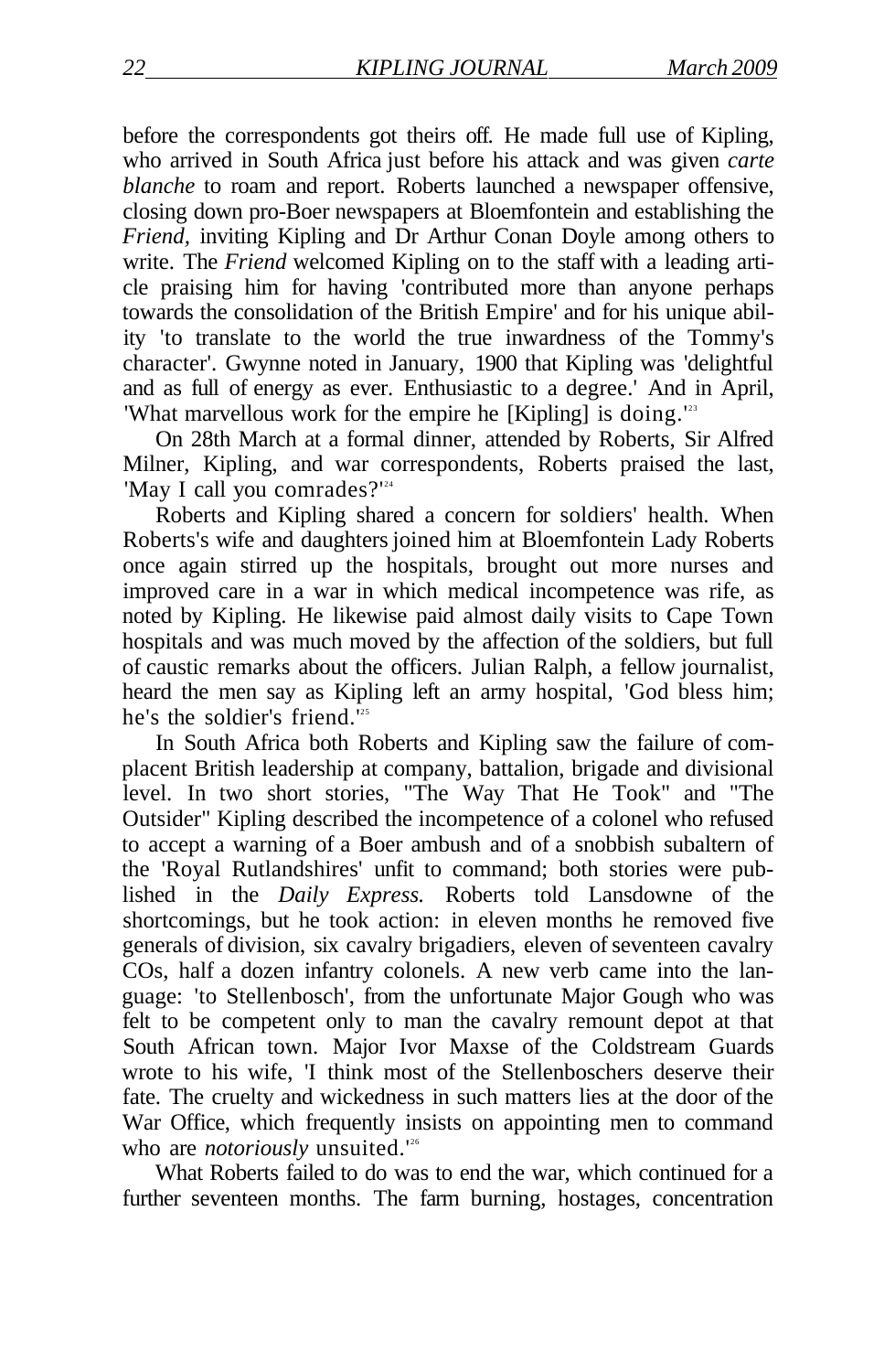camps – the 'Methods of Barbarism' denounced by Campbell-Bannerman, the Liberal leader – were started by him and then introduced full-scale by Kitchener, who succeeded Roberts and finally ended the war in May,  $1902.^{27}$ 

Roberts's successes enabled the Unionists to win the Khaki Election. It was now impossible for the Boers to triumph. Britain would not become war-weary as the Americans did in Vietnam. Kipling returned to England in the summer of 1900 to finish *Kim* published early the next year; he repeatedly went back to South Africa. Roberts returned at the end of 1900 to claim his rewards: the Garter, £100,000, and the top job he had coveted. Commander-in-Chief of the British army in succession to his rival, Wolseley. Installed in the War Office he wrote encouragingly to Kitchener, and finally sent out Ian Hamilton as chief of staff. Dispatched to co-ordinate operations in the western Transvaal Hamilton was able to pull off a victory on the stony hillside at Rooiwal which helped convince Boer leaders to seek peace.

The Boer War gave a shock to British complacency – 'no end of a lesson'. It brought Roberts and Kipling closer together fearing that the empire would decline if their countrymen did not make changes. They sought to jolt them out of their comfortable ways, to learn the lessons of this 'first-class dress parade for Armageddon'.<sup>28</sup> Roberts asked Kipling to write a poem that would spur them on. While "The Islanders" castigated the flannelled fools at the wicket and the muddied oafs at the goals, Roberts and his supporters at the War Office introduced the new Lee-Enfield rifle for service. The accurate shooting which Roberts and Ian Hamilton had taught the Indian Army was extended. Everyone knows that the BEF shot so well at Mons that the Germans thought machine guns were firing. Kipling set up a village shooting club and wrote to Roberts for surplus Lee-Enfields.<sup>39</sup> There was an eighteen-pounder field gun for the artillery, and improved education for officers as well as new Field Service Manuals. Henry Rawlinson and Henry Wilson, two of Roberts's proteges, proved outstanding commandants of the Staff College, which began to turn out trained staff in goodly numbers. Roberts's reforms were cut short when he was ejected from the War Office by Viscount Esher's reform committee in 1904. His efforts to awaken his countrymen continued when he became President of the National Service League in November 1905.

The National Service League had been formed in 1902 by George Shee to demand compulsory national service for home defence, but not abroad. The League's message was defensive, never advocating aggressive or pre-emptive war. Although it included famous names, Kipling and C. F. Moberly Bell of *The Times,* by 1905 it still had only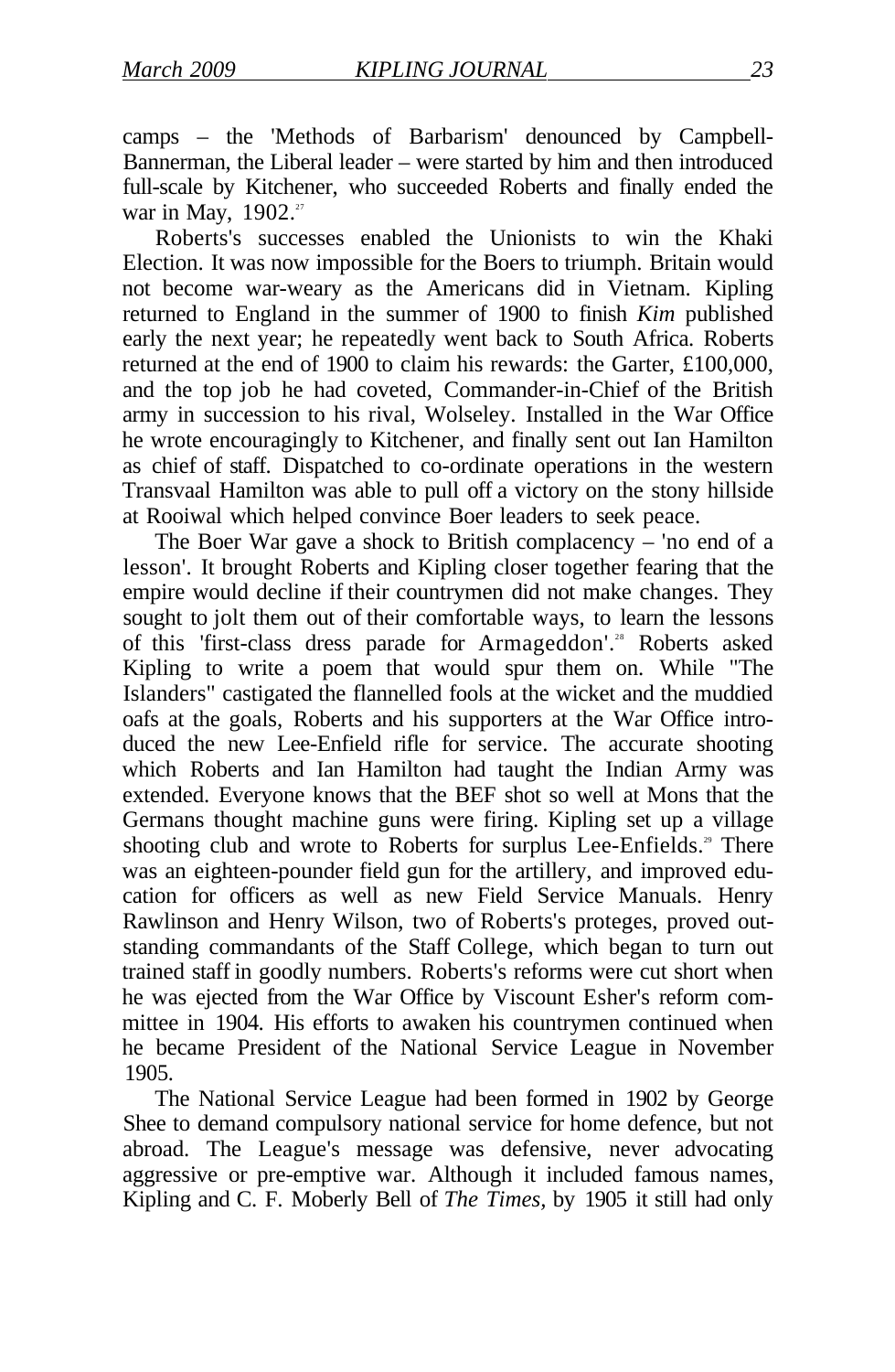2,000 members and little influence. Boy Scouting, founded in these years and supported by both Kipling and Roberts, was a parallel movement, but not a substitute.

Roberts's prestige and energy transformed the National Service League's campaign. It became to press and public 'Lord Roberts's crusade', and he became the idol of those who shared his fears and the object of hatred of those who opposed the idea of compulsory service as anti-democratic, militaristic, un-English. He was aided by a series of books about invasion. He encouraged William Le Queux to write *The Invasion of 1910,* serialised in the *Daily Mail;* a front page map showed the relentless German advance from their northern landings south on London. He caused a sensation with his speech at the Free Trade Hall in Manchester on 22 October 1912 by his comments on Germany and because the first Balkan War being fought simultaneously added weight to his words. *'Germany strikes when Germany's hour has struck.* That is the time-honoured policy relentlessly pursued by Bismarck and Moltke in 1866 and 1870. It has been her policy decade by decade since that date. It is her policy at the present hour. It is an excellent policy. It is or should be the policy of every nation prepared to play a great part in history.' The radical press attacked him, claiming that his real wish for a pre-emptive strike on Germany was unmasked. The *Daily Mail* replied, 'Our politicians must give a clear lead. . . Not one of them but feels in his heart that Lord Roberts speaks the truth.<sup>130</sup> In that year even the reluctant *Times* came to his support, and by 1913 the case for compulsion seemed to be enjoying greater success than ever before, including most senior soldiers. However neither political party would support the campaign.

Was there any substance to Roberts's invasion claims? Count Schlieffen's plan was for an invasion of Belgium and France, not Britain, and assumed Britain's 'contemptible little army' would play a minor role or none at all. What Roberts's scheme could have done was to provide the British Expeditionary Force with a vast reserve of trained men who, mobilised and thrown into the scales in 1914, might have inflicted such a severe defeat on the German invaders as to end the war quickly. As it was, Britain's effort on land 1914-18 was a prodigious feat of improvisation.

Another thread common to Roberts and Kipling in these years was their sense of history, a view which strengthened their patriotism and their conservatism. Kipling wrote his account of English history for children *Puck of Pook's Hill* in 1906. 'Well,' said Puck to the children, 'what did you think of it? Weland gave the Sword! The Sword gave the Treasure, and the Treasure gave the Law. It's as natural as an oak growing.' Roberts to the House of Lords declared his sense of the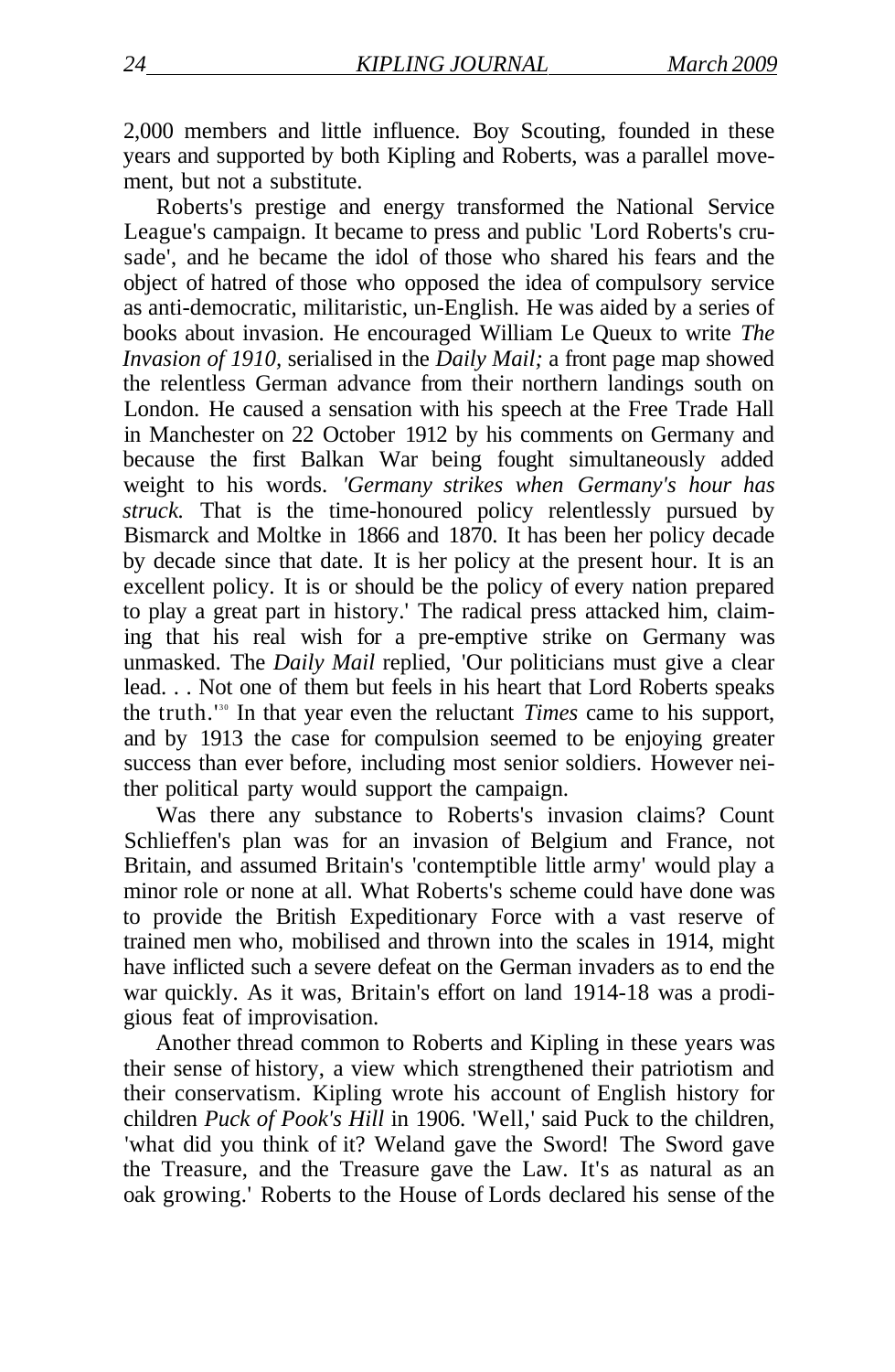past: 'We are links in a living chain pledged to transmit to posterity the glorious heritage we have received by those who have gone before us.' This shared vision led Roberts to side with the die-hards in the House of Lords crisis of 1910-1911, and his view of empire and his Irish background made him a figurehead for Ulster resistance to Home Rule. He, Kipling, and Edward Elgar among others supported the British Covenant. The ferocity of Kipling's language showed that he and Roberts could not believe what was happening: in the former's words, 'A province and a people of Great Britain are to be sold to their and our enemies.<sup>131</sup> Roberts wrote to the Prime Minister begging him not to use the army to shoot down fellow countrymen while defending those who never missed 'an opportunity of slandering and vilifying the army in the grossest manner'. In an agony of soul, sure that his beloved army would be torn apart, he went to the King to plead royal intervention; the King's efforts were in vain.<sup>32</sup> In the summer of 1914 war appeared imminent: war in Ireland as both the Ulster Volunteers and the Irish Republican Brotherhood began arming and Winston Churchill and Jack Seely, First Lord of the Admiralty and Secretary of State for War respectively, made bellicose speeches promising what would happen if Ulster resisted. Into this came news of the Archduke's assassination and the European crisis. The day of the Austrian ultimatum to Serbia, Colonel Henry Wilson and his wife arrived for a weekend at Englemere, the Robertses' home at Ascot, Wilson saying the news was far more serious than expected. On 4 August Carrie Kipling at Bateman's wrote in her diary that she had a terrible cold. Rudyard added underneath, 'Incidentally, Armageddon begins: England declares war on Germany.' This brings us back to 1907. Kipling's Mutiny anniversary poem included a third verse:

> One service more we dare to ask— Pray for us, heroes, pray, That when Fate lays on us our task We do not shame the Day!

The day had come with Germany's invasion of Belgium. We all know sadly what, for that generation, not shaming the day meant. Roberts's last favour to his friend, a commission for John Kipling in the Irish Guards, had fatal results. John was killed six weeks after his eighteenth birthday, on 27 September 1915 at the battle of Loos.

In August 1914 Kitchener, Roberts's former comrade-in-arms in South Africa and now Secretary of State for War, appointed him Colonel-in-Chief of overseas forces in England, in fact a sinecure. In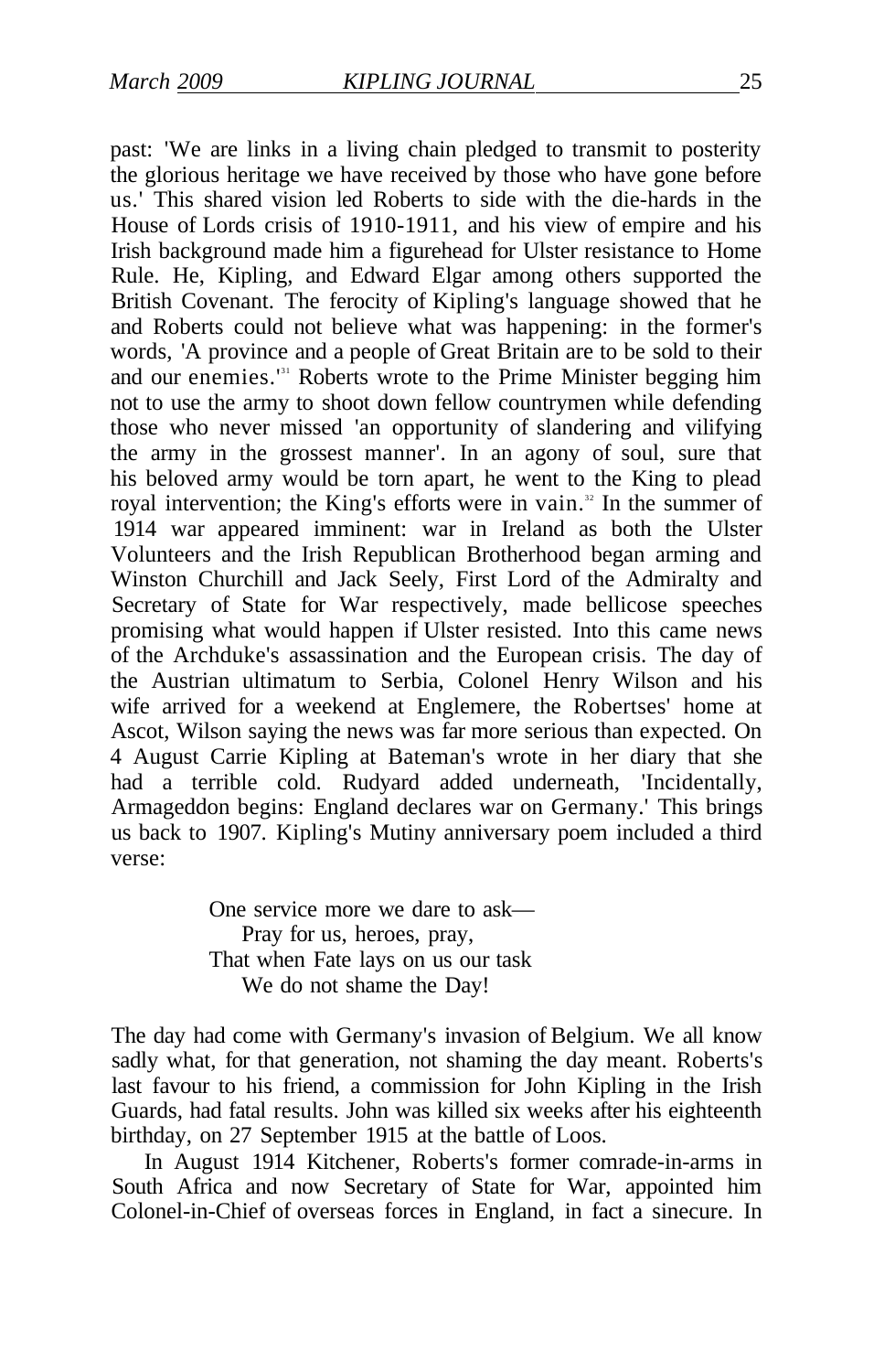November Roberts decided to visit the Indian soldiers in France. Accompanied by Aileen his elder daughter, he travelled there, in great spirits, like a schoolboy on his holiday. The journalist Leo Amery wrote in his diary: 'I doubt if [Roberts] ever enjoyed two days more... Meeting the Indians was a special delight to him and he insisted on stopping his car and talking to every turbaned soldier he met, and visited them in their hospitals. Old Pertab Singh [Maharajah of Jodhpur] was here to tea the day he came to us, and it was great to see the devotion in the old Indian warrior's eyes and his joy when Bobs addressed him as "dear old friend".<sup>133</sup>

On 13 November, a wet, cold and windy day, Roberts caught a chill climbing to the top of the Scherpenberg near Messines for a distant view of the trenches. It quickly turned to pneumonia, and after a brief rally he died at 8 p.m. the next day.<sup>34</sup> The Sunday night edition of *The Times* of 15 November headed its front page 'Sudden Death of Lord Roberts'. 'A profound shock of sorrow will be felt by the nation at the announcement of the death of Field Marshal Lord Roberts. . . One of the most famous and best beloved of British soldiers passes away in an hour of national trial, to prepare for which he had exerted himself with unsparing devotion.' His family received numberless tributes. His younger daughter Edwina replied on her mother's behalf to an old friend: 'You are so kind & I know you loved Father; there was no one like him and it is impossible to believe he is not there to tell all one's troubles & joys to. But he was so happy in France and his leaving was very perfect. No pain & so near the Army he loved.'<sup>35</sup>

Kipling and Roberts: one a contradictory writer of genius, the other a soldier in the second rank of Britain's famous generals. Both small men who struggled to overcome handicaps, both world-famous symbols of empire. The *Strand Magazine* of December 1911 answered the question 'Who are the Ten Greatest Men Now Alive?' by placing Kipling second and Roberts seventh.<sup>36</sup> Both had strong-willed wives with an important part in their careers, and loving daughters who guarded the flame after father's death and ordered the destruction of revealing private papers. Both men loved India – with the British of course firmly in control. Some of the descriptive pages of *Forty-One Years* parallel *Kim,* without its supreme mastery. In his astute wooing of the press, Roberts strikes a modern note. Kipling might once have had reservations about this. His unsung heroes were the men of the I.C.S., the engineers who built the great dams and bridges, and officers like Bobby Wick, hero of his short story "Only a Subaltern" who gives his life for his men, dying of cholera he contracted nursing them in an epidemic. Roberts going out to retrieve the situation in South Africa after his son's death was for Kipling and the empire a consummate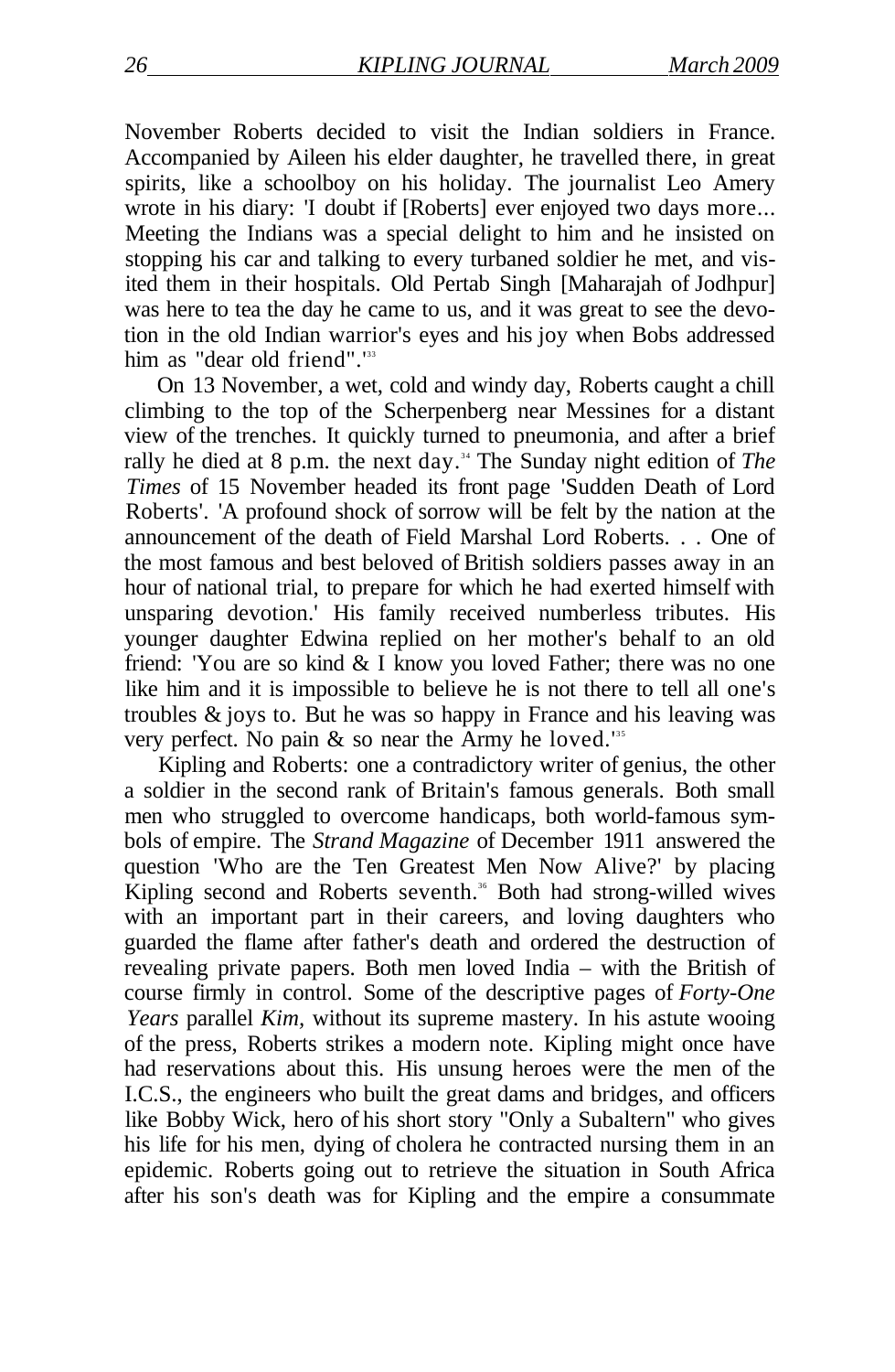example of sacrifice and service, and the old field marshal's dying in the field in 1914 was yet further proof.

Roberts had in the eyes of the empire and its greatest poet achieved an imperial apotheosis. Kipling wrote his third Roberts poem in tribute.

> He passed in the very battle-smoke Of the war that he had descried. Three hundred mile of cannon spoke When the Master-Gunner died.

#### **NOTES**

- 1. National Army Museum, Roberts papers 7101-23-122, letterbook no. 10, R to Minto, 31 Jan 1907.
- 2. Accounts in *The Times,* 24 Dec 1907; *Daily Telegraph,* 31 Jan 1907; The *Sphere*  (with sketch) 4 Jan 1908; *Punch,* 15 Jan 1908; all found in Roberts papers 7101-23-139, vol.xvii.
- 3. The standard biography, now dated, is David James, *Lord Roberts* (London, 1954); the information about his family's mix of races comes from Geoffrey Moorhouse, *India Britannica* (London, 1983), p.184; Ram Babu Saksena, *European & Indo-European Poets of Urdu & Persian* (Lucknow, 1941) pp.128-132; and William Dalrymple, *The Last Mughal: the Fall of a Dynasty, Delhi, 1857* (London, 2006), pp.291-2.
- 4. W. Forbes-Mitchell, *The Relief of Lucknow* (London, 1962, orig. publ. 1893), pp.36-7.
- 5. Col. H. Hanna, *The Second Afghan War* (3 volumes. London, 1899-1910), vol.iii, pp. 140-8; B. Robson, The *Road to Kabul: the Second Afghan War 1878-1881),*  pp. 142-3; H. Hensman, *The Afghan War,* (London, 1881) pp.49, 165 *et seq.,* & 277.
- 6. Hanna, *Second Afghan War,* vol.iii, pp. 149-150.
- 7. R. Kipling, *Something of Myself (*London, 1937) pp.56-7.
- 8. Sussex University Library kindly sent me a copy of this poem, which is not usually in Kipling's published works.
- 9. William Trousdale, ed., *War in Afghanistan 1879-1880: the Personal Diary of Major-General Sir Charles Metcalfe MacGregor* (Detroit, 1985) p. 106 & SOAS Library, Durand Papers, PP MS 55/21, 13 October 1879.
- 10. India Office Library, Eur Mss F108/101(f), 6/229 and 6/230.
- 11. Sussex University, Kipling papers, KP22/1, 10 Jan 1897.
- 12. Lord Birkenhead, *Rudyard Kipling* (London, 1978) p.153; N.K. Moran, *Kipling and Afghanistan* (Jefferson, N.C. & London, 2005).
- 13. Birkenhead, *Rudyard Kipling,* p. 176.
- 14. C. Carrington, *Rudyard Kipling: His Life and Work* (London, 1970) pp.321-3.
- 15. British Library, uncatalogued Lansdowne papers, R to L, 27 Mar 1896.
- 16. Royal Greenjackets Museum, Winchester, Congreve diary, 15 Dec 1899.
- 17. Field Marshal Lord Carver, *The National Army Museum Book of the Boer War*  (London, 1999) p.43; National Army Museum, Birdwood papers 6707-2-254, 16 Dec 1899.
- 18. Henry Spenser Wilkinson, *Thirty-Five Years 1874-1909* (London, 1933) p.242.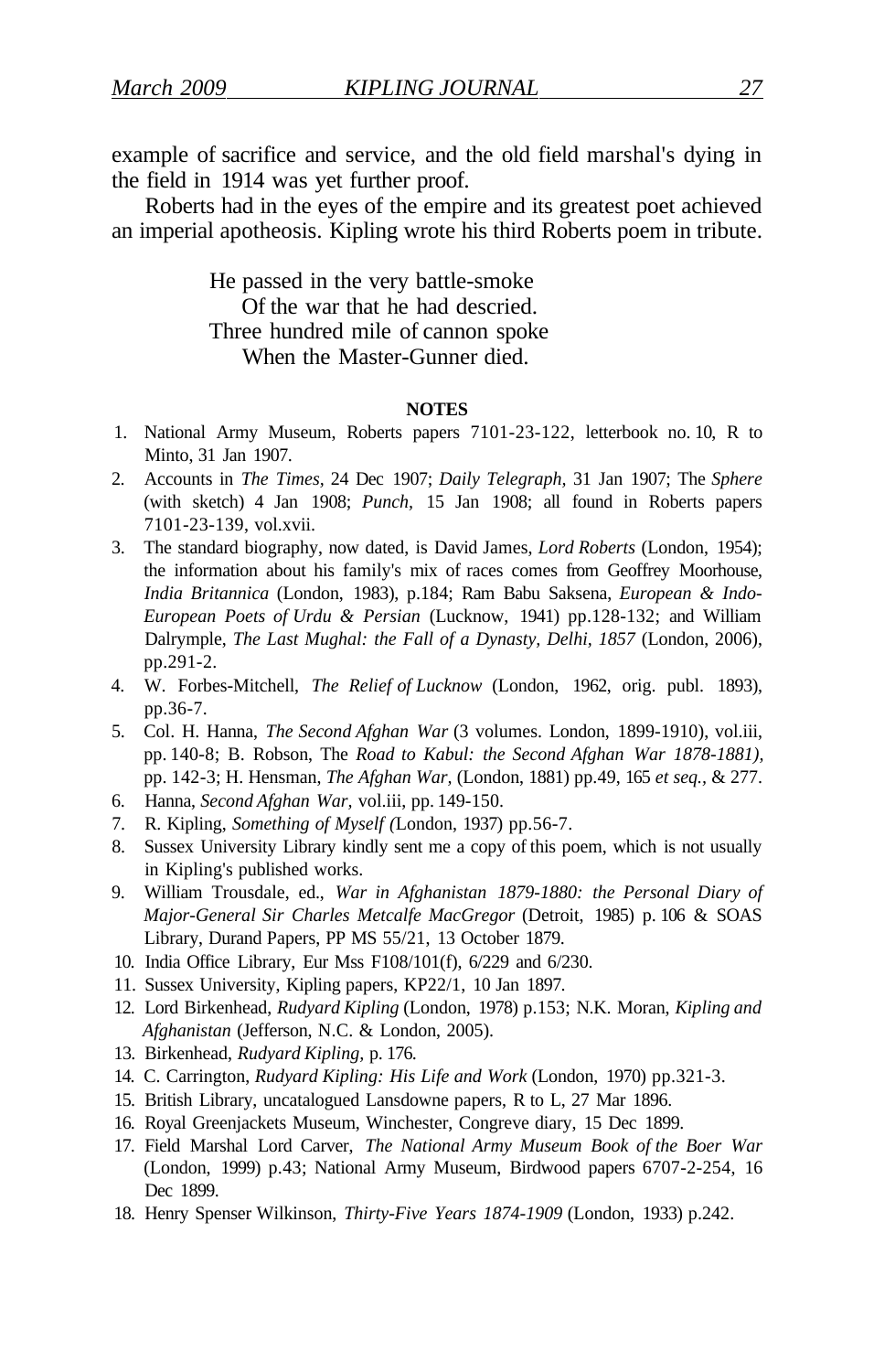- 19. Royal Greenjackets Museum, Winchester, Hants, Congreve diary, 12 Jan 1900.
- 20. L.S. Amery (ed.), *The Times History of the War in South Africa* (7 vols., London, 1900-9), pp.371-2.
- 21. Bodleian library, Violet Milner papers 55, 9 Mar 1900. I am grateful to Dr J. Beaumont for this reference.
- 22. A. Wessels, *Lord Roberts and the War in South Africa* (Stroud, Glos, 2000) p.34.
- 23. Bodleian Library, Oxford Ms Gwynn dep. 29, 6 Apr & 3 Jan 1900.
- 24. S. Badsey in J. Gooch, ed., *The Boer War: Direction, Experience and Image.*  (London, 2000) p.298.
- 25. Quoted in D. Gilmour, 77ze *Long Recessional* (London, 2002) p.149.
- 26. West Sussex Record Office, Maxse papers, Maxse 53, 30 Mar 1900.
- 27. S.B. Spies, *Methods of Barbarism? Roberts and Kitchener and Civilians in the Boer Republics January 1900-May 1902* (Cape Town & Pretoria, 1977).
- 28. Kipling, *Something of Myself* p.165.
- 29. Sussex University, Kipling Papers, KP18/1/50, 27 Nov 1901.
- 30. F.S. Oliver, *Ordeal by Battle* (London, 1915) pp.332-345. Roberts's career in these years is described in R.J.Q. Adams, "Field Marshal Earl Roberts: Army and Empire," in J.A. Thompson and Arthur Meija, *Edwardian Conservatism: Five Studies in Adaptation* (London, 1988) and A.J.A. Morris, *The Scaremongers: the Advocacy of War and Rearmament* (London, 1984) p. 156.
- 31. Gilmour, *Long Recessional,* p.247.
- 32. I.F.W. Beckett, *The Army and the Curragh Incident 1914* (London, 1986) pp.38,42, 55-6 and 127.
- 33. J. Barnes & D. Nicholson, ed., *The Leo Amery Diaries: volume I: 1896-1929*  (London, 1980) pp.110-111.
- 34. C.E. Callwell, *Field Marshal Sir Henry Wilson: His Life and Diaries.* 2 vols. (London, 1927) vol.1, pp.187-8; Bobs 7101-23-205, Lady [Aileen] Roberts's account.
- 35. India Office Library, Eur Mss. F166/16, f.52.
- 36. National Army Museum, Roberts papers 7101-23-228-11.

**EDITORIAL –** *continued from page 7.* 

#### **WIKIPEDIA AND KIPLING**

Members who use the internet will undoubtedly know of the benefits, and of the problems that are associated with the use of the Wikipedia website. The NRG project team have been keeping the entry for "Rudyard Kipling" under review for some time and have made corrections to factual mistakes whenever these have been noticed. As a matter of policy however, we have not commented on matters of opinion – there are enough march hares racing around the internet without starting more.

The entry specifically for "John Kipling" is virtually non-existent, relying on David Haig's play as the source. That for "Lockwood Kipling" is rather better, and whilst short, does draw on recognised sources. *Continued on page 57.*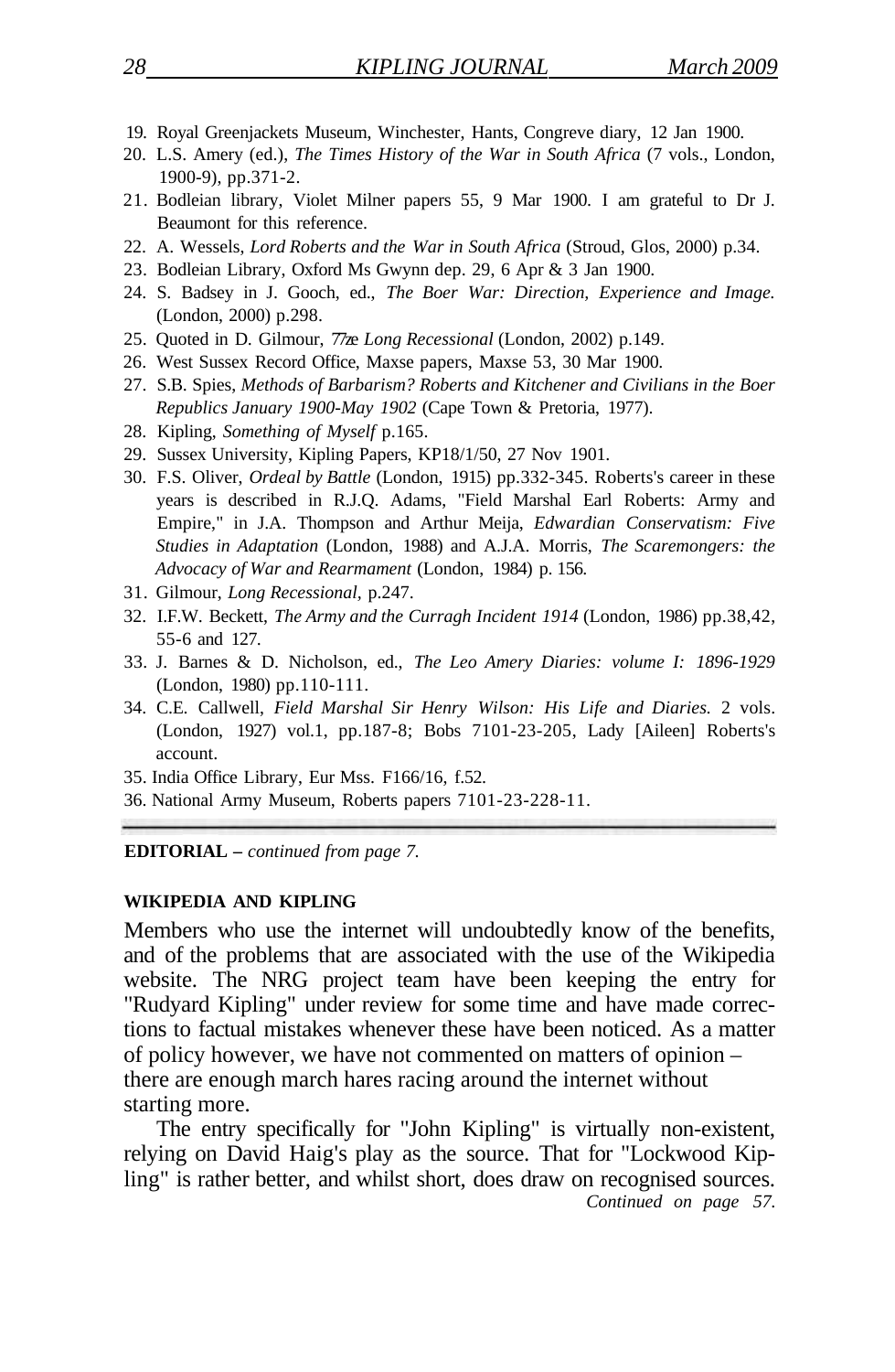## "THE CHURCH THAT WAS AT ANTIOCH": A READING

#### By DAVID SERGEANT

[David Sergeant recently completed his Ph.D. thesis on Kipling's prose and is currently a lecturer at Somerville College, Oxford. – *Ed.}* 

'My favourite story is "The Church that was at Antioch"' – so Paul Theroux reported Jorge Luis Borges, the great Argentinean writer and Kipling admirer, as saying. 'What a marvellous story that is.'' Most critics and readers would, it seems, endorse this last statement: the story has garnered little but plaudits. However, despite this commendation, it has not received much extended attention: appreciations of "The Church that was at Antioch" have tended towards summary rather than explication.<sup>2</sup> For a writer like Kipling, in whose fiction the simple arrangement of plot does so much work, to such complex effect, this is understandable: however, in this essay I will be attempting a more comprehensive fathoming of the story, tracing it through from beginning to end in an attempt to find out, in more detail, just what makes it so 'marvellous'. This linear reading is necessary because the story relies, in typical Kipling fashion, on a cumulative development of its various dimensions, and to focus on these out of order would obscure its total operation.

The tale begins with the origins of its young protagonist:

His mother, a devout and well-born Roman widow, decided that he was doing himself no good in an Eastern Legion so near to freethinking Constantinople, and got him seconded for civil duty in Antioch, where his uncle, Lucius Sergius, was head of the urban Police. Valens obeyed as a son and as a young man keen to see life, and, presently, cast up at his uncle's door.  $(87)^3$ 

There seems little to note here – but note it we will, in any case, as Kipling's better stories often rely on that word 'seems' opening like a trapdoor to reveal commodious spaces within. So: there is a minor tension established between piety ('devout') and the world ('free-thinking Constantinople') which is, perhaps, reconciled in Valens' obedience of his mother's order, which satisfies both his duty ('as a son') and his worldly desire ('young man keen to see life'). His mother's order, then, which is somewhat simplistically pious, finds the potential for greater meaning in her son's expectant performance of it. We receive much of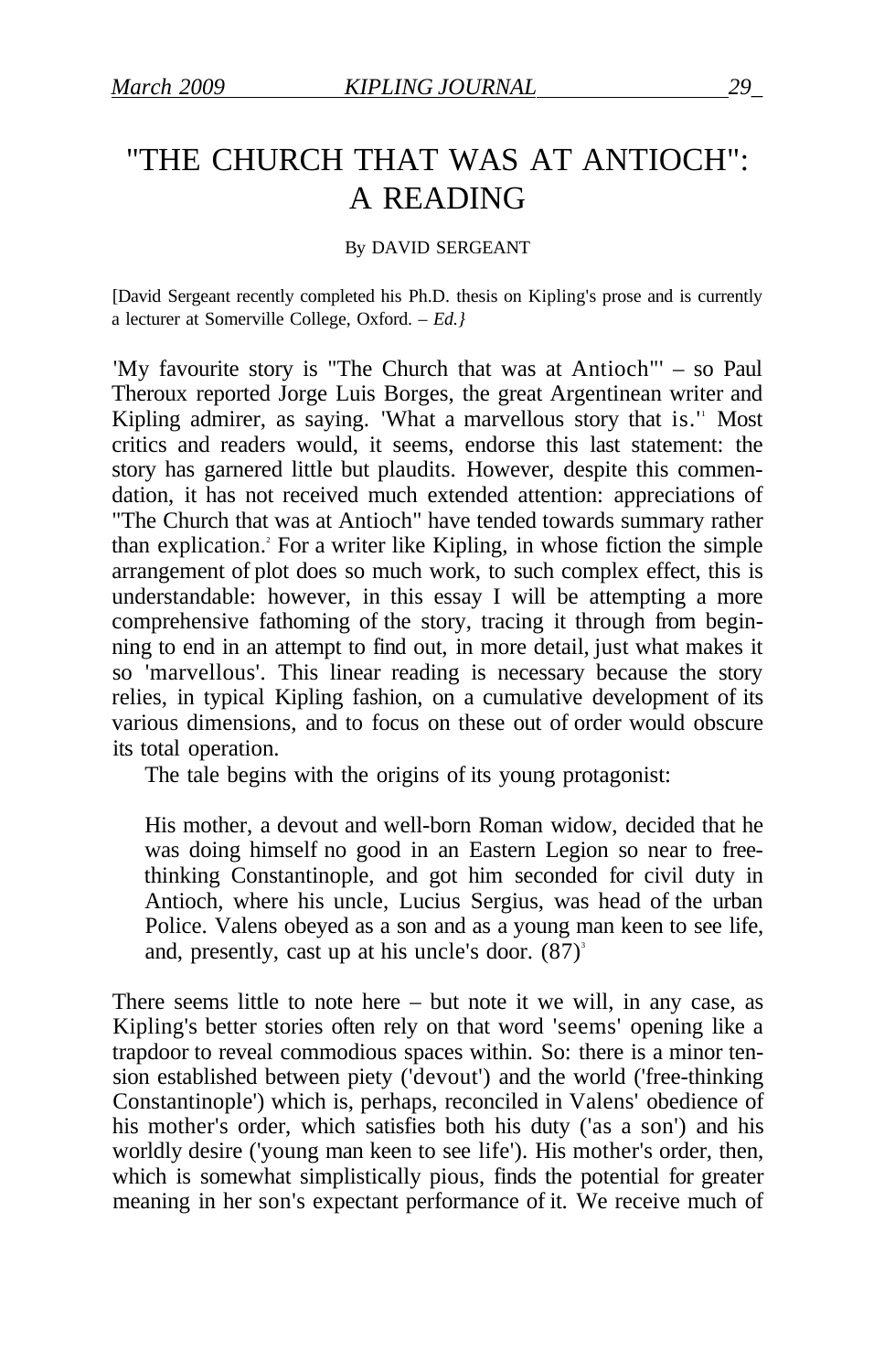this detail before we receive Valens' name: before that he is only present as the disembodied pronoun ('his', 'he', 'him') dependent on others.<sup>4</sup> How different might the passage have been if it had started with the name of its principal subject, Valens? The lack of the name transfers our focus onto origins, particularly those of family, and leaves that pronoun, for a short but potent space, as a signifier whose identity we do not know but which, the familiarity of it implies, we might be expected to know. This briefly numinous identity of Valens, and the subtly expansive range of his actions, will prove key to the story's operation.

We then move on to an opening conversation between Valens and his uncle:

'That sister-in-law of mine,' said the elder, 'never remembers me till she wants something. What have you been doing?'

'Nothing, Uncle.'

'Meaning, everything?'

'That's what mother thinks. But I haven't.'

'We shall see. Your quarters are across the inner courtyard. Your—er—baggage is there already. . . . Oh, I shan't interfere with your private arrangements! I'm not the uncle with the rough tongue. Get your bath. We'll talk at supper.' (87)

That short nothing/everything exchange is, of course, a playfully economical characterisation of the two men. However, it also provides us with an early precedent for one thing (what Valens has been 'doing') containing the potential for being two paradoxical things (nothing, everything). In typical Kipling fashion, profoundly suggestive concepts are being smuggled into the story under cover of that which seems unremarkably plain. The exchange also implies that someone might be capable of 'doing' something without their own awareness of doing it: Serga's knowing 'we shall see' despite Valens' protestation of innocence. Of course, to place such weight on the exchange, so early in the story, is slightly artificial – but only slightly. The reader might not be consciously unpacking the prose like this as they read, but this consistent early muddling of the fictional parameters does register at some tonal level – and in retrospect the passage is a seed-bed capable of flowering into greater life.

The term 'baggage' provides a more homely example of the floral potential of the nothing/everything exchange. We might wonder, briefly, at Serga's hesitation over word-choice, and might even divine from his subsequent comments that 'baggage' is a witty blending of the word's customary and idiomatic meanings – as the 'baggage' is,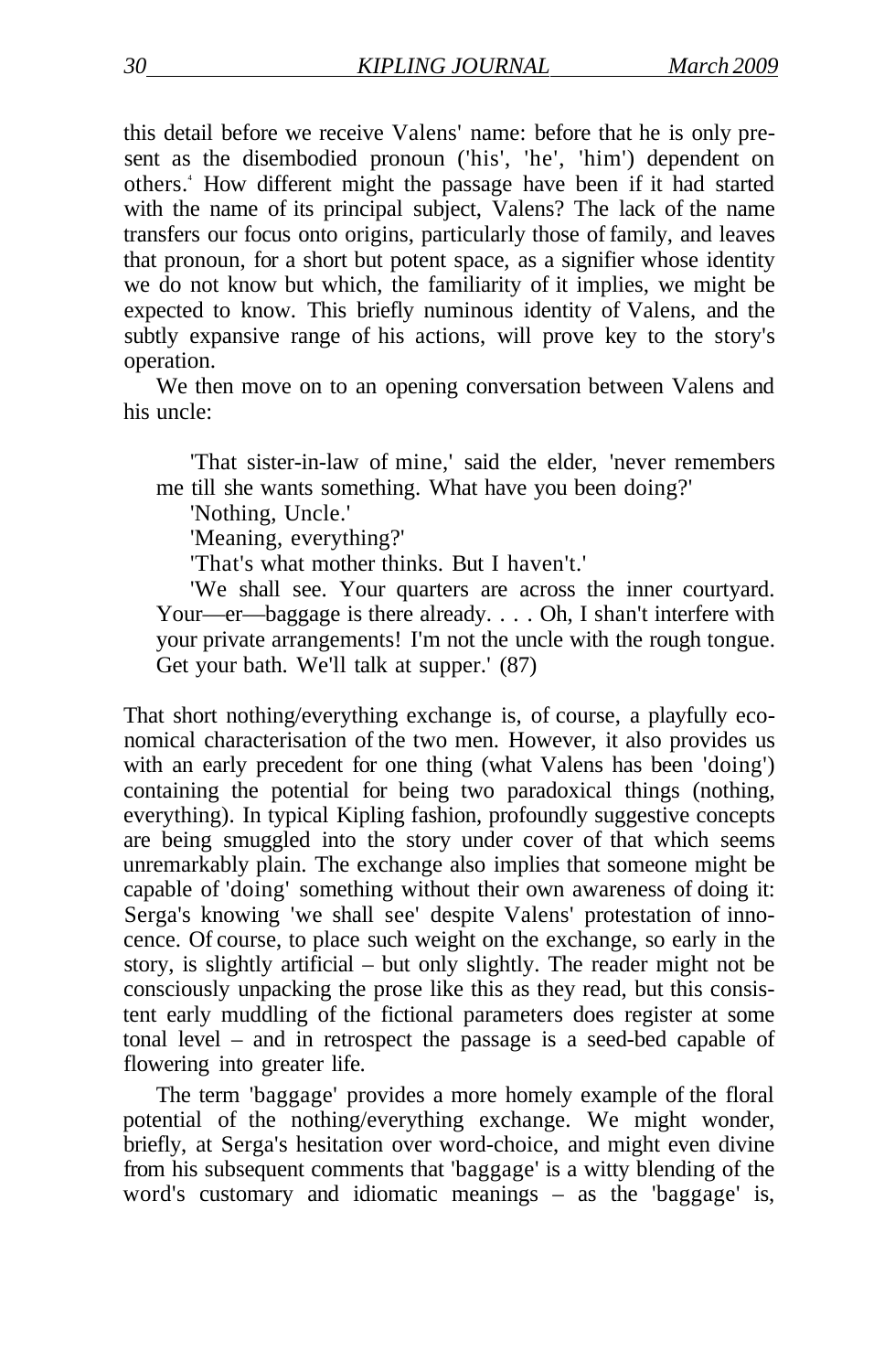indeed, the girl Valens has brought with him. Even if we do guess this, however, full confirmation will only arrive once we have encountered her later in the story: only then will the statement take on, literally, a greater life. The planting of the 'baggage' allusion is completed by the practical details about the bath and supper, which reassure us, after the hesitation, that we need not be bothered with it: and so it is naturalised into the incidental surface of the tale.

We then learn that Valens is exceptionally competent and dutiful, having 'marched overland from Constantinople in charge of a treasureconvoy' which he'd delivered in spite of its being ambushed, causing Serga to comment: 'Gods! You *are* like your father' (88). So: Valens' family tree expands a little, though again, this 'father' remains unidentified. This is in contrast to Serga, who is widely known, in his role of Prefect of Police, as 'Father Serga' (and later remarks: 'I've been on this frontier as far back as anyone remembers—that's why they call me the Father of Syria . . .', 90). Just as there were, in a sense, two Valens (the pronoun and the figure who took possession of that pronoun) and two baggages (luggage and the girl) so we now have two fathers: a homely and very earthly one in Serga, and an absent one whose only attribute we know of is that he shares or imparted Valens' virtues.

The talk between Valens and his uncle is worldly and competent: even when it turns to the Mithraism which is the cause of Valens' mother's concerns. The two observe that the new Christian sect has 'stolen' all their ceremonies and symbols from Mithraism:

'. . . Even these Christians are divided now. You see—one part of their worship is to eat together.'

'Another theft! The Supper is the essential Symbol with us,' Valens interrupted.

'With *us,* it's the essential symbol of trouble for your uncle, my dear. . .' (89)

Another doubling: the practical ('symbol of trouble') and the conceptual ('essential Symbol': note the telling capitalisation). The portrayal of Christianity as a derivative or double of Mithraism also serves to defamiliarise what is perhaps the most famous story on the planet. The religion of Jesus comes to seem like the recurrence of a pattern that was already in existence, already patterning; furthermore, Mithraism stands in relation to orthodox Roman worship of 'Jupiter, Juno, and Minerva' – what Valens' anachronistically terms 'the strict Latin Trinity' (88) – as later forms of the esoteric, such as freemasonry, would stand to mainstream Christianity. It is a typically condensed Kipling complication: the past is recurring in the story's present, but is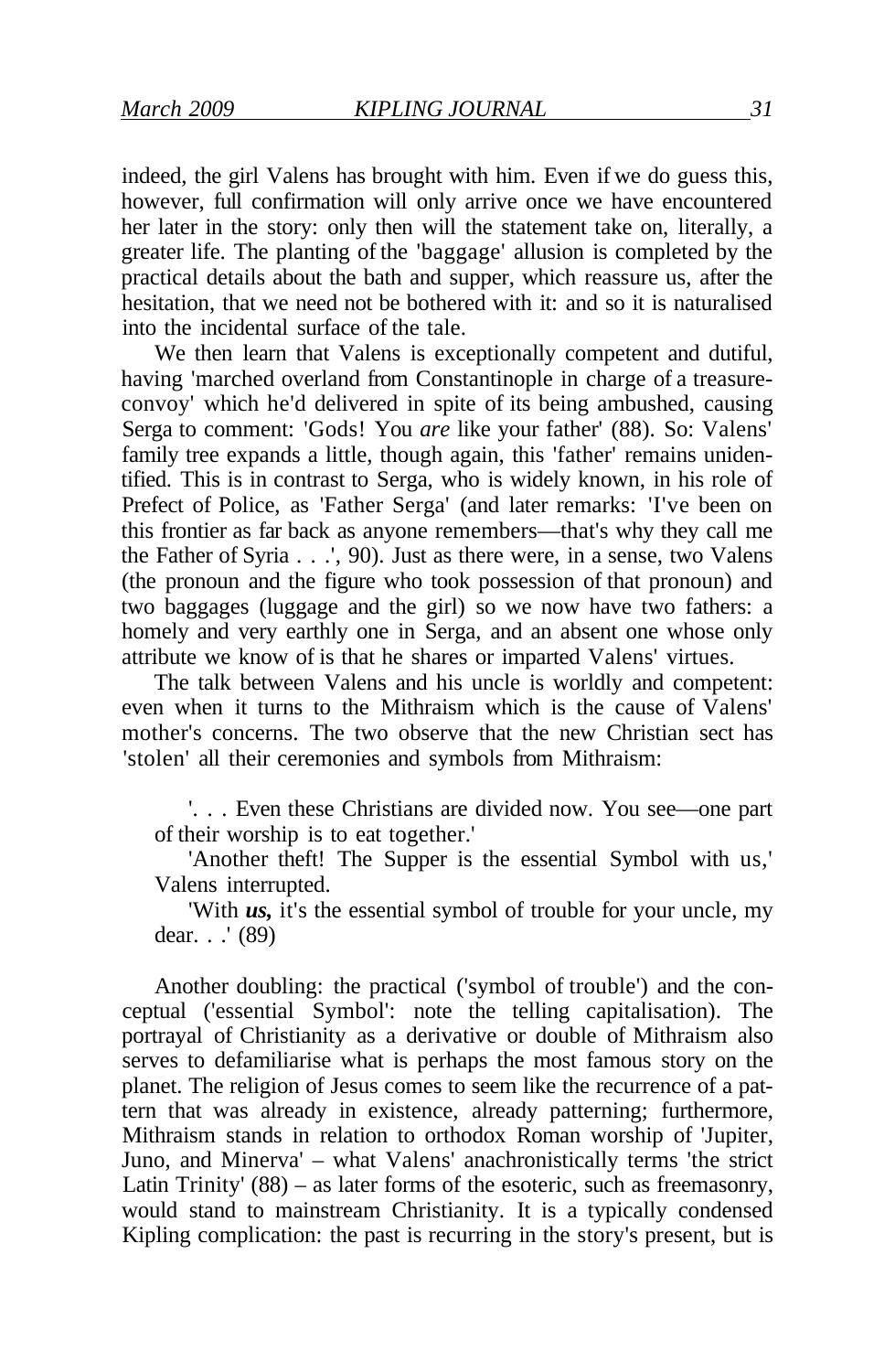itself formulated in a way that derives its meaning from the (Christian story's) future. Other details will contribute to chipping away the story from its chronological moorings. The use of the place name 'Constantinople' is a deliberate mistake, the city then being known as Byzantium, as Kipling seems to have been aware, judging from Valens' later reference to it as 'Byzant.' The squabbles of the Christian factions over food will recall the outbreak of the Indian Mutiny, with its charges about the use of pig and cow's fat to grease cartridges.<sup>5</sup> Serga's plaintive question on Valens' death – '"But what am I to write his mother?'" (109) – was precisely that which numerous commanding officers had to ask in the First World War. Kipling's careful detailing nails the story into a particular time and place, but he is also concerned to make it an eternal story in the most forceful sense: one that is somehow taking place in all times and all places.

The story progresses to more demonstrations of Valens' worldly competence with his work on Market-inspection duty, in which he saves Gaius Julius Paulus, who is being hunted by the 'Synagogue Jews' (91). Valens thus saves Paulus in a worldly, physical sense, as he was earlier saved spiritually – in the Bible, but not in this story – by the intervention of God on the road to Damascus: another doubling. Shortly after this, Valens calms an attempt to disrupt a Christian 'lovefeast', for which Serga compliments him, saying 'I think you've saved their Church for the Christians this time' (95). So, Valens is a worldly saviour once again.

Upon returning to the city Paulus and Petrus report to Serga, and Paulus questions Valens about Mithraism, finding in it similarities to Christianity, the new religion which Paulus intends to take beyond the Jews 'to change the whole world by it' (99). Again, we are given the strange sense of a familiar story – that of Christianity as we know it –

being unsettled from its overfamiliar position of religious and ontological pre-eminence: we watch it ramifying out from its Biblical location. Petrus is made to finish a tale describing how he converted a centurion and thereby saw 'there is nothing under heaven that we dare call unclean.'

Paulus turned on him like a flash and cried:

'You admit it! Out of your own mouth it is evident.' Petrus shook like a leaf and his right hand almost lifted.

'Do *you* too twit me with my accent?' he began, but his face worked and he choked. (99)

This being a reference to the moment when Peter denied Christ after his arrest, was then recognised by his accent as a Galilean, and denied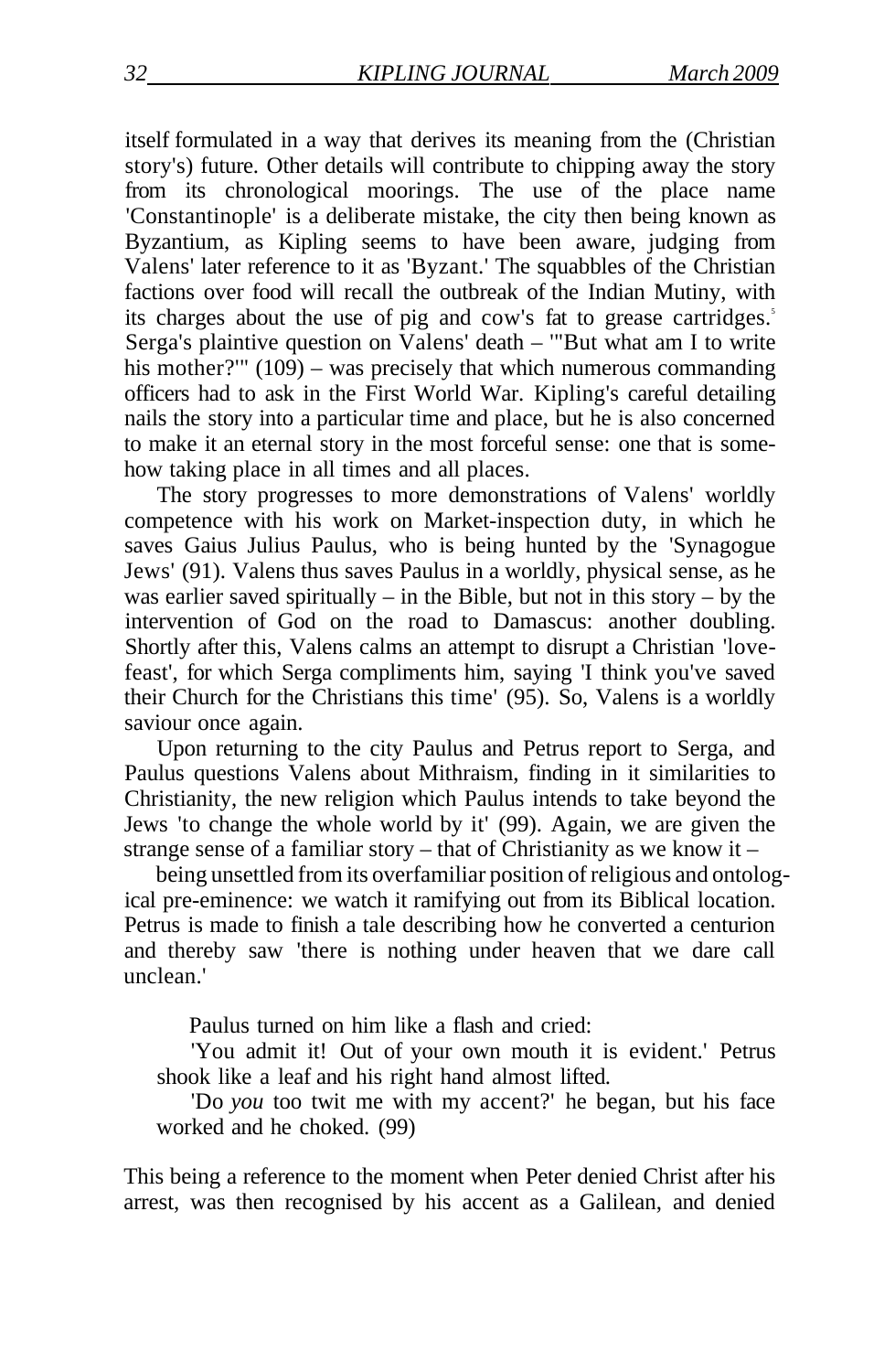Christ for a third time. The lifting of the palsied hand refers to the tradition 'that he held up his right hand to emphasise his denial, whereupon the hand immediately became useless'. Petrus almostdenial of his allegiance to the ending of divisions in the early Church is thus equated with his denial of his allegiance to Christ, giving another sense that the familiar Biblical story is here being replayed or continued.

The argument continues between Petrus and Paulus:

'One says more than one means when one is carried away,' Petrus answered, and his face worked again.

'This time you will say precisely what is meant,' Paulus spoke between his teeth. 'We will keep the Churches *one*—in and through the Lord. You dare not deny this?'

'I dare nothing—the God knows! But I have denied Him. . . . I denied Him. . . . And He said—He said I was the Rock on which His Church should stand.'

'*I* will see that it stands, and yet not I——' Paulus' voice dropped again. 'To-morrow you will speak to the one Church of the one Table the world over.' (102)

Paulus here seems to be the one espousing unity, the transcendence of boundaries, inclusion – those familiar themes of the questing Kipling imagination. And yet he usurps Petrus' position, appointed by Christ, as the Rock on which the Church will stand – despite his self-effacing correction (repeated several times in the story, and based on scriptural precedents).<sup>7</sup> Is it possible that Paulus is struggling with a corrupting and self-serving vanity? This is actually the second suggestion that this might be the case: earlier in the story Paulus had referred to Valens as 'my son' (97), which could now, perhaps, be re-read as revealingly precipitous and inappropriate, given the significance of f/Fathers in the tale.

At the end of the meeting Paulus falls ill and Valens tends to him, giving him his 'heavy travelling-fur', fetched by 'his girl, whom he had bought in Constantinople a few months before' (103) – the baggage unpacked. After Paulus has left Valens discusses Petrus with the girl, and tells her of his denials of the God who, he believed, died for him:

'Does he? *My* God bought me from the dealers like a horse. Too much, too, he paid. Didn't he? 'Fess, thou?'

'No, thee!' emphatically.

'But I wouldn't deny *my* God—living or dead! . . . Oh—but *not*  dead! My God's going to live—for me. Live—live Thou, my heart's blood, for ever!' (104)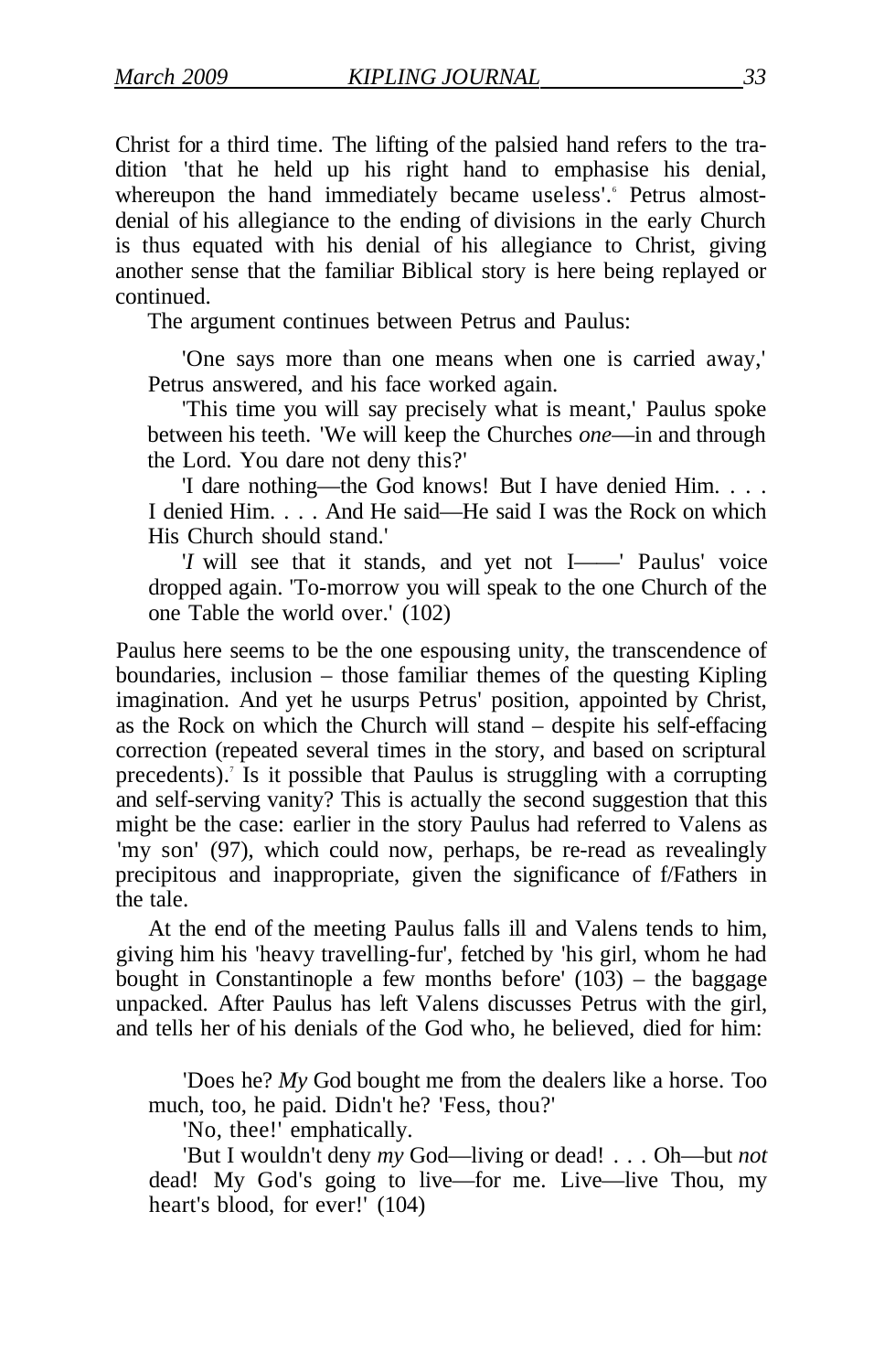And so once again the familiar Christian story, with its characteristic language and ideas, tremors and reshapes itself: becoming for this brief moment a paradigm of the earthly love between a man and a woman, the presentiment of tragedy both familiar (because we know the story of Jesus) and strange (because this is an earthly relationship, and Valens should not have to die).

When Valens next goes on duty he sees the Christian congregation leaving their meeting, satisfied, with Petrus having spoken 'like one inspired', and Paulus seeming not 'to have taken much part in the debate'; and he and his men shepherd the orderly crowd away. He meets Paulus and:

Petrus joined up like a weary ox. Valens greeted him, but he did not answer.

'Leave him alone,' Paulus whispered. 'The virtue has gone out of me—him—for the while.' His own face looked pale and drawn. (107)

Which echoes a passage in *Mark* (5:30), describing Jesus after he had healed a woman, and so implies that the actions of Christ were not unique to him – Petrus has the ability to be 'inspired' in such a way. There is also the clearest implication thus far that some kind of zealous egotism latent in Paulus has almost slipped to the surface: the telling hesitation over where this 'virtue' came forth. This leads into their walk home, during which a young boy appears and distracts the lictors, who act in the story as Valens' bodyguards:

The lictors turned back a few paces, and shook a torch at the brat, but he retreated and drew them on. Then they heard Paulus shout, and when they hurried back, found Valens prostrate and coughing—his blood on the fringe of the kneeling Paul's robe. Petrus stooped, waving a helpless hand above them.

'Someone ran out from behind that well-head. He stabbed him as he ran, and ran on. Listen!' said Paulus.

But there was not even the echo of a footfall for clue, and the Jew boy had vanished like a bat. Said Valens from the ground:

'Home! Quick! I have it!' (108)

It is curious how this passage is constructed. One would have thought that Kipling is trying to make us suspect Paulus, in this moment, of the crime – his shout alerts the lictors (and us) to the deed, there is blood on his robe, and, above all, there is no sound of footsteps when Paulus asks us (them) to listen. Rationally, of course, we know this is not the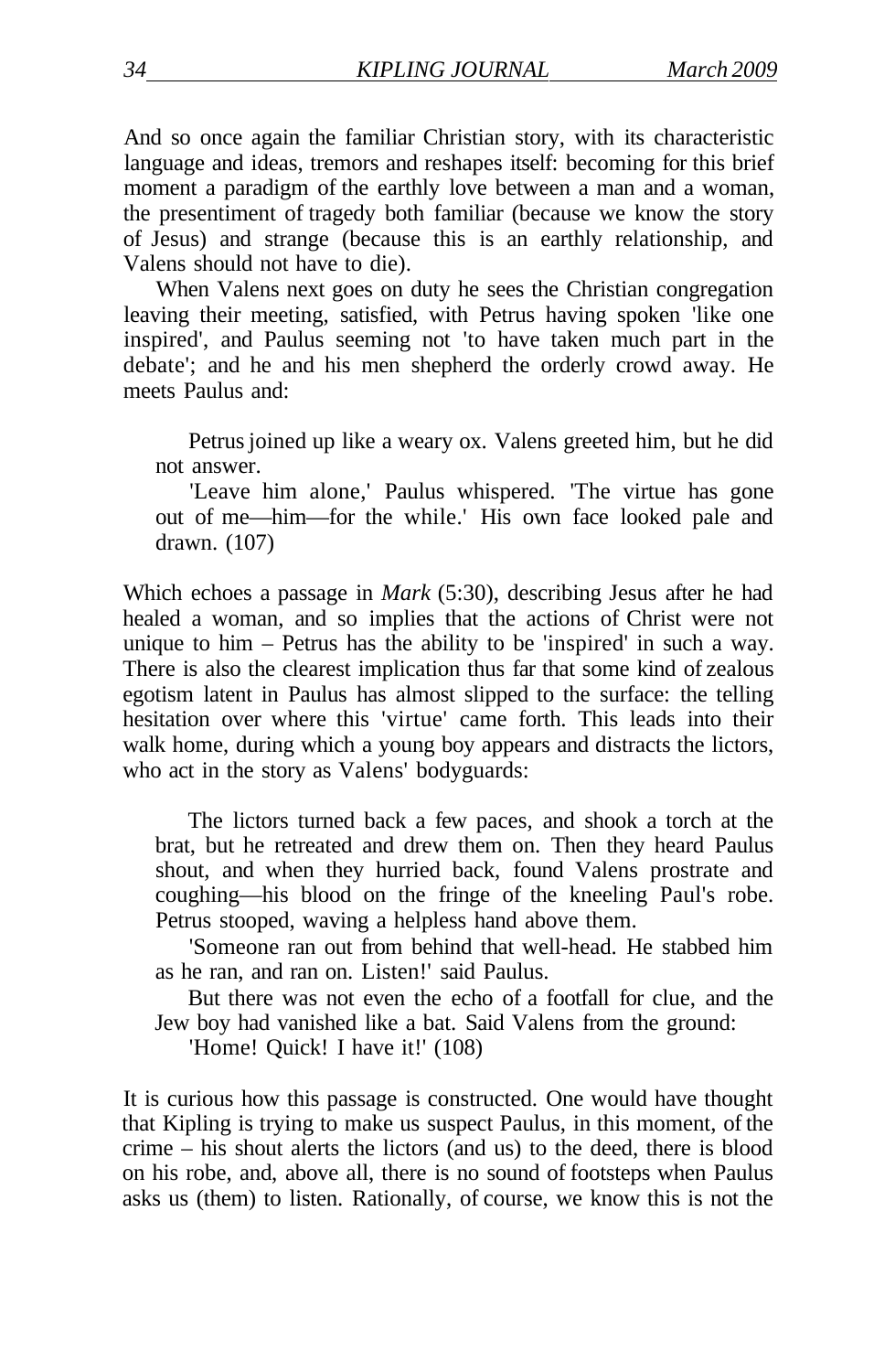case. Valens later testimony makes it clear that it was his earlier assailant who was responsible, and of course, all of the above could be otherwise accounted for: the blood on the robe comes from Paulus kneeling beside Valens; we might presume that the assailant ran very quietly away. But this still does not quite explain that curious fictive breach between Paulus' command to listen for footfalls, and silence. The moment is akin to the suggestive non-rational parallels that Kipling uses elsewhere: as in "On Greenhow Hill" (1891), when Learoyd comes in with a bullet-torn jacket after we have previously seen Ortheris shooting, and although we *know* Ortheris did not cause the tear, there is an implication that on another level of the story Learoyd and Ortheris are constitutionally opposed, and that this detail might refer subliminally to that. Is Valens' murder then a veiled allusion to the point emphasised by the end poem, that

> *Many swords shall pierce Him, Mingling blood with gall; But His Own Disciple Shall wound Him worst of all!* (1ll)

Although Paulus did not actually stab Valens, who will shortly be revealed as a Christ figure, on some greater ontological level his doctrinal fervour – implicated in his latent self-regard – will *'wound Him worst of all.'* 

There also remains to be explained Valens' puzzling words: 'Home! Quick! I have it!' What does he have, and why the urgency? One answer must be, simply, that he knows the identity of his killer. This fits, but for me it is not an entirely comfortable fit, the urgency seeming redundant in regard to this question, and 'have' implying a sense of revelation that the killer's identity seems too obvious to justify. Could 'I have it!' then refer to some greater moment of self-revelation? And 'Home!' to the heavenly home to which he is shortly to make his way? Could the shout of revelation even be an anticipation of what the reader might themselves be crying out at this moment – a truly vertiginous projection of the story's borders, until we seem to be inside the story's effect as much as outside it, observing?

Valens is carried back to his uncle's house. The rug which covered Paulus the night before, when he recovered, is brought by the girl to cover Valens, who will die: as Tompkins suggests, this reweaving of themes is almost musical in its poise and pacing.<sup>8</sup> Serga declares that he will destroy the fledgling church, but Valens raises his hand to save it: so, raises his hand to justly deny a charge where the hand of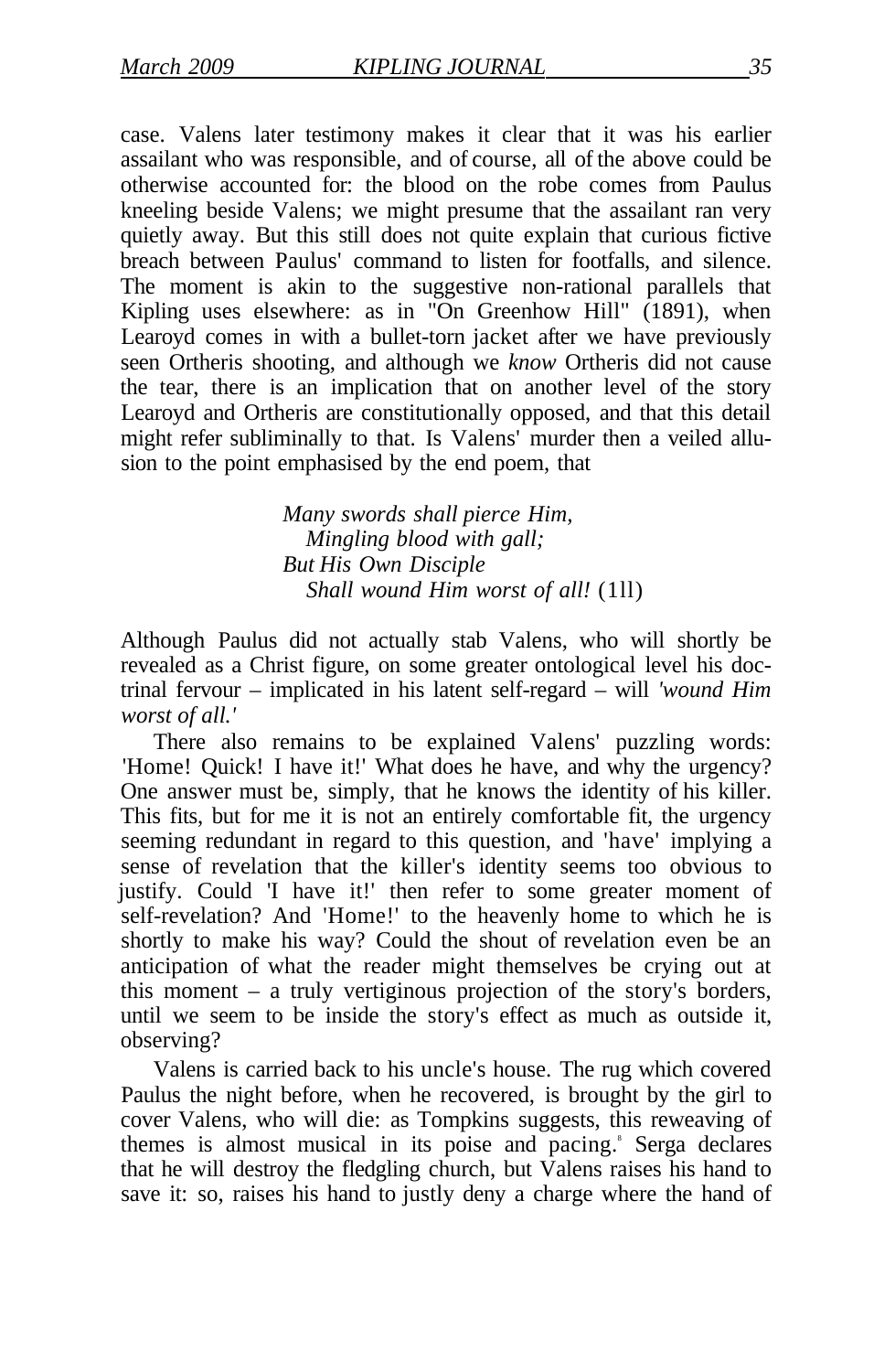Petrus was raised in the Gospels to deny Christ. At this point the girl breaks in:

'What has *she* [his mother] to do with him?' the slave-girl cried. 'He is mine—mine! I testify before all Gods that he bought me! I am his. He is mine.' (109)

Which, of course, recalls Christ, who paid for mankind's sins upon the cross: the one story, the one matrix of actions, ramifies out, is repeated and recapitulated. One of the lictors defers to Petrus 'for some reason' – another impudently effective invitation to skip across a logical gap – when asking what to do next. Petrus says to give him a drink and wait, as he has 'seen such a wound' (109). Another reference to Christ, of course: as is, perhaps, the giving of drink *{John* 19:30). Valens then motions to Serga and asks him to forgive the Cilician and his friends – ' they don't know what they are doing' – but Serga says he cannot, it being 'the Law' rather than a personal matter. Valens replies:

"No odds. You're Father's brother ... . Men make laws—not Gods. . . . Promise! . . . It's finished with me.'

Valens' head eased back on its yearning pillow.

Petrus stood like one in a trance. The tremor left his face as he repeated:

' "Forgive them, for they know not what they do." Heard you *that,* Paulus? He a heathen and an idolator, said it!'

'I heard. What hinders now that we should baptize him?' Paulus answered promptly.

Petrus stared at him as though he had come up out of the sea.

'Yes,' he said at last. 'It is the little maker of tents.. . . And what does he *now*—command?'

Paulus repeated the suggestion. (110)

Valens' 'Father' has now become capitalised (like all the other 'divine' words in the story), whereas Serga's mentions of Valens father at the beginning of the story was *not* capitalised. The implication being not only that Valens' father is God – a familiar Christian usage – but that Serga is this God's worldly 'brother': that the divine fatherhood equates on earth, in its temporal manifestation, with the law and its overseers. The two strands are embodied in Valens himself. Earlier in the story his competence and professionalism physically saved both Paulus and the Church; now he is revealed as a type of Christ, a spiritual saviour. 'Caesar must be served', Paulus had remarked earlier in the story; 'Render unto Caesar the things which are Caesar's, and unto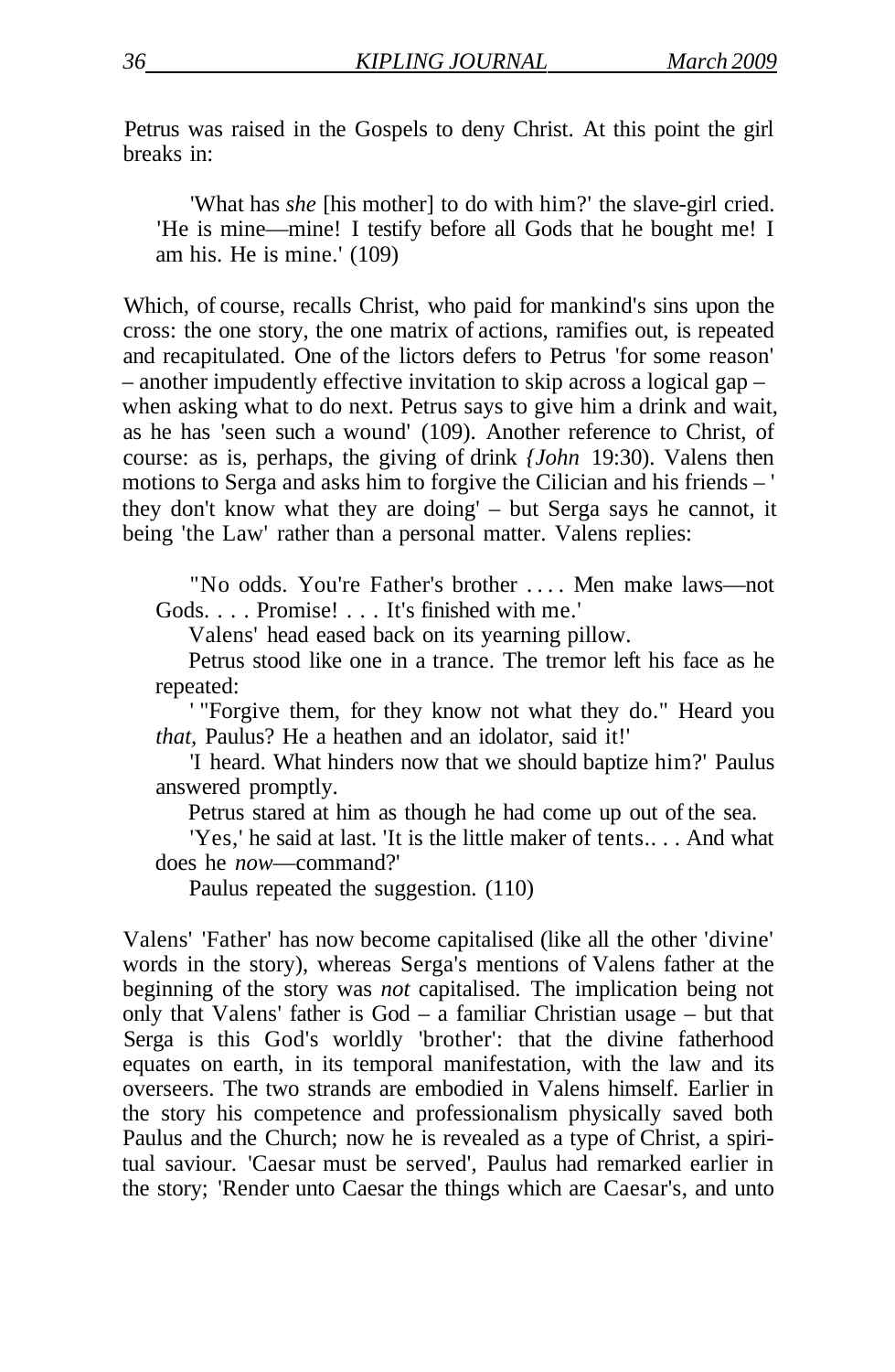God the things that are God's', said Jesus in the Gospel of *Matthew*  (22:21). And as Valens says, 'Men make laws—not Gods' (109): an exact echo of his Mithraic observation upon the Christian feast practices earlier in the story. This being significant in two ways: the injunction places the spirit of the Law ('we are all his children') above its practical manifestation; and at this moment of Christian transformation (Valens echoes Christ) he also remains faithful to Mithraism.

The relentless grounding of Kipling's divinities in a social vision – whereby every law has both spiritual and earthly existence, every lama his Kim and every Leo his song to sing<sup>9</sup> - makes for an enlightening contrast with D. H. Lawrence. For instance, "The Escaped Cock" is a story about Jesus in which he is, like many of Lawrence's characters, grounded in the phenomenal world, whilst also reaching out to some irrational and inherently unsocial realm of archetypal existence.<sup>10</sup> This accounts for the recurring presence of words or images in Lawrence which build into motifs - plants, animals, the sun, moon - that act like symbolic trapdoors allowing an escape from the corridor of reason; or, as Michael Black has put it:

. . . a system of correspondences which constantly drop below ground or move into the upper air, to avoid the (so to speak) telegraph-wire of a thin linear communication of socially agreed meanings, taken in at the eye and ear and understood in the head.<sup>11</sup>

Kipling's system of correspondences are more systematic and reciprocal, in that the 'other' levels feed into the apparent level of the narrative: they deepen and renew the 'socially agreed meanings' rather than avoiding them. In another superb late story, "The Eye of Allah" (1926), the cellular pattern that is seen through the microscope by the various characters ramifies outwards and inwards: into John's paintings, into the narrator's description of 'three English counties laid out in evening sunshine around them; church upon church, monastery upon monastery, cell after cell  $\ldots$   $(310)^{12}$  - an aerial view which recalls those of the Lama and Purun Bhagat in its combination of separateness and recognition. If Lawrence's system of correspondences are dislocating heavens, then Kipling's are adjoining rooms:

'It was shown to me,' the Abbot was speaking to himself, 'in Cairo, that man stands ever between two Infinities—of greatness and littleness. Therefore, there is no end—either to life—or——' (310)

Such a duality of vision is characteristic of Kipling's two-sidedness, sending the reader backwards and forwards between two poles or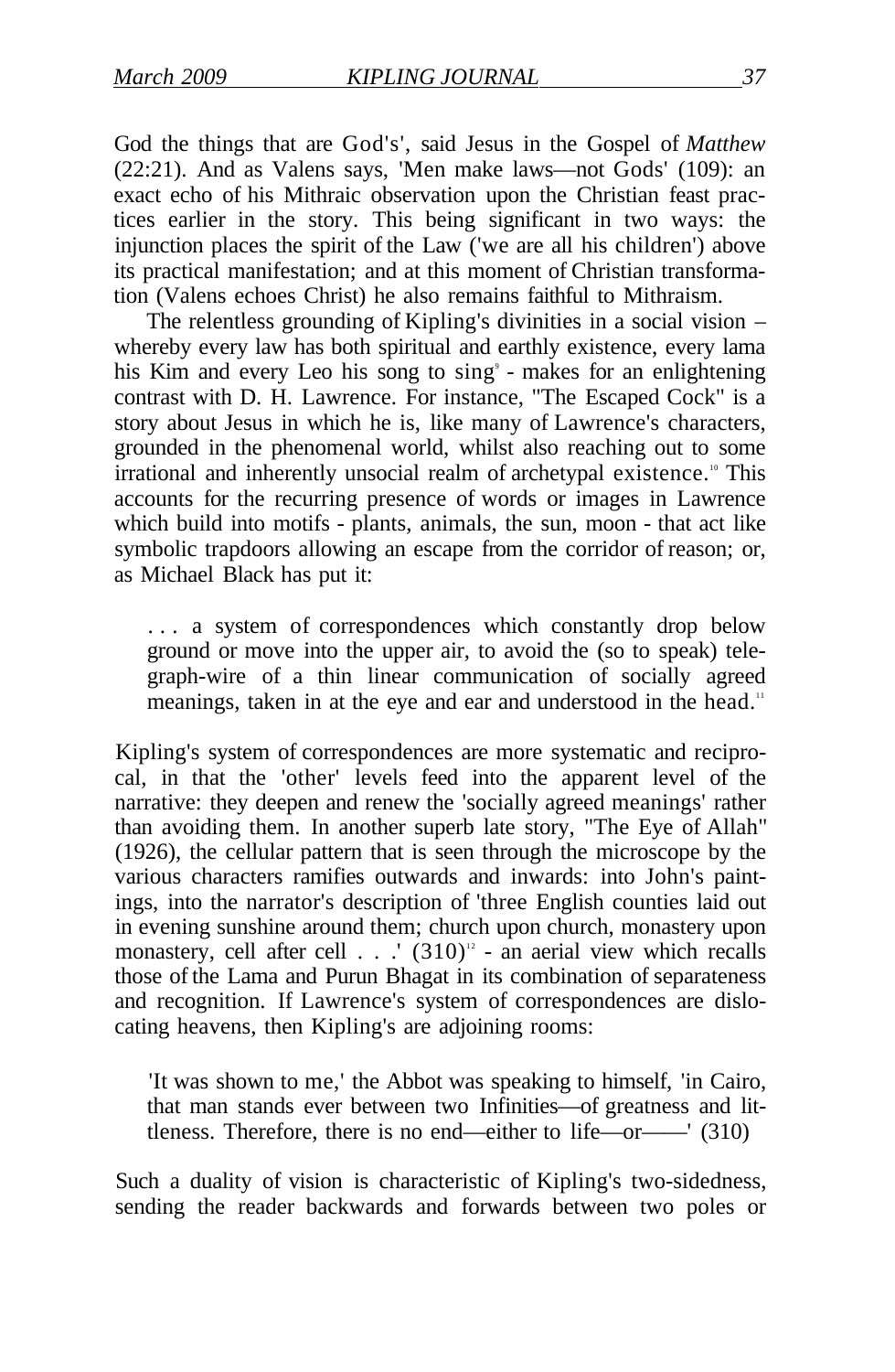perspectives which are both separate and indivisible. One of the reasons *Kim* can be said to be Kipling's masterwork – both in the sense of 'masterpiece' and 'master key' – is that Kim and the lama joyously embody this duality with explicit reference to worldly work and transcendent spirituality. In another late story, "The Manner of Men"  $(1932)$ , the apostle Paul's<sup>13</sup> view of a sea voyage is recounted in parallel with a sailor's view of the same, and we are not offered a definitive answer as to which one of them – or whether both of them – are right: a tension which, if contemplated, can lead to a questioning of what exactly 'right' might mean. Paul tells one of the characters: '"Serve Caesar. You are not canvas I can cut to advantage at present. But if you serve Caesar you will be obeying at least some sort of law."' (236) Which adds the concept of timing to that of acting and understanding – something that is also crucial in "The Eye of Allah", where the several characters – artist, doctor, scientist, 'Mother Church' – interpret the view of germs through a microscope in their different ways, only for the Abbot Stephen to recognise that *all* of their perspectives must be subdued to the fact that their timing is wrong:

'. . . Hast *thou* dreamed, Thomas? I also—with fuller knowledge. But this birth, my sons, is untimely. It will be but the mother of more death, more torture, more division, and greater darkness in this dark age. Therefore I, who know both my world and the Church, take this Choice on my conscience. Go! It is finished.' (314)

The capitalisation of'Choice' is telling. If Lawrence's master words – man, woman, life, death and so on – carry an overt mythical charge and open into an inexplicable other realm, then Kipling's are common words whose capitalisation signifies their opening into a more socially embedded archetype: one that is timeless and yet embedded in time, like the Work of "Children of the Zodiac", or the separate stories of the *Puck* books, or the story of Jesus. The Abbot's 'choice' is a choice such as we all make, all the time: but it is a 'Choice' in that it signifies a movement between the 'two Infinities', the transcendence of the realm of the usual that nevertheless remains comprehensibly *of* the usual. Kipling's use of Capitalisation is thus a microcosmic expression of the two-planed geography of his fictional universe: another way – like his use of symbol, fable, myth and allegory – of penetrating to a timeless dimension, whilst remaining recognisably grounded in the here and now. To say, as does the one essay devoted to Kipling's capitals, that they are a 'choice and idiosyncratic feature' of an 'armature' he deploys to keep doubt and uncertainty at bay, is to do him a typical injustice.<sup>14</sup>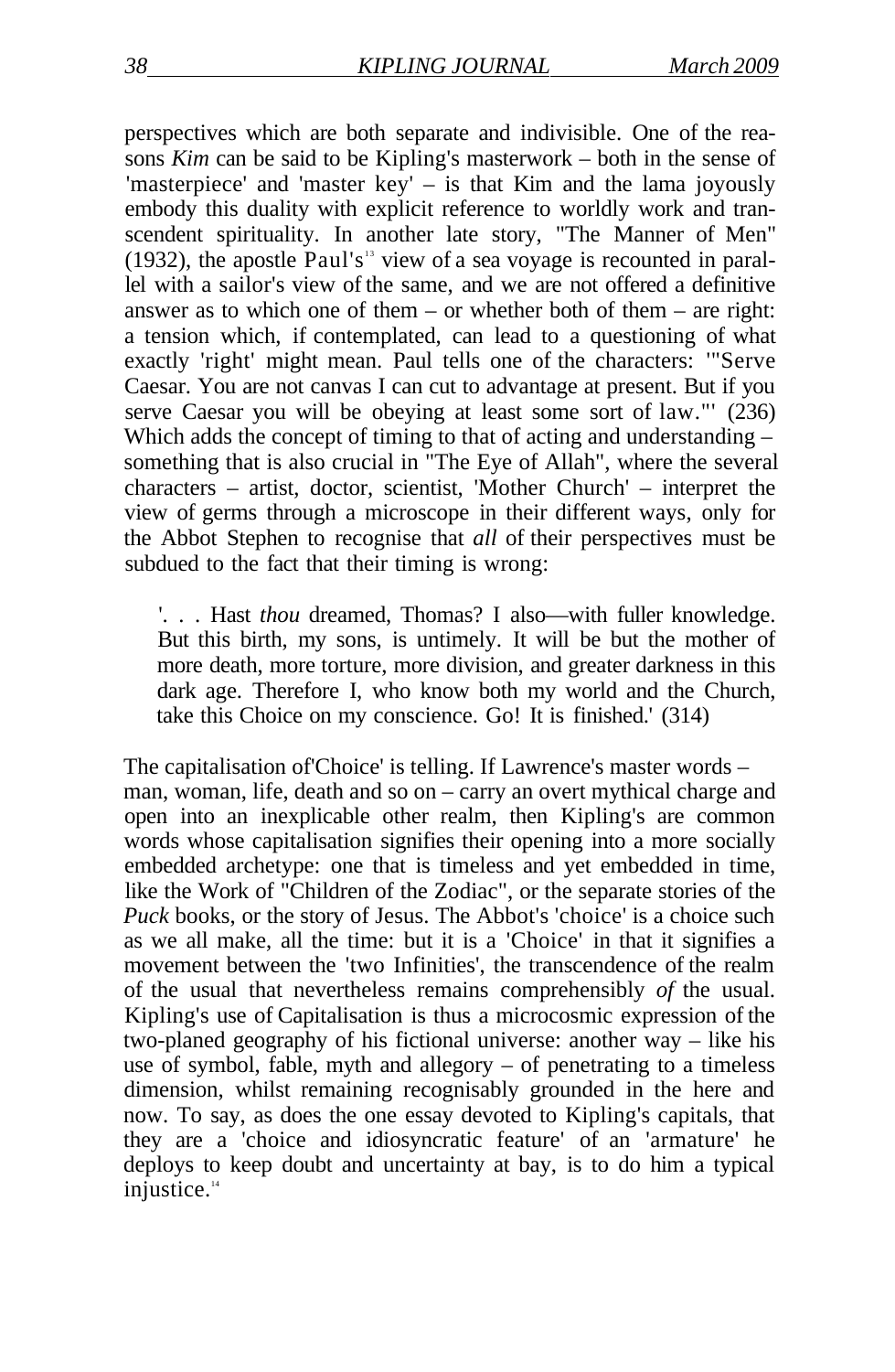In "The Church that was at Antioch" Paulus is denied such doubleness of vision. As Petrus recognises Valens he loses his disabilities, incurred upon his earlier denial of Christ, but Paulus remains as he has been throughout the story, a brilliant but flawed doctrinist. Kipling renders the moment brilliantly. The suggestion of baptism is, of course, ludicrously mismatched, but it is that 'promptly' which gives the snapshot of a political being able to operate only within the parameters of their catechism. The detail about Petrus staring at him 'as though he had come up out of the sea' estranges the two brilliantly, and the gloss on Paulus' name – 'the little maker of tents' – both evokes a secular being, skilled in intricacies but also mechanical and petty, while contrasting with Petrus' name ('the Living Rock'), with its intimations of a barely human firmness and simplicity, as it was evoked twice earlier in the story. The sense of recognition – the 'at last' which implies the realisation being so great it has taken time to sink in; the 'it is' which implies a belated certainty of its disappointing Tightness – also raises again all those intimations of Pauline inadequacy that have been planted through the text. It is as if Petrus suddenly recognises these too: the italicised 'now' an ironic reference to Paulus' previous orders, and the pause before 'command' an ironic gloss on the secular inappropriateness – almost profanity – of that word (the commands of the spirit, as Valens has just established, overriding those of any worldly concern). And all Paulus can do is fall back on his legalistic answer. Kipling does not even bother to quote it, simply paraphrasing instead, as if Paulus' words are no longer important in the story. At this point, perhaps, we recall the tale's epigraph:

'But when Peter was come to Antioch, I withstood him to the face, because he was to be blamed.' – *St. Paul's Epistle to the Galatians, ii. II.* (87)

Commentators have noted the obvious: that this quote sets and places the scene for us historically and theologically.<sup>15</sup> No-one has noted that Kipling's treatment of Paulus in the story also casts the quote in an ironic light by taking it out of Paulus' hands. The striking thing about the epigraph, surely, is that it is so emphatically (egotistically?) from Paulus' viewpoint: and we should remember how Kipling makes a point of reproducing those Pauline Biblical hesitations ('And unto the married I command, yet not I, but the Lord , , , ', 1 *Corinthians* 7:10) in such a way that the hesitation is explicitly made a vestigial trace of egotism (note how Petrus' ironic reference to Paulus' next 'command' recalls the Corinthian's quote). "The Church that was at Antioch" both draws our attention to the glorifying of the Pauline 'I' in the epigraph,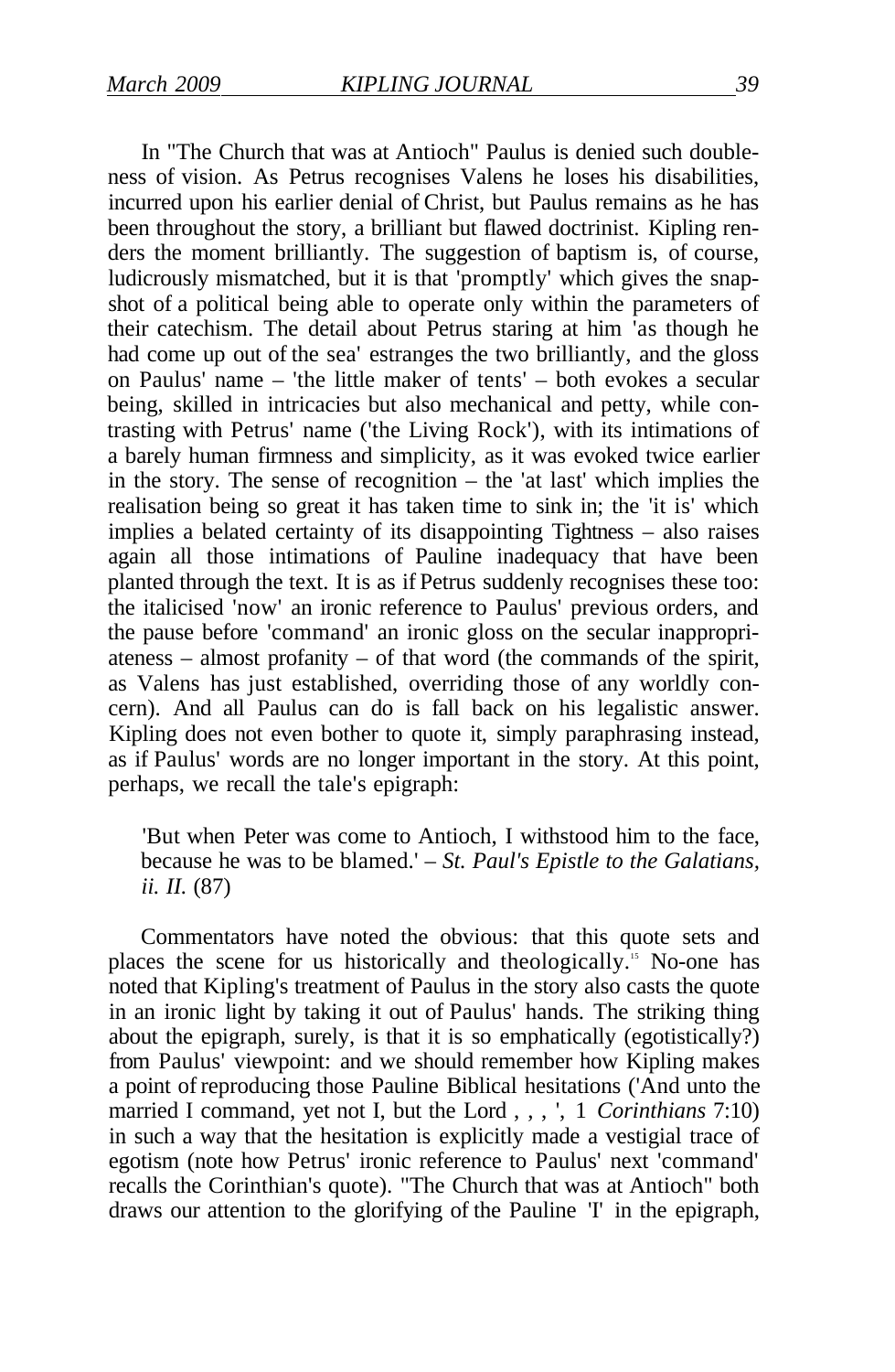and its rather unchristian (from this Kipling viewpoint) blaming of Peter, and retells the incident from a more 'objective' non-Pauline perspective. The entire story uses the Gospels as an intertextual dimension from which it gains both depth and a provocative complexity, but in such a way that the Gospel story is itself also rewired and renewed. It would be too much to say that the story constitutes a sustained criticism of Paulus: it is more subtle than that. He is obviously an impressive figure in the world, but the story hints at the shortcomings of this worldliness, and because the hint is so underplayed it makes it compassionate rather than condemnatory (much in the spirit of Christ, indeed). In the light of the 'Church at Antioch' the epigraph truly becomes that of a 'little maker of tents': skilled in his own way but also limited by that skill; brilliant but ultimately petty.<sup>16</sup>

The story goes on:

Painfully, that other raised the palsied hand that he had once held up in a hall to deny a charge.

'Quiet!' said he. 'Think you that one who has spoken Those Words needs such as *we* are to certify him to any God?'

Paulus cowered before the unknown colleague, vast and commanding, revealed after all these years.

'As you please—as you please,' he stammered, overlooking the blasphemy. 'Moreover there is the concubine.' (110)

Petrus raises his hand, cancelling his previous denial of Christ in his recognition of Valens' Christ-likeness, cancelling the direction and import of the epigraph (he withstands Paulus to his face because he is to be blamed) and commits his 'blasphemy': the mention of 'any God' rather than the one monotheistic God. At this conclusion of many revelations Petrus thus makes explicit the sense which the story has been accumulating: that there are more ways than one of approaching God; that different religions might be correspondences and reflections of one another, rather than mutually exclusive; that there is a difference between the doctrine and the life, the letter and the spirit; that the world and the spirit are interfused and complementary.

The utter diminution of Paulus in the face of Petrus' 'vast and commanding' ascendancy – 'cowered' does this superbly – is also emphasised: 'after all these years' also implying that Paulus, too, is finally fulfilled as 'the Rock' here, after having lain in a palsied suspension since his initial denial of Christ. 'Overlooking the blasphemy' thus takes on a typically sly and Kipling-esque transcendent meaning: that Petrus mentions 'Gods' and not 'God', yes, but it also directs us to the far more 'blasphemous' intimation that Valens somehow becomes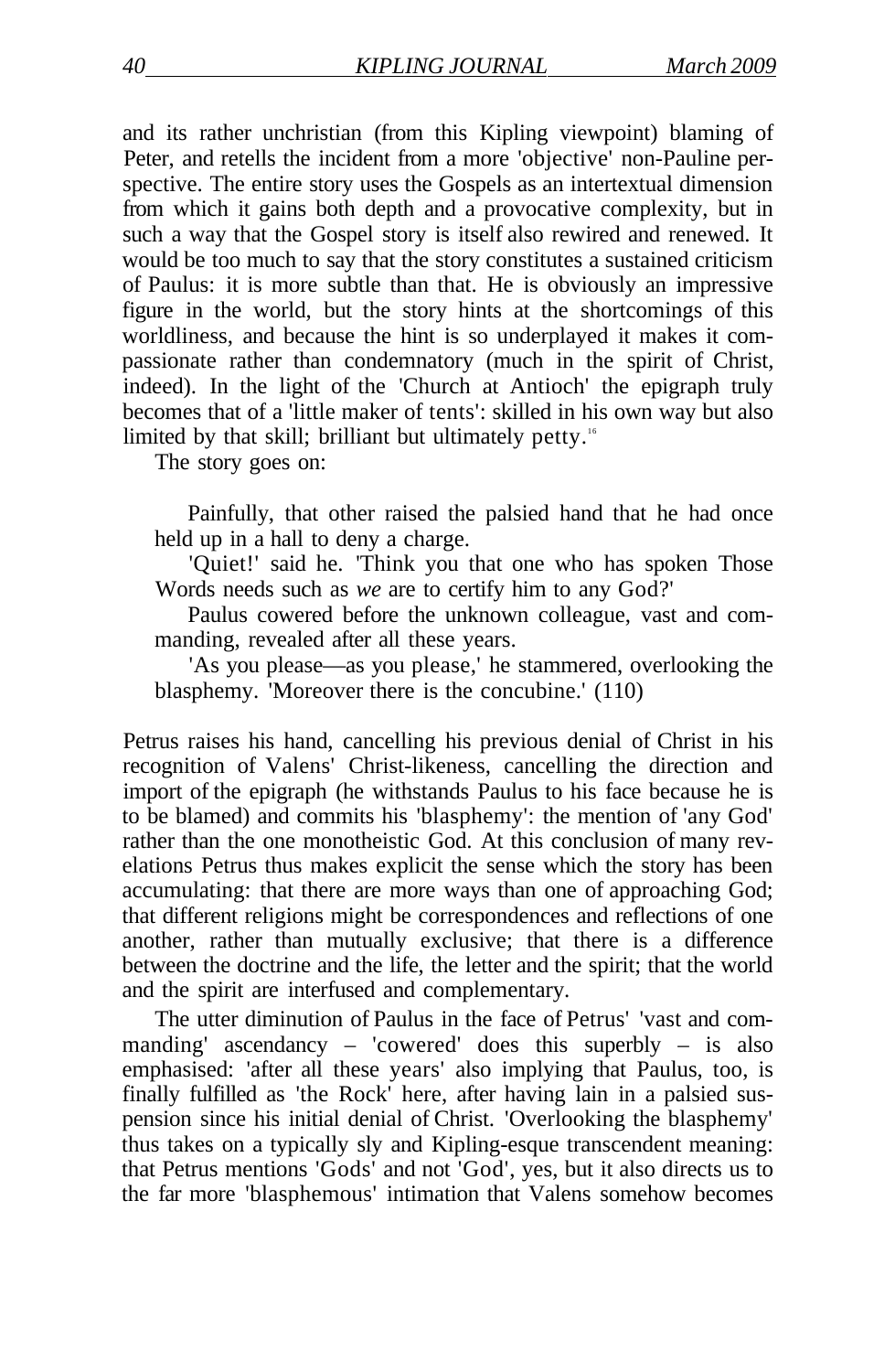Christ at the end here. The story concludes with the 'concubine':

The girl did not heed, for the brow beneath her lips was chilling, even as she called on her God who had bought her at a price that he should not die but live. (110)

Another blending of Valens with Christ, in such a way that one of the story's central themes is revealed within it: the equation of the profane (in this case, sexual love) with the divine. The chilling brow is a typically beautiful touch: such a finely understated way to intimate the death to us, with its horribly past tense of 'bought', and one that elides the story's focus from the death of Christ/Valens onto that which the death will redeem (the girl/mankind) at the story's other level.

The final part of this sentence is also provocatively hard to decipher: and surprisingly so. I take its most obvious sense as being: '. . . called on her God who had bought her at a price *so* that he should not die but live.' This is remarkable enough: this figure, like Christ, will rise again, having redeemed mankind. But why the condensing? The sentence retains the meaning I have reconstructed, but perhaps also gestures, using the weight of worked language, towards the sense:

called on her God who had bought her at a price *which was* that he should not die but live.' We thus receive an intimation of the sacrifice of the divinity. The price this figure pays is, as Yeats put it, 'to live it all again / And then again' ("A Dialogue of Self and Soul").<sup>17</sup> The story, as we have seen, recurs in all times and all places: and this figure is thereby endlessly living, and so also endlessly dying. A more obvious doubleness is gained by having Valens again ascend into that pronoun ('he') in which He began the story; with the explicit labelling of 'God' finally appearing, though with the 'her' before 'God' muting it enough to still be comprehensible in a non-divine sense. The retention of the double perspective at the conclusion is typical of Kipling's two-sidedness, which was key to both his genius and, frequently, to the formal organisation of his narratives: as "The Church that was at Antioch", that marvellous story, shows so well.

#### **NOTES**

- 1. Paul Theroux, *The Old Patagonian Express* (London, 1979), p.391.
- 2. Angus Wilson, J.M.S. Tompkins and Roger Lancelyn Green have all provided brief but insightful commentary on the story. Angus Wilson, *The Strange Ride of Rudyard Kipling* (London: Macmillan, 1977), pp.337-340; J.M.S. Tompkins, *The Art of Rudyard Kipling* (London: Methuen, 1959), pp.254-256; Roger Lancelyn Green, "Reports on Discussion Meetings", *Kipling Journal* No.157 (March 1966), pp.14-18.
- 3. Page references are to the story in the Sussex edition of *Limits and Renewals.*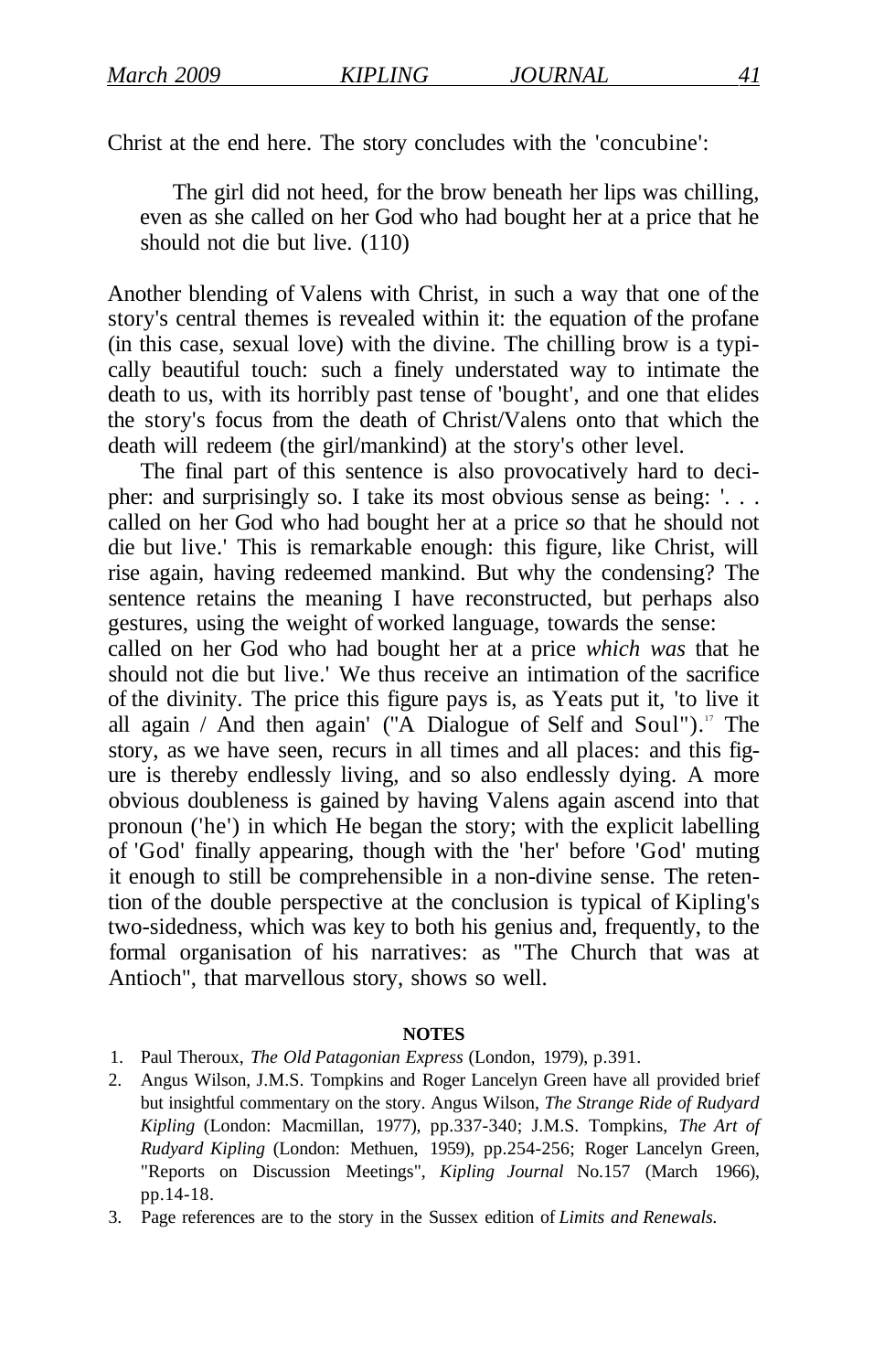- 4. One might compare the opening of *Kim,* another work with a liminal, unifying central character.
- 5. Lancelyn Green, "Reports on Discussion Meetings", *Kipling Journal* No.157 (March 1966), p.16.
- 6. http://www.kipling.org.uk/rg\_antioch\_notes.htm. Accessed: 3 January 2008.
- 7. 1 *Corinthians* 7:10; 1 *Corinthians* 15:10.
- 8. Tompkins (1959), p.255.
- 9. See "The Children of the Zodiac" (1893).
- 10. Published in 1929; published as 'The Man Who Died' a title never approved by Lawrence – in 1931.
- 11. Michael Black, *D H Lawrence: The Early Fiction* (Basingstoke: Macmillan, 1986) p.12.
- 12. Page references are to the story in the Sussex edition of *Debits and Credits.*
- 13. Not 'Paulus' although based on the same historical figure, they are different characters in the two Kipling stories.
- 14. Adrian Poole, "Kipling's Upper Case" in Phillip Mallett ed., *Kipling Considered*  (Basingstoke: Macmillan, 1989), p. 158.
- 15. *e.g.* Sandra Kemp, *Kipling's Hidden Narratives* (Oxford: Basil Blackwell, 1988), p.97.
- 16. *cf.* Kipling's projected plot of a story about The Wandering Jew, written for and to Haggard, includes episodes featuring a 'Jew, a wandering disputatious little chap of the name of Paul', who is warned that 'he has brought his new faith [i.e. Christianity] to a market where it will be bought up by the vested interests attached to the service of the Old Gods. Paul don't see' (1923). Also: 'Now 1 *know* (I've just been doing my Sunday reading) that of all the lies that Paul told, his statement (or implication) that he suffered 'em gladly was the biggest. He didn't – by a dam sight. It soured the little man badly.' (1925). Morton Cohen, ed., *Rudyard Kipling to Rider Haggard*  (London, 1965), pp.127, 136.
- 17. I have, of course, wrenched the lines from their context: the poem reads, 'I am content to live it all again . . .'.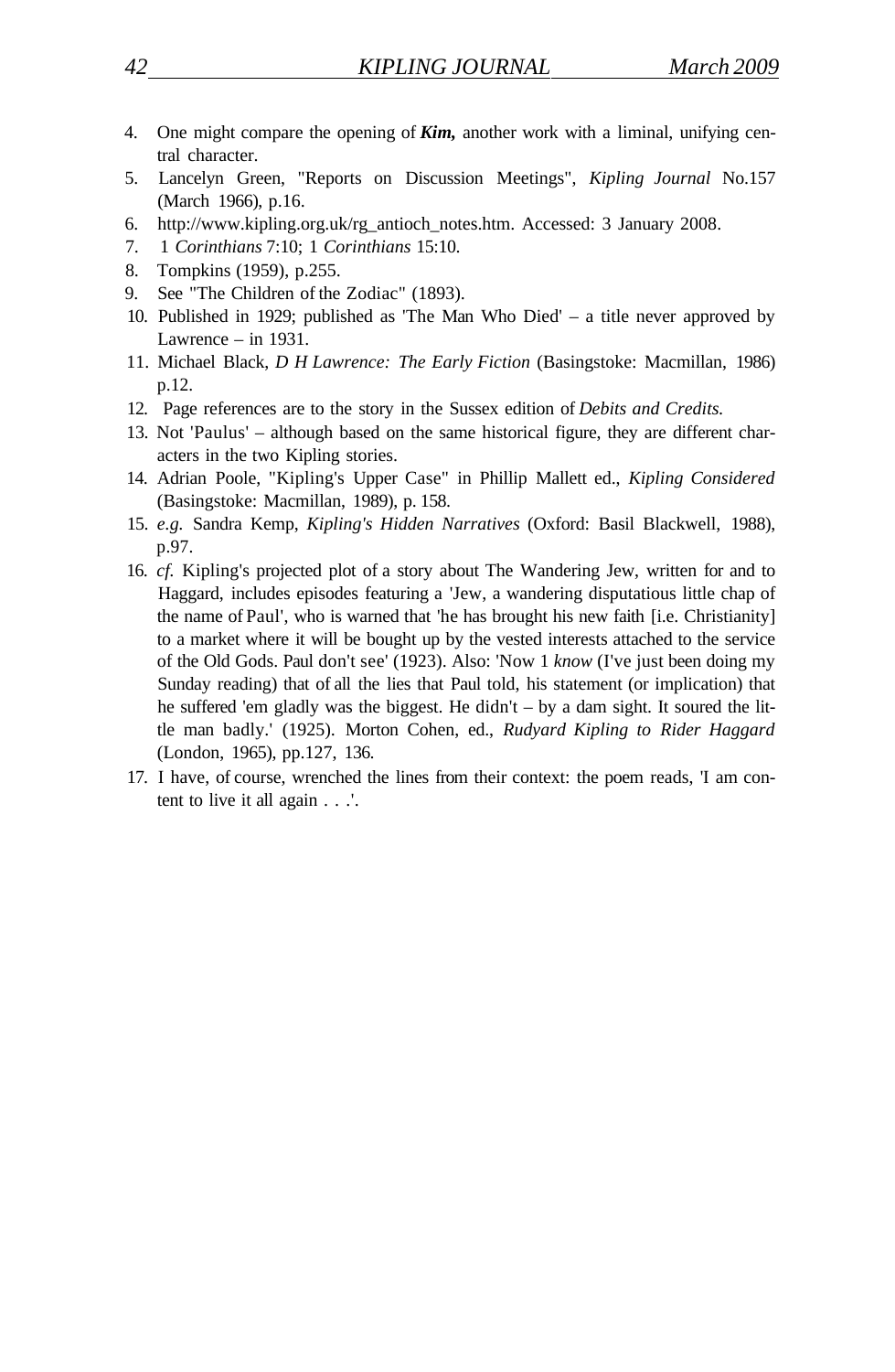## 'TRANSCENDING THE SELF'? APPROPRIATION OF EASTERN MYSTICAL THOUGHT IN KIPLING'S WORK, WITH THE FOCUS ON *KIM*

#### By MUHAMMAD SAFEER AWAN INTERNATIONAL ISLAMIC UNIVERSITY, ISLAMABAD

[Mr Muhammad Safeer Awan is a faculty member at the Faculty of Languages, Literature and Humanities, International Islamic University, Islamabad, Pakistan. The title of his doctoral thesis is: 'Transcending the Raj?: An Analysis of Kipling's Indian Fiction in the Light of Saidian Orientalist Perspective'. His major areas of academic interest are colonial discourse, postcolonial studies, Orientalism, and Pakistani Literature in English. – *Ed.]* 

'Human perfection is achieved only in social life and this in turn is achieved only through moral virtue: thus it is necessary that humans be good, although it is not necessary that they know the truth'

Averroes (1126-1198)

#### **ABSTRACT**

Mystical concepts like Pantheism (the doctrine that nature and the physical universe are constituents of the essence of God), an equivalent of the Hindu doctrine of *Wahdat-ul-Wajud,* as against *Wahdat-ul-Shahud* in Islam, have long fascinated Western thinkers and writers. My concern in this article is to trace out the influence of these and other mystical doctrines on Kipling. I have also drawn a brief comparison between *Kim* and Herman Hesse's 1922 novel, *Siddhartha.* Both Kipling and Hesse lived in India and are known to have imbibed Eastern religious/mystical/philosophical thought. At the same time, one should admit that both of them have somewhat qualified this influence by their Western Christianity and its doctrine of action. This, to my understanding, is similar to the Islamic emphasis on *amal* (action) and *khidmat* (service) for the good of humanity at large. Unlike Buddhist and Hindu mystical ideas and practices, both Islam and Christianity do not entirely reject the worldly reality, marked by the limitations of space and time. The sufi, for example, only transcends earthly space and time, but does not wholly renounce humanity and creation at large. That is why Islam forbids its followers to malign 'Time' "since Time is God".' It will emerge from this paper that the Islamic social as well as mystical doctrines are based on pragmatism and Kipling was fascinated by them. The scope of such readings is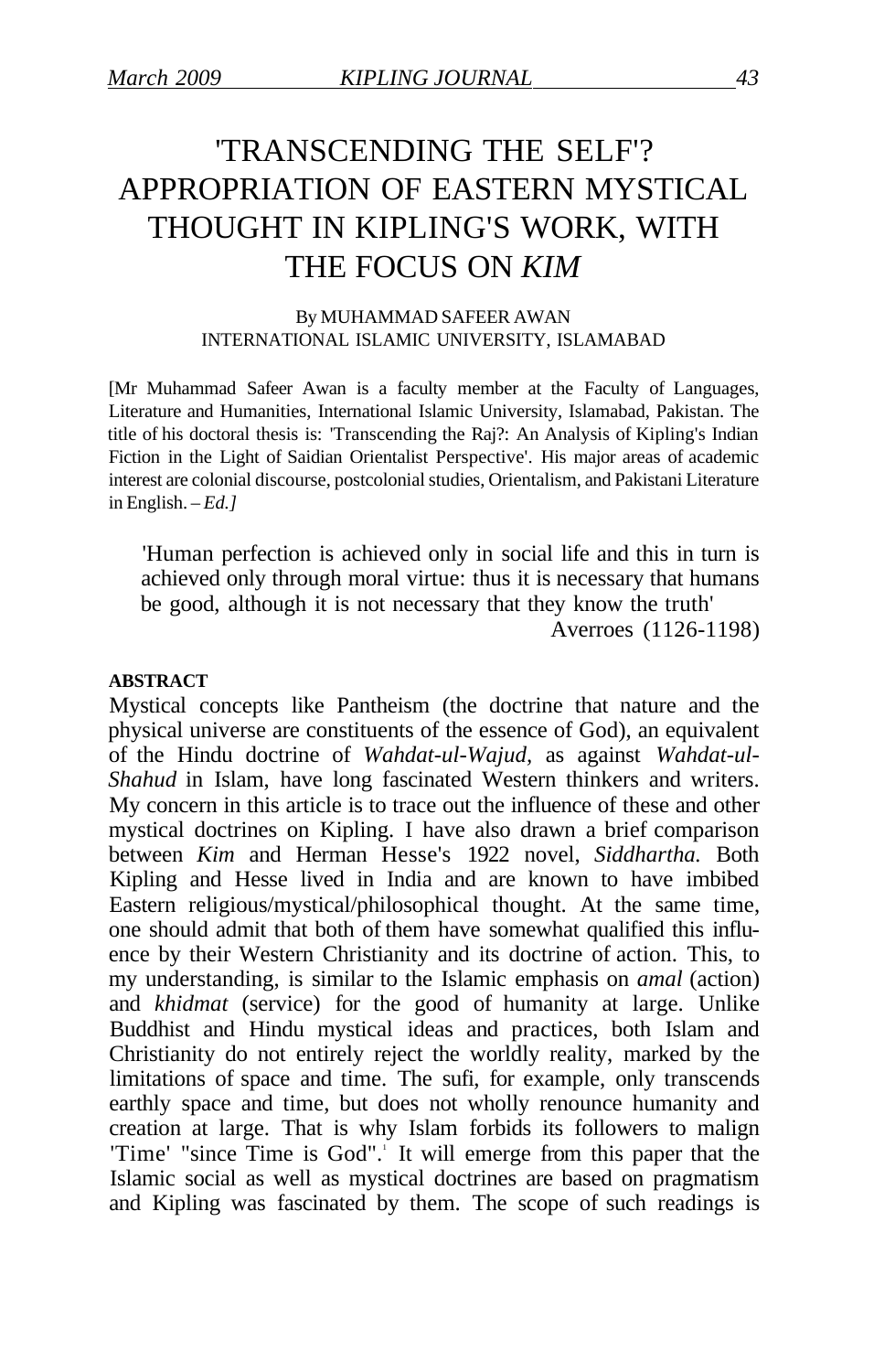immense and open, as Dr Shamsul Islam, Vasant A. Shahane, and Clara Claiborne Park have argued. As Mrs Park says, "Kipling has made metaphysical and religious questions integral to the relationship between Kim and Teshoo Lama, and he treats these questions with full seriousness."<sup>2</sup> My aim is to investigate the scope and depth of Kipling's seriousness in dealing with metaphysical and religious questions with focus on *Kim* and a short story, "The Miracle of Purun Bhagat".

#### **EASTERN MYSTICISM AND WESTERN THOUGHT**

The tradition of Western writers imbibing Eastern mystical and philosophical thought has a long history. Such inter-textual relations began during European Renaissance, expanded at the height of eighteenth century Enlightenment, deepened during 19th century colonialism, and have survived well into the Postmodern European thought. Evidence of a significant engagement with the Oriental philosophical/religious ideas are traceable in the works of thinkers/writers as diverse as Montaigne, Leibniz, Voltaire, Adam Smith, Herder, Goethe, Schilling, Hegel, Schlegel, Schopenhauer, Wagner, Nietzsche, Emerson, Jung, Pound, Eliot, Santayana, Herman Hesse and others. Even whole movements were inspired by Oriental thought: Theosophists, Renaissance, Romanticism, the Beat movement, and the hippies; it also contributed to the making and shaping of such philosophical/mystical concepts as agnosticism, pluralism, and pantheism in the West. They helped European thinkers in settling numerous issues pertaining to the nature of existence and self, reason and faith, truth and progress.<sup>3</sup>

Kipling's work is often read within the monologic of imperialism. This, to my mind, is a great injustice to a writer of immense complexity as many of his stories are loaded with mystical meaning. Few Kipling critics have paid attention to the influence which his Indian upbringing and exposure to a multicultural, multi-lingual, pluralistic atmosphere of India, during the most impressionable years of his life, must have exerted on his thought and art, particularly about his inclination towards mystical tradition in Islam, Buddhism and Hinduism.

The most potent theme in *Kim,* written in Kipling's 'Eastern sunlight<sup>"</sup> is the search for the meaning of life, truth, and self-hood, whether of Kim or of the lama: both go together on a spiritual quest, an experience which can be rendered in terms of mystical comprehension, and a phenomenon which Shahane calls the process of 'Becoming'.<sup>5</sup> The journey from Being to Becoming is a spiritual coming of age for both the *Murshid* (or the spiritual mentor, the lama) and the *Chela*  (the follower, Kim). *Kim* is often read piecemeal, and interpreted as episodic, therefore, lacking in a unifying structure. In fact, it is written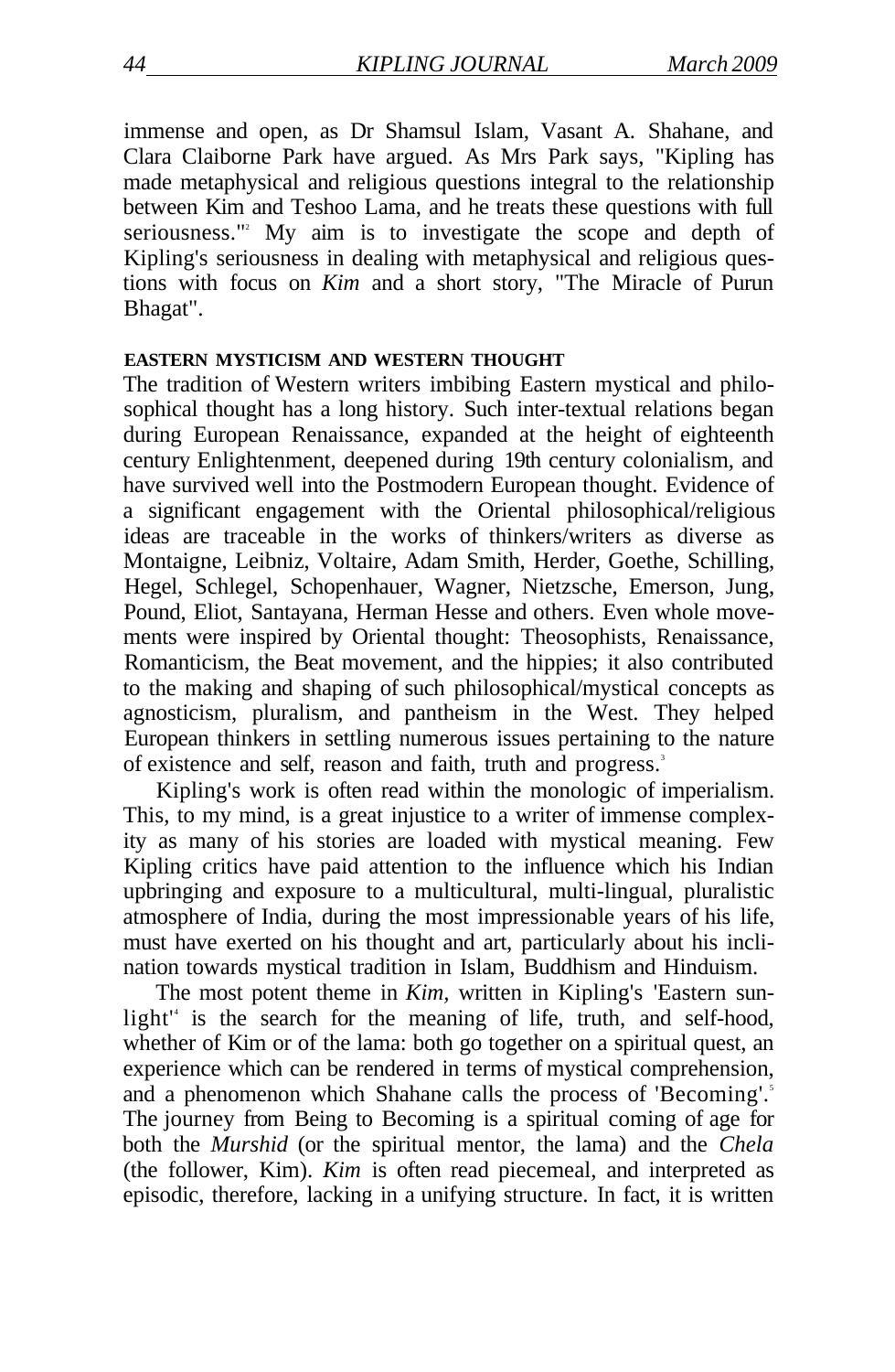in tradition with the ancient oral conventions of story-telling in the East, particularly in India where this tradition thrived for centuries.<sup>6</sup>

In spite of a picaresque structure, the three great symbols of the novel – the River, the Road, and the Wheel – apart from providing a mystical motif for the great search, also contribute in the structural unity of the novel. Kim's road of "wonderful spectacle" and the lama's great search are suggestive of Kipling's belief in the unity of human experience – "in which body and the soul, real and ideal, the here and hereafter are delicately synthesized, the integrated image of the Road and the Way is the novelist's means of achieving this synthesis. Thus the elements of abstractions and those of concretions are seen in a continual process of harmonization in *Kim".<sup>7</sup>* The failure of many Western critics of Kipling's *Kim* is mainly due to the fact that they do not recognize that Kipling wrote this tale within a different paradigm which is Eastern, intuitive, and mystical, or what at least one critic concedes as Kipling's 'Fourth Dimension'.<sup>8</sup> Let us explore the possibilities of this process in the structural progress of the novel and the spiritual development of its young protagonist.

#### **BEING AND BECOMING**

In Vedantic philosophy, the Ultimate Reality is limitless, timeless, spaceless, immutable, underlying the phenomenon of movement and flux. Even this change is merely a mirage or maya. In other words, if we see only the myriad forms but are unable to perceive the Ultimate Reality underlying them, we are, as Fritjof Capra said, "under the spell of maya". Maya in this sense is a state of becoming'. Conversely, one can say that 'becoming' is unreal like maya. As against this, Ultimate Reality is in a perpetual state of being. Thus 'being' is real and 'becoming' is a mere shadow of the real. Against this Vedantic thought, Chinese thought envisages a perpetual state of 'becoming' as the Tao or Ultimate Reality itself. This state of 'becoming', according to / *Ching* or the "book of change" is marked by the interplay of "Yin" and "Yang", or the active and passive principle, resulting in a ceaseless transformation of all things. This marked difference between the Vedantic and Chinese conception is important to note for a proper placement of these ideas in Kipling's and Hesse's adaptation of Eastern thought systems. It is also significant to note that earlier Greek thought is more akin to the Chinese concept of Tao because it postulated the existence of eternal change as the very core of existence. Both Heraclites and Empedocles upheld the idea of change. Eric Chaisson is of the view that perhaps Plato described Heraclites best when he said that Heraclites "taught that nothing is 'being'; everything is 'becoming'"<sup>10</sup> Hesse's Siddhartha and Kipling's Kim, the lama, and Purun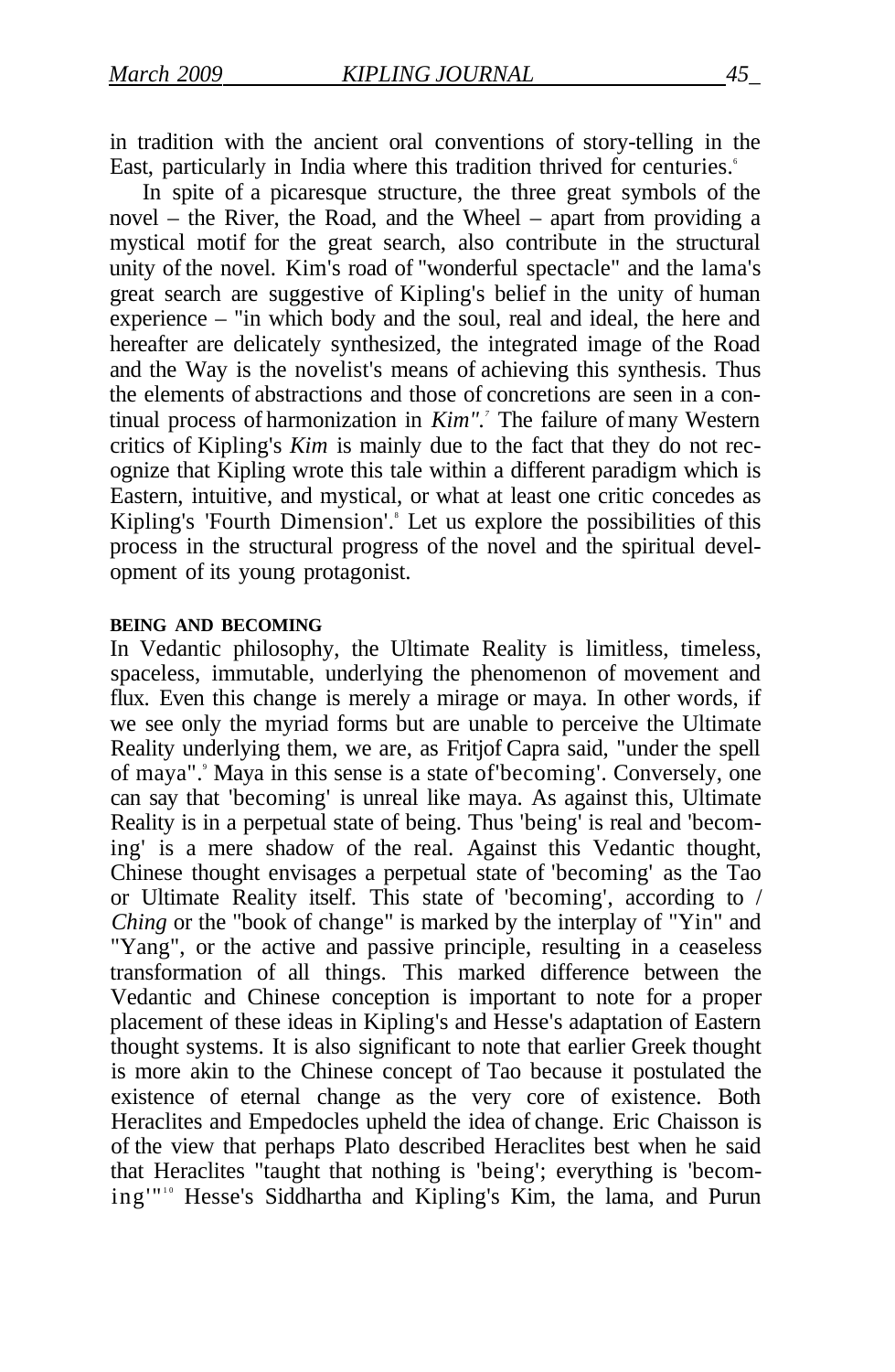Bhagat, during their respective journeys of the soul, travel from the state of being to that of becoming. Nevertheless, they realize that the difference in both these spiritual states is a mere illusion.

Greek thought demonstrated both the trends. The earlier philosophers known as Atomists were preoccupied with the incessant change in the universe; the Pythagoreans, on the other hand, developed a teleological viewpoint which postulated the existence of a Grand Designer behind all the apparent flux and change. In this regard, Aristotle "envisioned a spaceless, changeless, perfect, and eternal God who had ordained the laws of nature, but not one who intervened once the process had begun".<sup>11</sup>

#### **THE GOLDEN MEAN**

Kim's divided sensibility – between the World of lama, marked by contemplation and a mystical engagement with the universe, and the world of Mahbub Ali, mixed by the action of the Great Game, of the Grand Trunk Road and the pleasures of native life in Lahore – is marked by these two antithetical sets of apparently conflicting values which pull him in opposite directions, and gives rise to an acute spiritual and identity crisis.

As Arnold Kettle remarks:

Kim is a man in the world of men, neither more nor less. It is a real world not an illusion. . . . Kim has escaped from the false antithesis, the choice between action on the one hand and truth on the other, between an amoral materialism and an unworldly idealism. The new materialism to which he advances, and of which the emblem is his sense of identity with the earth and its processes, no longer excludes the human values encompassed in his relationships with the lama $12$ 

In bhaktiyoga the three stages of spiritual evolution are realized: "dualism, in which the Self is identified with the body and therefore differentiated from God; qualified dualism, in which the Self is regarded as a being which is part of the Universal Life; and nondualism, in which the Self is seen as a spirit beyond time and space and therefore identical with God."<sup>13</sup>

In the final scene of the novel, the lama is on the verge of achieving such non-duality, the ecstatic experience of being one with the Divine Spirit. However, Kipling deviates from the Buddhist ideal of achieving personal salvation, beyond the constraints of Time and Space: the lama refuses to leave his *chela* behind, on the road and in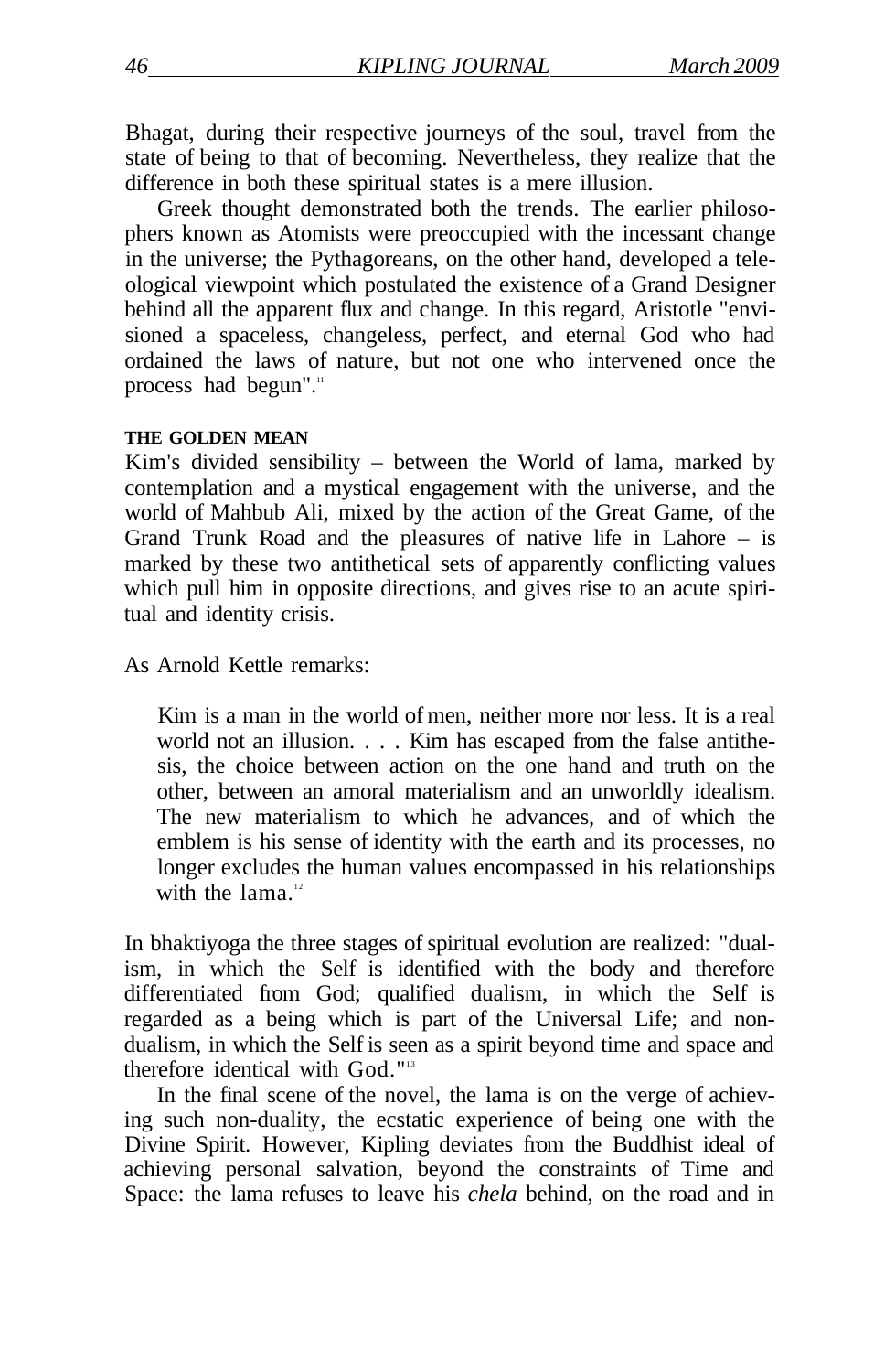the muddle of earthly existence all alone. Rather he realizes that such an act would not be in conformity with the true spirit of a 'bodhisattva'. Therefore he achieves salvation for himself and his beloved *chela* by wrenching his soul away from what many have regarded, variously, as Brahama, Transcendental Oversoul, Immanence, Intellectual Beauty, Life Force, etc.

#### **HESSE'S** *SIDDHARTHA* **AND** *KIM:*

At this point, a comparison with Herman Hesse's *Siddhartha* would help one understand this conflict which may be foreign to most modern readers' sensibility. Siddhartha leaves the worldly comforts and sets on a search for Nirvana in the company of his friend Govinda. Both go through various stages of self-denial through abnegation and asceticism, until they meet Buddha. At this point Govinda feels that he has found his Way as Buddha is the One he was looking for. However, Siddhartha is not wholly satisfied with Buddha's teachings and methods and finds a crucial lacunae and a paradox in his philosophy. As he does not get a satisfactory answer to his queries,<sup>14</sup> Siddhartha's soul remains in the same limbo in which he has been wandering for years. He, thus, leaves Buddha and Govinda and continues his search alone. In a strange twist, Hesse introduces the character of Kamala, the incarnation of carnality. With her Siddhartha experiences sensual love, worldly success, and family life. But he remains rudderless spiritually, until he meets a ferryman and learns the wisdom from the River, which is the central unifying symbol in *Siddhartha,* just as it is in *Kim.* Both the protagonists in *Kim* and *Siddhartha,* get a sense of salvation only after finding the River. Symbolically, it stands for Oneness and Homogeneity; it teaches them to be at peace with the whole of existence in all its forms. It is not total rejection and renunciation of the world. Igbal, for example, also rejects over-intellectualism and pantheism as they stunt human capacity for action; the world is not to be renounced; self-abnegation should neither be a means nor a goal; instead he argues that only by self-affirmation, self-expression, and self-development an individual can attain true freedom and happiness. Explaining this point with reference to Iqbal's great poem *Asrar-i-Khudi,* (or Secrets of the Self) Professor Nicholson writes: "All life is individual; there is no such thing as universal life. God himself is individual." He also quotes Iqbal in this regard: "Obviously this view of man and the universe is opposed to that of the English Neo-Hegelians as well as to all forms of pantheistic Suffism which regard absorption in a universal life or soul as the final aim and salvation of man. The moral and religious ideal of man is not self-negation but selfaffirmation and he attains to this ideal by becoming more and more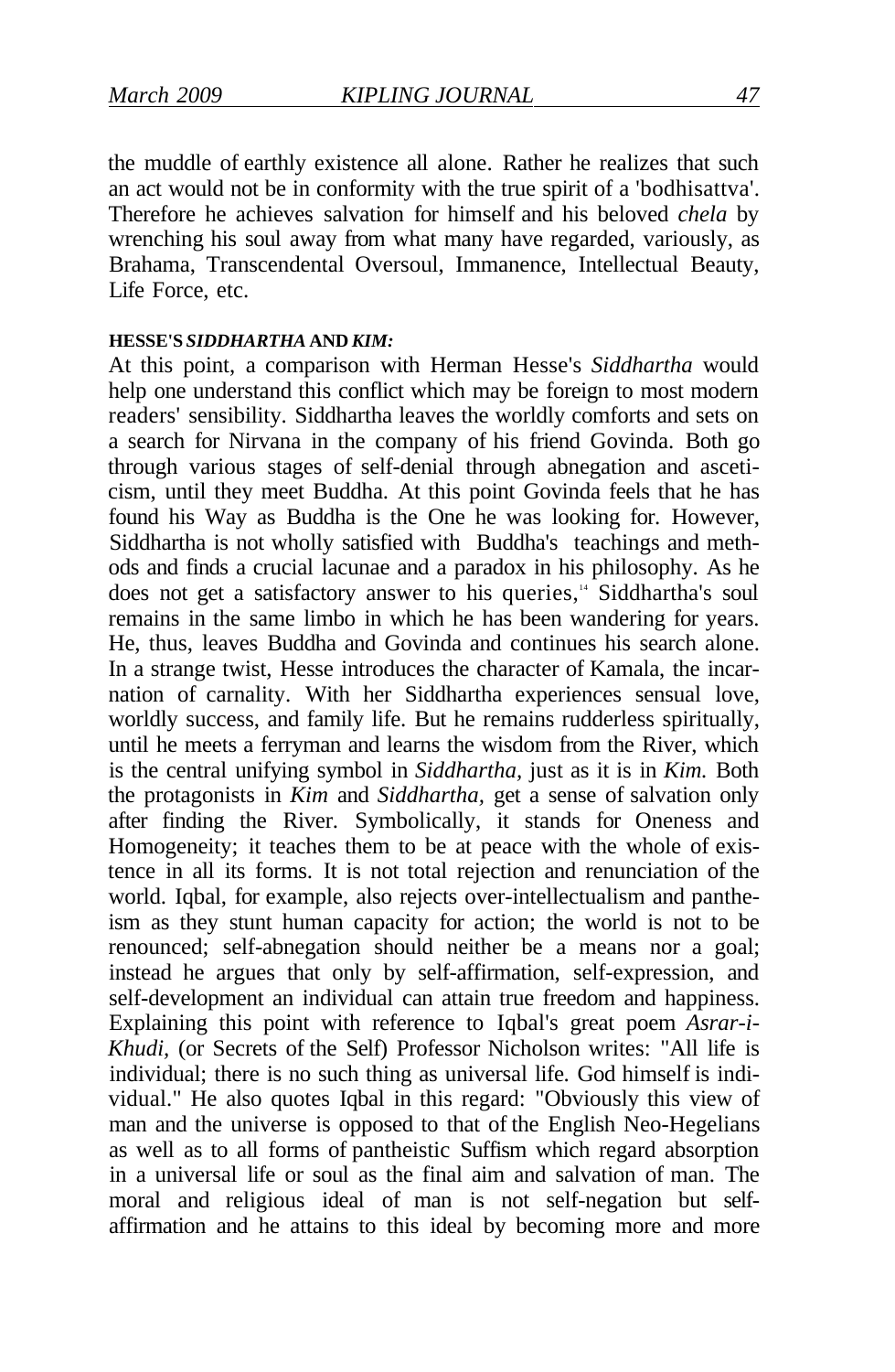individual, more and more unique. The Prophet said, 'Takhallaqu biakhlaq Allah', 'Create in your selves the attributes of God'."<sup>15</sup>

This explains Kipling's liking for Islam among the Indian religions; its basic ethos is action, not mere contemplation for the sake of contemplation. In this regard, an example from the life of a Muslim saint of India, Khawaja Moeenuddin Chishti, the founder of Chishtia Order, is very relevant here. The story goes that once a Hindu devotee visited him and, as a token of his love and devotion, brought the Saint a glass of milk. The Kawaja was fasting, as Sufis often do. The Hindu devotee offered him milk as he did not know the implications of fasting in Islam. The Khawaja broke his fast to entertain his visitor. An ordinary follower of Sharia law, who goes by the book, may condemn this act as a great sin. However, for the saint, it was not essential to observe a formal ritual than to give happiness to his visitor. This act of selflessness impressed the visitor so much that he became a follower of the great Saint. Kipling's Purun Bhagat in "The Miracle of Purun Bhagat" is another such example. The Bhagat, once Purun Dass the Prime Minister of an important Indian Princely state, and a great administrator, leaves his worldly status, after the fashion of Hindu mystics, for a life of contemplation in the Himalayas, as his faith demands to leave the worldly comforts and duties at the age of sixty. He wanders into the jungles and deserts, and finally settles down in a remote Himalayan valley. He gains spiritual calm and lives in utter peace even with the beasts of the jungle. People from a nearby village often bring their offerings. One night while he is asleep under the trees, a wild animal comes and wakes him up. He feels the Earth moving and shaking; the animals in the jungle are also restless. Realizing at once what is going to happen, he runs towards the village located at the foot of the valley; he warns them of the lurking danger of a landslide. The villagers, with their belongings, move to the opposite side of the mountain and are thus saved. Purun Dass's sacrifice makes him Purun Bhagat. His decision to relinquish a selfish love of personal salvation through mere contemplation is replaced with action and love for fellow human beings. His return to the 'world' is comparable to that of the lama and Siddhartha.

In this kind of mystical sensibility, the Road and the River, the worldly action and the otherworldly contemplation are only two sides of the same coin or two aspects of the same indivisible reality. This is true transcendence. In *Kim,* Kipling too has transcended the stereotypes and reaches out to the 'other' side in love and true affection. Commenting on the lama's return for the sake of his *Chela,* Philip Mason says: "I suspect that this is more Christian than Buddhist. But that does not matter. The lama is a man whose holiness shines through him, and such men may be of any faith. His creator was in touch with something very far from hatred."<sup>16</sup>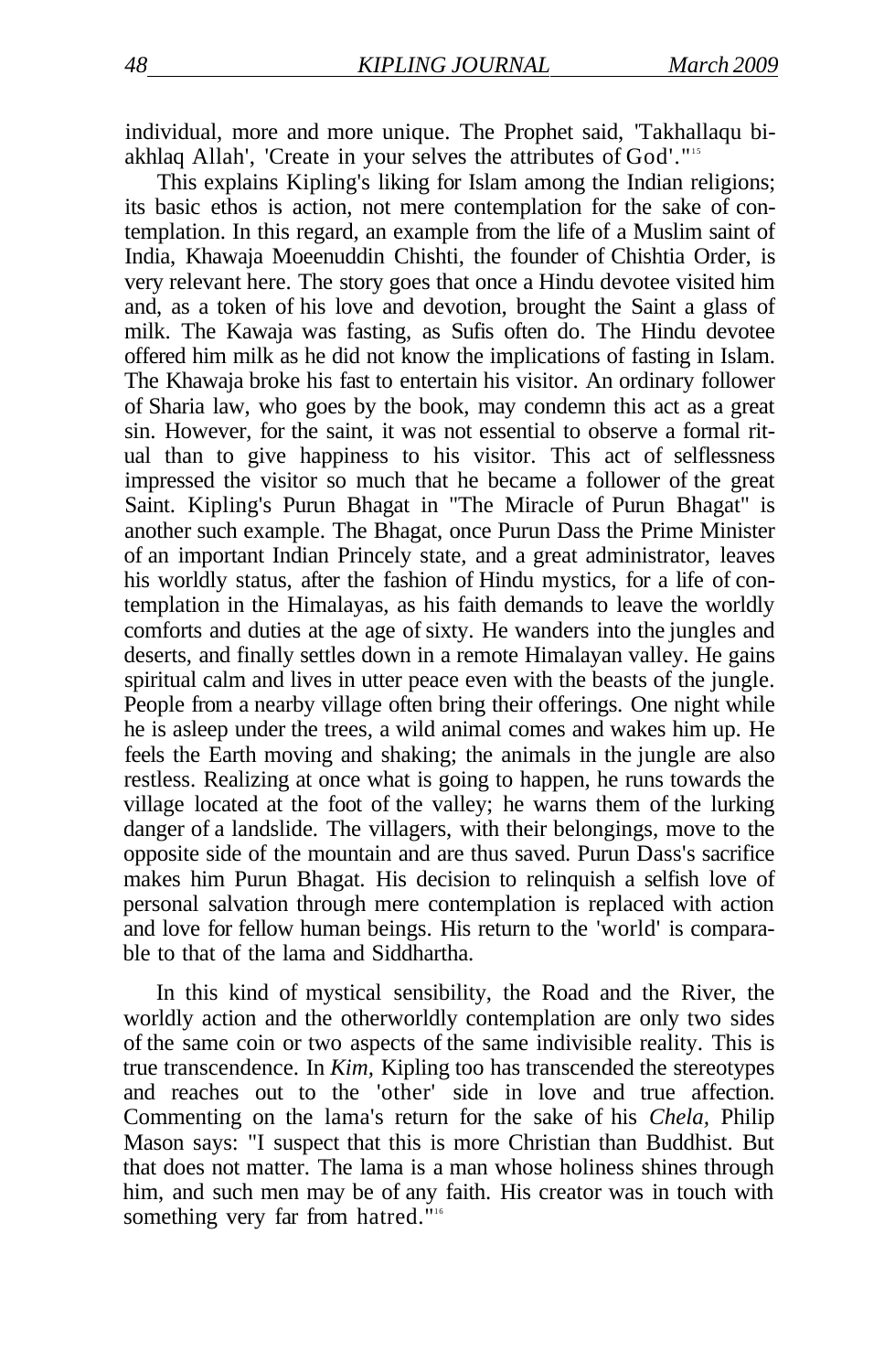The false dichotomy and illusion of duality ends as both the lama and Kim, through an epiphany, realize that the world is not to be renounced, and that salvation means spiritual transcendence, not physical renunciation. Like Robert Frost's swinger of birches, and like Keats who yearns to be part of the world of the Nightingale, away from the fury and the fret of existence, the lama too comes to an unexpected realization: that 'Earth's the right place for love:/I don't know where it's likely to go better'.<sup>17</sup> In Hesse's Siddhartha, it is the River that stands as a symbol of eternal unity of all existence, the all-encompassing flood of reality; it teaches Siddhartha the wisdom he has been seeking for years from his father, the samanas, Gotama Buddha, and Vesudeva the ferryman. Thus he tells his friend Govinda

'Never is a man or a deed wholly a Sansara or wholly Nirvana; never a man wholly a saint or a sinner. This only seems so because we suffer the illusion that time is something real. Time is not real, Govinda. I have realized it repeatedly. And if time is not real, then the dividing line that seems to lie between this world and eternity, between suffering and bliss, between good and evil, is also an illusion'

'How is that?' asked Govinda, puzzled.

'Listen my friend! I am a sinner and you are a sinner, but some day the sinner will be Brahma again, will some day attain Nirvana, will some day become a Buddha. Now this "some day" is illusion; it is only a comparison. The sinner is not on the way to a Buddha-like state; he is not evolving, although our thinking cannot conceive things otherwise."<sup>8</sup>

In this sort of mystical sensibility, the mechanical or clock time is considered as a great illusion; the reality of actual time is much more complex, fluid, and eternal, as Henry Bergson's concept of time and William James's Stream of Consciousness theory may also help us understand the indivisible nature of time. In mysticism as well as in philosophy, Time is considered as a great "force", an agency. During Kim's process of 'becoming', he develops into a sahib through Western education, training with Lurgan and Mahbub Ali; in the invisible dimensions of time and space, he acquires what the lama calls 'merit', matures spiritually, and expresses his desire to be the beloved chela for ever. In fact, in the lama's doctrine of action and spiritualism, there is no dichotomy between the two: the material and the spiritual sides of being are one, since they are mutually complementing. The spiritual/moral side of being is strengthened due to service to humanity; it is like understanding and reaching the Creator through creation. As Mrs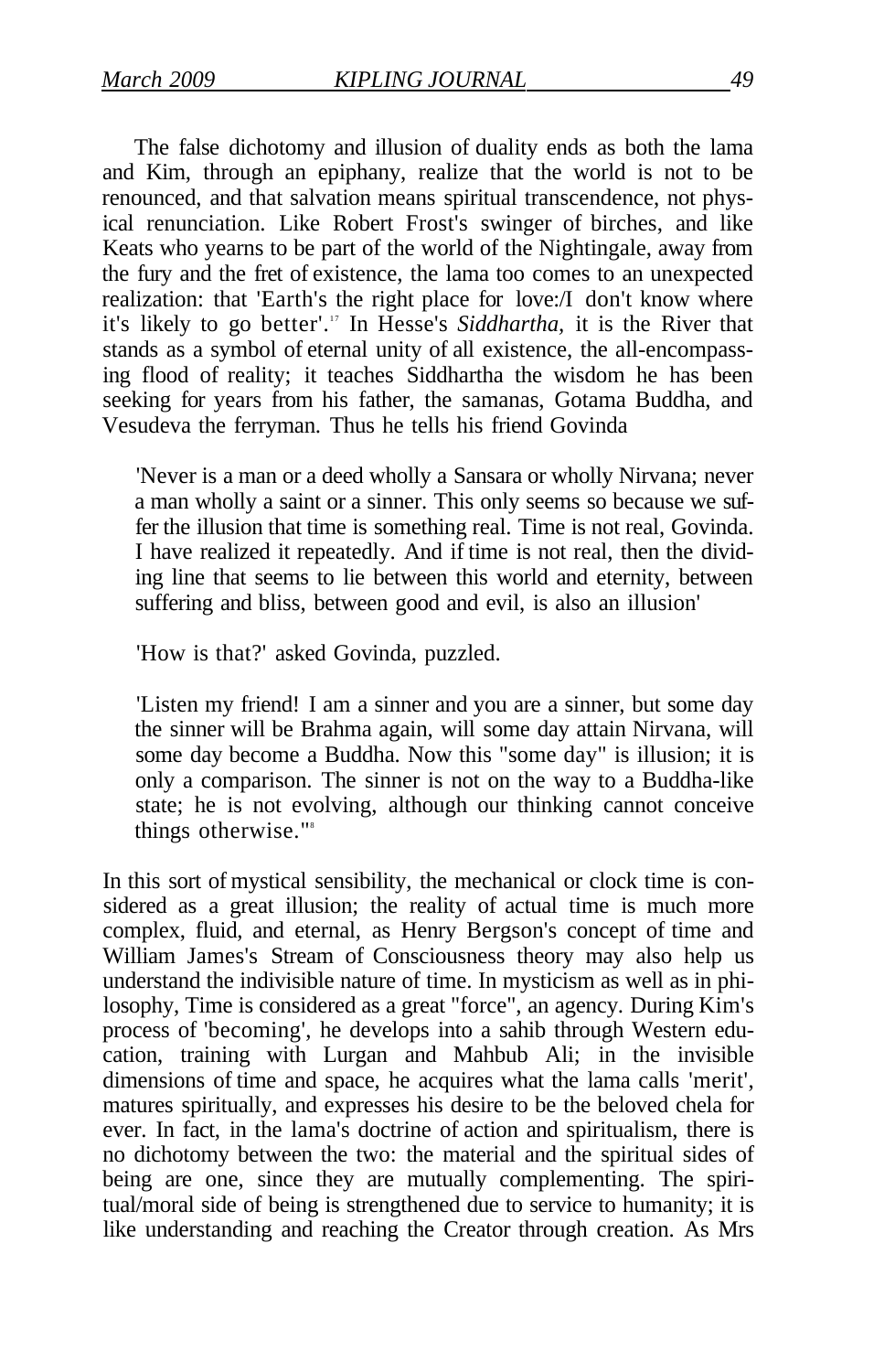Park remarks, "What Kim – and we – learn from the lama is the possibility of an alternative, valid, and wholly other way of being".<sup>19</sup>

The dialectic between this-worldly and other-worldly, between action and contemplation, and between supernatural and social is expressed in terms of the iconography of the Great Wheel. There is evidence that Kipling was introduced to this iconography and many other aspects of Buddhism during his school days through Sir Edwin Arnold's *The Light of Asia* (1879). According to Buddhist philosophy, the ascent or descent on the Great Wheel of existence is the compulsory journey which every being has to go through; its rise or fall on the wheel depends on the nature of its actions or life. But everything is bound. Thus a cobra blocking Kim's way is also bound on the Wheel. The lama tells Kim to spare its life since "he is upon the Wheel as we are—a life ascending or descending. . . "<sup>20</sup> In a similar vein, Siddhartha tells Govinda, "this is a stone, and within a certain length of time it will perhaps be soil and from the soil it will become plant, animal or man... this stone is stone; it is also animal, God and Buddha".<sup>21</sup> Such benevolence to all forms of existence is the prototype of pantheistic thought. Though Muslim Sufis in general do not conform to such pantheism, Jalaluddin Rumi, however, has displayed a tendency to it, though in the context of evolution of life on Earth. In Book III of *Mathnawi,* Rumi writes<sup>.</sup>

I died to the inorganic state and became endowed with growth, and (then) I died to (vegetable) growth and attained to the animal.

I died from animality and became Adam (man): why, then, should I fear? When have I become less by dying?

At the next remove I shall die to man, that I may soar and lift up my head amongst the angels;

And I must escape even from (the state of) the angel: everything is perishing except His Face.<sup>22</sup>

'Everything is perishing except His Face' means that Rumi distinguishes the Creator from the Creation, as the latter is the manifestation of the former; this is the essence of *wahdat-ul-shahud,* a variation/ extension of *wahdat-ul-wajud* or pantheism, which holds that the creation is a manifestation of the Creator and not the Creator Himself. Kipling seems to conform to the Islamic ethos of *wahdat-ul-shahud,*  since in his texts, duality of existence is accepted as a given. The Creation cannot be God Himself. That is the essential difference: where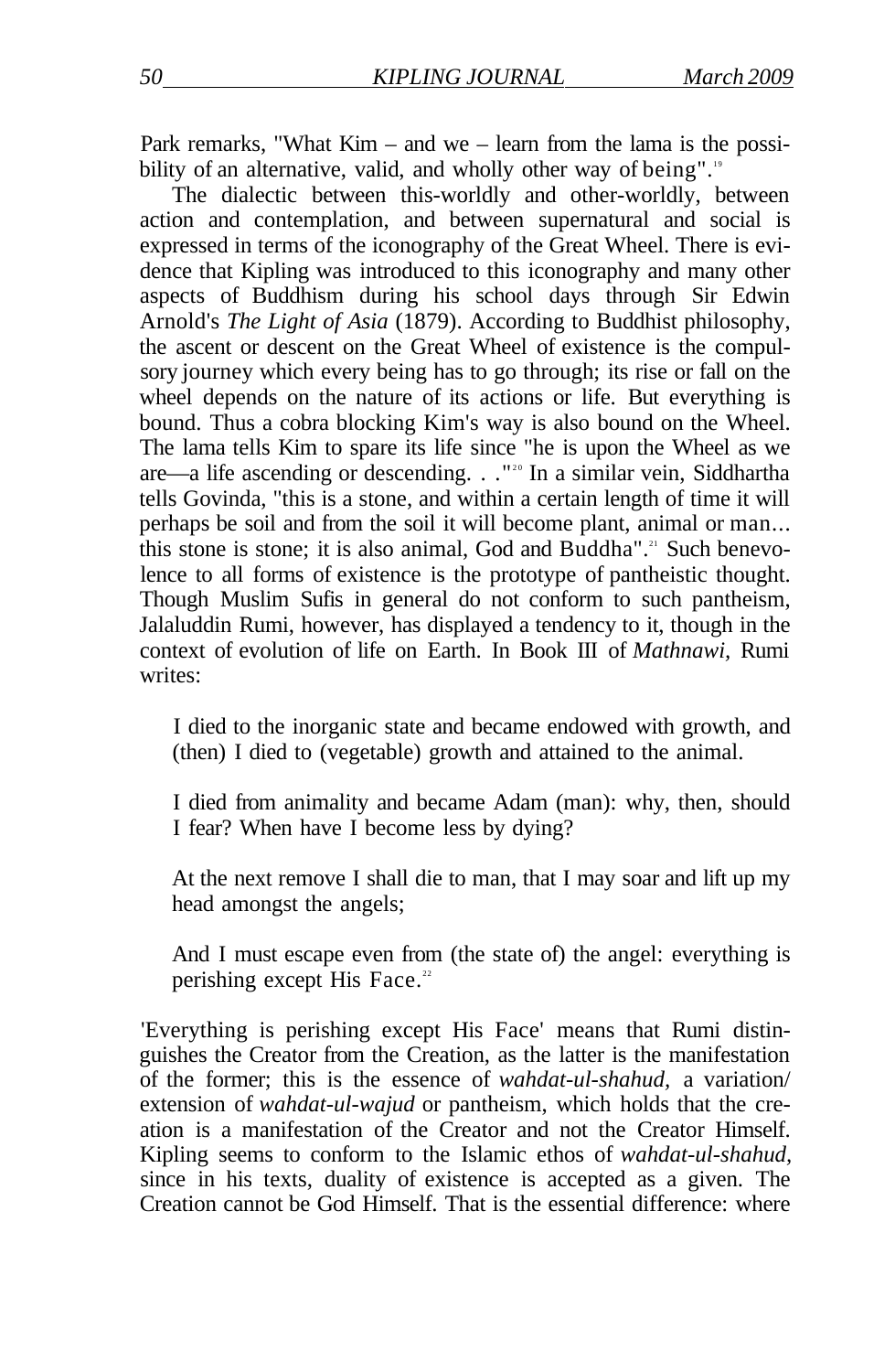Hindu and Buddhist philosophy explains the cosmic phenomena in terms of the Oneness of existence, Islamic mysticism underscores the inherent difference in terms of the Creator and the Creation; anyone, with great leap of mystical experience can achieve as many godly attributes as possible but cannot be God in any circumstance since we are Earth bound. However, as the lama is at the centre of the whole plot, Kipling depicts him as drawing pictures from the Wheel to explain the cycle of life and death to the spiritual apprentice Kim. Sandra Kemp remarks, "in the Wheel of Life Kipling found a metaphysic and an aesthetic that would acknowledge the reality of Love and Hate and the reality of their coexistence".<sup>23</sup>

A 'triadic movement' is visible in *Bhagavad-Gita, Siddhartha,* and *Kim*: it leads the protagonists from innocence to worldly knowledge or action to wisdom. But in *Kim* the movement is not as clear as in *Siddhartha,* since Kipling constantly endeavours to keep the balance between the search on the Road with that of the River of Arrow. In *Siddhartha,* worldly attachment is renounced from beginning to the end, only to be achieved in a broader human setting at the end when Siddhartha becomes a ferryman and a servant of the people. In *Kim,* on the other hand, the bond of love between the lama and Kim is strengthened every step of the way, until it acquires the intensity of a spiritual bond between a true chela and his *murshid,* and a universal love that embraces all.

Kipling's doctrine of action is at the heart of *Kim* as it is in "The Miracle of Purun Bhagat". In Buddhist/Hindu philosophy, there are three types of actions: karmayoga, samkhyayoga, and bhaktiyoga. It is the last one which is characterized by adoration, devotion, purification, and wisdom; Kim achieves it after a long, agonizing quest. By the end of the novel, he truly becomes "little friend of all the world"; by loving his *murshid,* he loves all. His spiritual baptism comes through an epiphany: tears flow from his eyes with ease and a deep sense of happiness, which comes with service to others, overwhelms him. The lama starts his spiritual quest with the desire to seek freedom from the Wheel of life and transcend physical desire; it is true to the teachings of Buddha. Just as Siddhartha deviates from the Buddha's path and becomes independent by refusing to admit any dichotomy between the Self and the world, or the Atman and the Brahman/Oversoul, Kim too refuses to see any essential dichotomy. It is the triumph of Kipling's art as well as his western sensibility, qualified of course by Eastern thought systems that ultimately he conforms to a vision of the simultaneity and homogeneity of existence.

The desire and attempt to overcome the Self and thus achieve salvation for the Self is an extreme self-centrism which is not the ideal for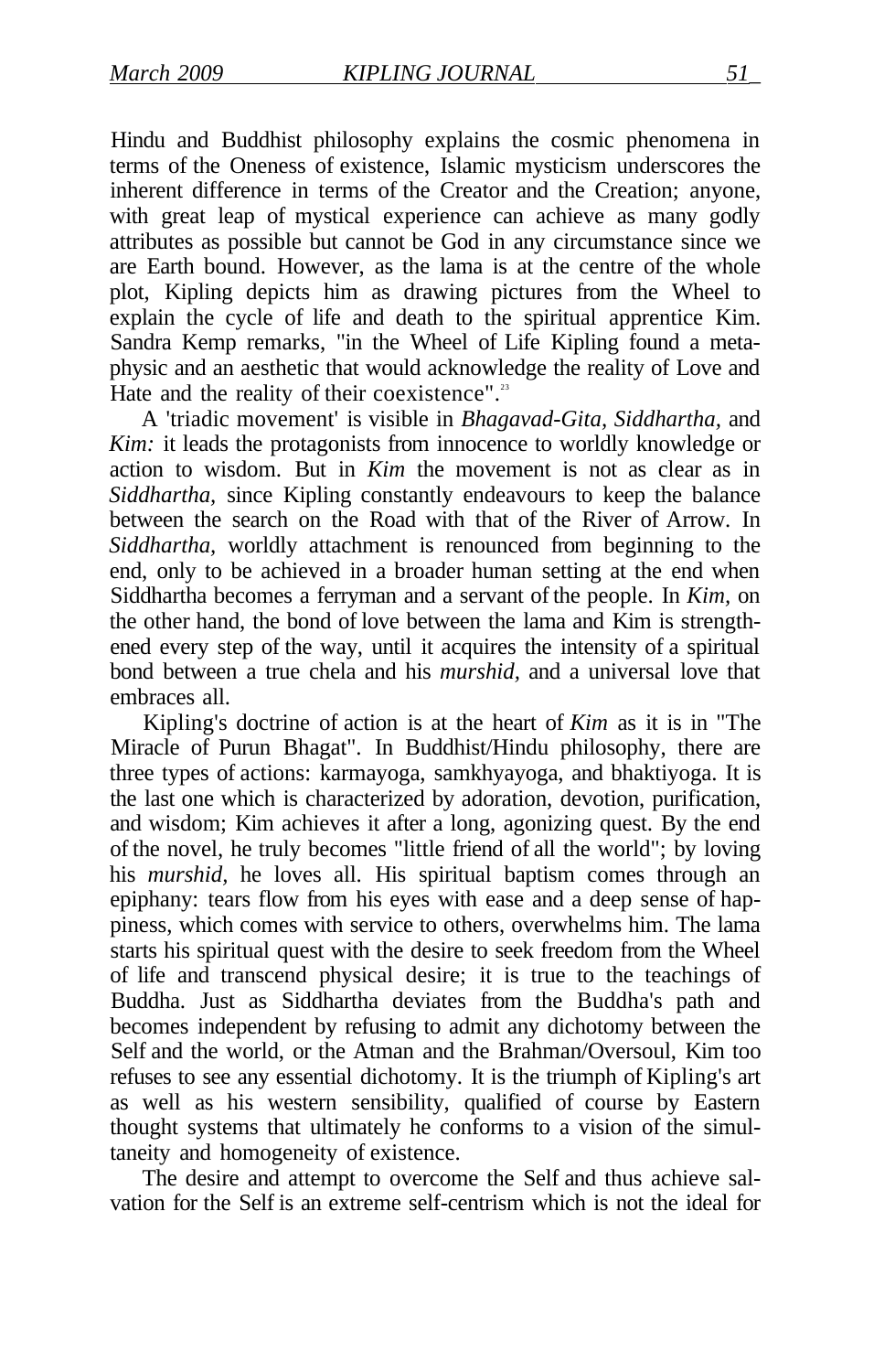a 'bothisattva'; Siddhartha, Kim, the lama, Purun Bhagat, Moeen-ud-Din Chishti, and scores of others – fictional or real Sufis – come to such an enlightened realization. In an act of utter selflessness, all of them refuse to enter Nirvana or the state of bliss alone.

When the lama, towards the end of the novel, refuses to part with his 'Chela' in order to become part of this state of bliss or Nirvana, he, too, from this point on refuses to accept a selfish love of life and personal salvation. This selflessness expressed by the lama in the closing scene is the height of philosophical and mystical contemplation and apprehension.

'Yea, my Soul went free, and, wheeling like an eagle, saw indeed that there was no Teshoo Lama nor any other soul. As a drop draws to water, so my soul drew near to the Great Soul which is beyond all things. At that point, exalted in contemplation, I saw all Hind, from Ceylon in the sea to the Hills, and my own Painted Rocks at Suchzen; I saw every camp and village, to the least, where we have ever rested. I saw them at one time and in one place; for they were within the Soul. By this I knew the Soul had passed beyond the illusion of Time and Space and of Things. By this I knew that I was free. I saw thee lying in thy cot, and I saw thee falling downhill under the idolater—at one time, in one place, in my Soul, which, as I say, had touched the Great Soul. Also I saw the stupid body of Teshoo Lama lying down, and the *hakim* from Dacca kneeled beside, shouting in its ear. Then my Soul was all alone, and I saw nothing, for I was all things, having reached the Great Soul. And I meditated a thousand thousand years, passionless, well aware of the Causes of all Things. Then a voice cried: "What shall come to the boy if thou art dead?" and I was shaken back and forth in myself with pity for thee; and I said: "I will return to my *chela,* lest he miss the Way." Upon this my Soul, which is the soul of Teshoo Lama, withdrew itself from the Great Soul with strivings and yearnings and retchings and agonies not to be told. As the egg from the fish, as the fish from the water, as the water from the cloud, as the cloud from the thick air; so put forth, so leaped out, so drew away, so fumed up the soul of Teshoo Lama from the Great Soul. Then a voice cried: "The River! Take heed to the River!" and I looked down upon all the world, which was as I had seen it before—one in time, one in place—and I saw plainly the River of the Arrow at my feet. At that hour my Soul was hampered by some evil or other whereof I was not wholly cleansed, and it lay upon my arms and coiled round my waist; but I put it aside, and I cast forth as an eagle in my flight for the very place of the River. I pushed aside world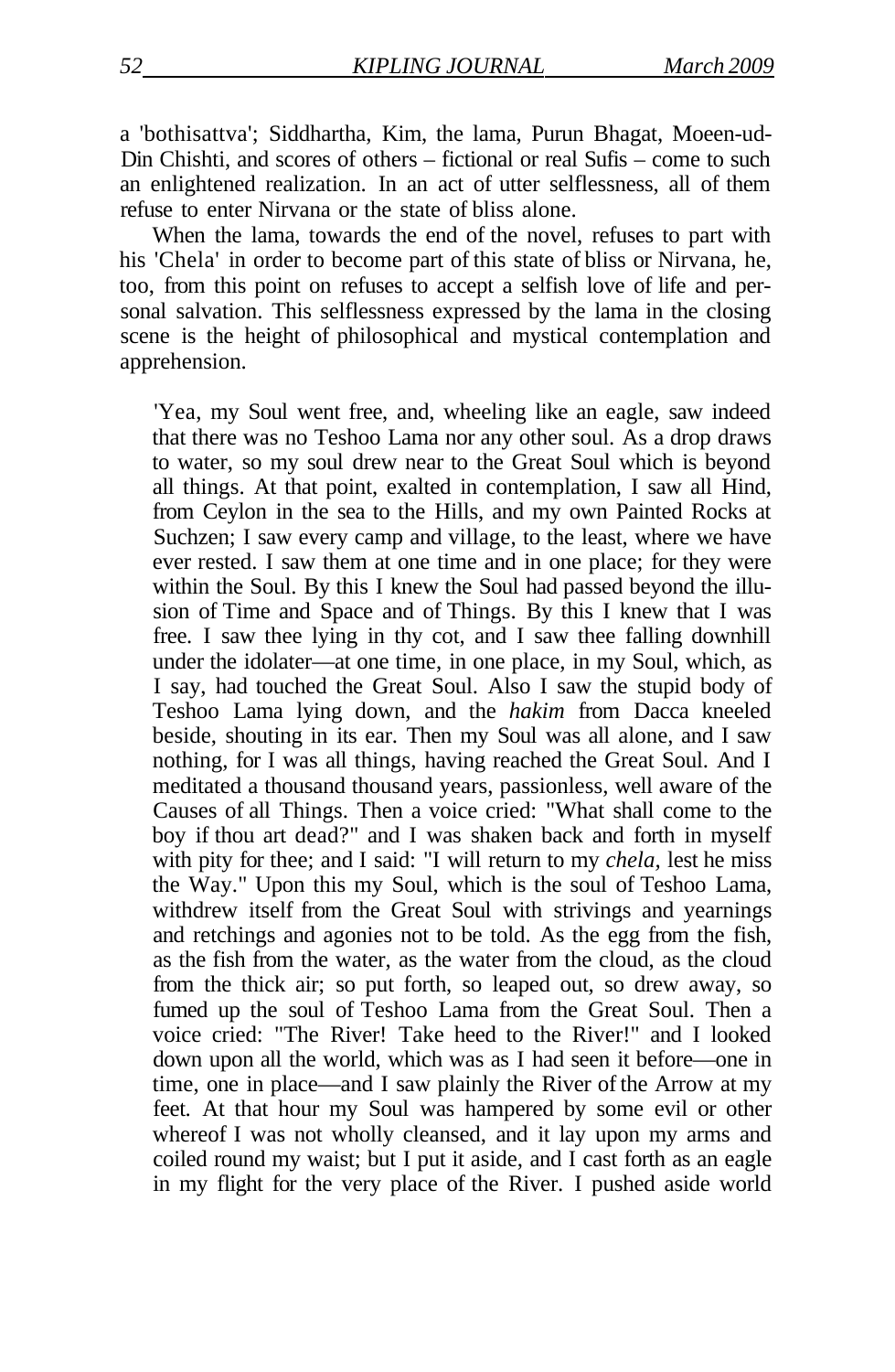upon world for thy sake. I saw the River below me—the River of the Arrow—and, descending, the waters of it closed over me; and behold I was again in the body of Teshoo Lama, but free from sin, and the *hakim* from Dacca bore up my head in the waters of the River. It is here! It is behind the mango-tope here—even here! $1^{24}$ 

In this climactic scene, the lama rises above himself: personal salvation is not enough for him. He, like Siddhartha and Purun Bhagat, refuses to be one with the Great Soul, though the temptation is great. On the contrary, this same inspiration or a sort of revelation failed to convince the Western mind and even an Eastern mind if its cognition is developed by exposure to Western schema. The case in point is Edward Said about whose understanding of this final crucial scene Clara Claiborne Park writes

Edward Said types with Western fingers when he writes that 'of course,' 'there is some mumbo-jumbo' in the lama's final vision of the soul's escape 'beyond the illusion of Time and Space and of Things.' It is a vision that Kipling, having two sides to his head, both understands and honours; his presentation of its dimensions is in turn respected by such Indian critics as Iycngar, Shahane, Chaudhuri, and Bhaskar Rao.<sup>25</sup>

Such understanding is rare among the western critics of Kipling. In fact, as Vasant A. Shahane argues in his book *Rudyard Kipling: Activist and Artist* Kipling made a determined effort to "fuse into a totality the religious and the temporal aspects of life".<sup>26</sup> Our difficulty is that Kipling, since he disliked intellectualizing, reached for this fusion intuitively.

The paradoxical nature of Kim's quest – poised between the assertion of identity and the questioning of that identity – gives the novel an element of ambiguity which is in tune with the fluctuating nature of Kim's self-awareness. "I am Kim. And what is Kim?" By using 'what' instead of 'who' Kipling underscores that ambiguity.<sup>27</sup>

#### **THE FINAL SYNTHESIS**

Finally, the 'false anti-thesis' is resolved into synthesis and all conflict vanishes. The agonizing, mystical question 'what is Kim?' is answered:

He did not want to cry,—had never felt less like crying in his life,—but of a sudden easy, stupid tears trickled down his nose, and with an almost audible click he felt the wheels of his being lock up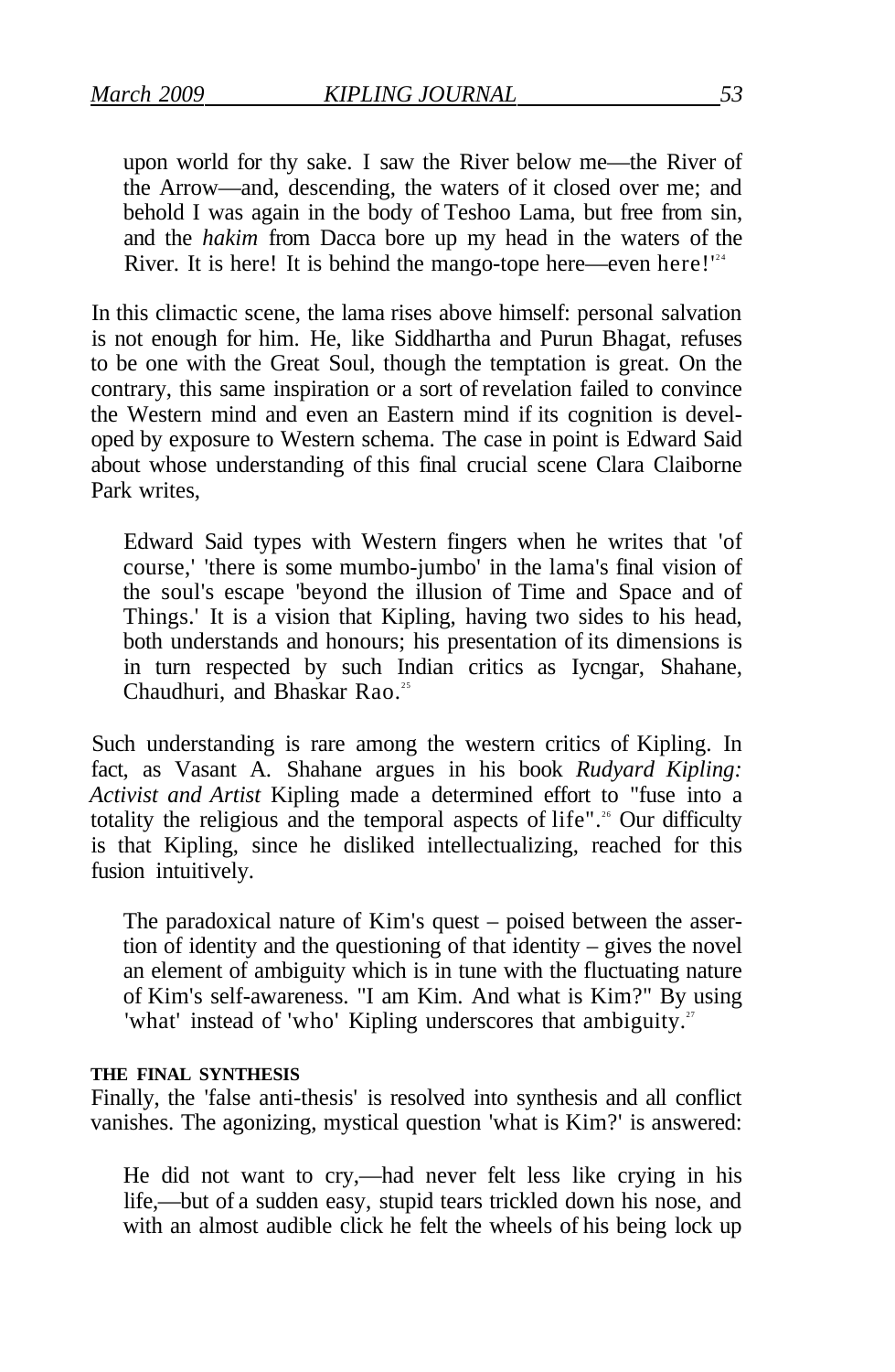anew on the world without. Things that rode meaningless on the eyeball an instant before slid into proper proportion. Roads were meant to be walked upon, houses to be lived in, cattle to be driven, fields to be tilled, and men and women to be talked to. They were all real and true—solidly planted upon the feet—perfectly comprehensible—clay of his clay, neither more nor less.<sup>28</sup>

Clara Claiborne Park's comments would suffice:

We may see it as a conflict between Eastern quietism and Western activism, but that is too easy. Though Kipling invites such a reading, he pushes us beyond such ready dichotomies. The West has its contemplatives, and not all of them are saints; . . . And Kim's India is full of men of action (we need only consider Kim's alternative father figure, Mahbub Ali) all of them, in the lama's terms, deeply engrossed in the world, cheerfully and energetically bound on the wheel $29$ 

In a similar fashion, Siddhartha in his final conversation with Govinda tries to enumerate the insights he has gleaned after a long "journey of the soul". These include the idea that for each truth the opposite is equally true; that excessive search – as practiced by Govinda – is selfdefeating; and that to "find" is paradoxically, "to be free, to be open, to have no goal", and, like Kim, "Quite frankly, I do not attach great importance to thoughts either. I attach more importance to things".<sup>30</sup> One must simply love and enjoy the world in all its aspects, with all its imperfections. Only because this world is imperfect, one should not 'pine for what is not'.

The kind of "return" that the lama, Kim, Siddhartha, and Purun Bhagat experience and achieve, I believe, is more akin to Islamic mystical/spiritual ethos. In the *Reconstruction of Religious Thought in Islam* (1934) Dr Sir Muhammad Iqbal, the great revolutionary philosopher-poet of the Subcontinent (1877-1938) has expounded the difference between the mystical and the prophetic experiences, which makes a relevant point here:

'Muhammad of Arabia ascended the highest Heaven and returned. I swear by God that if I had reached that point, I should never have returned.' These are the words of a great Muslim saint, Abdul Quddus Gangoh. In the whole range of sufi literature it will be probably difficult to find words which, in a single sentence, disclose such an acute perception of the psychological difference between the prophetic and the mystic types of consciousness. The mystic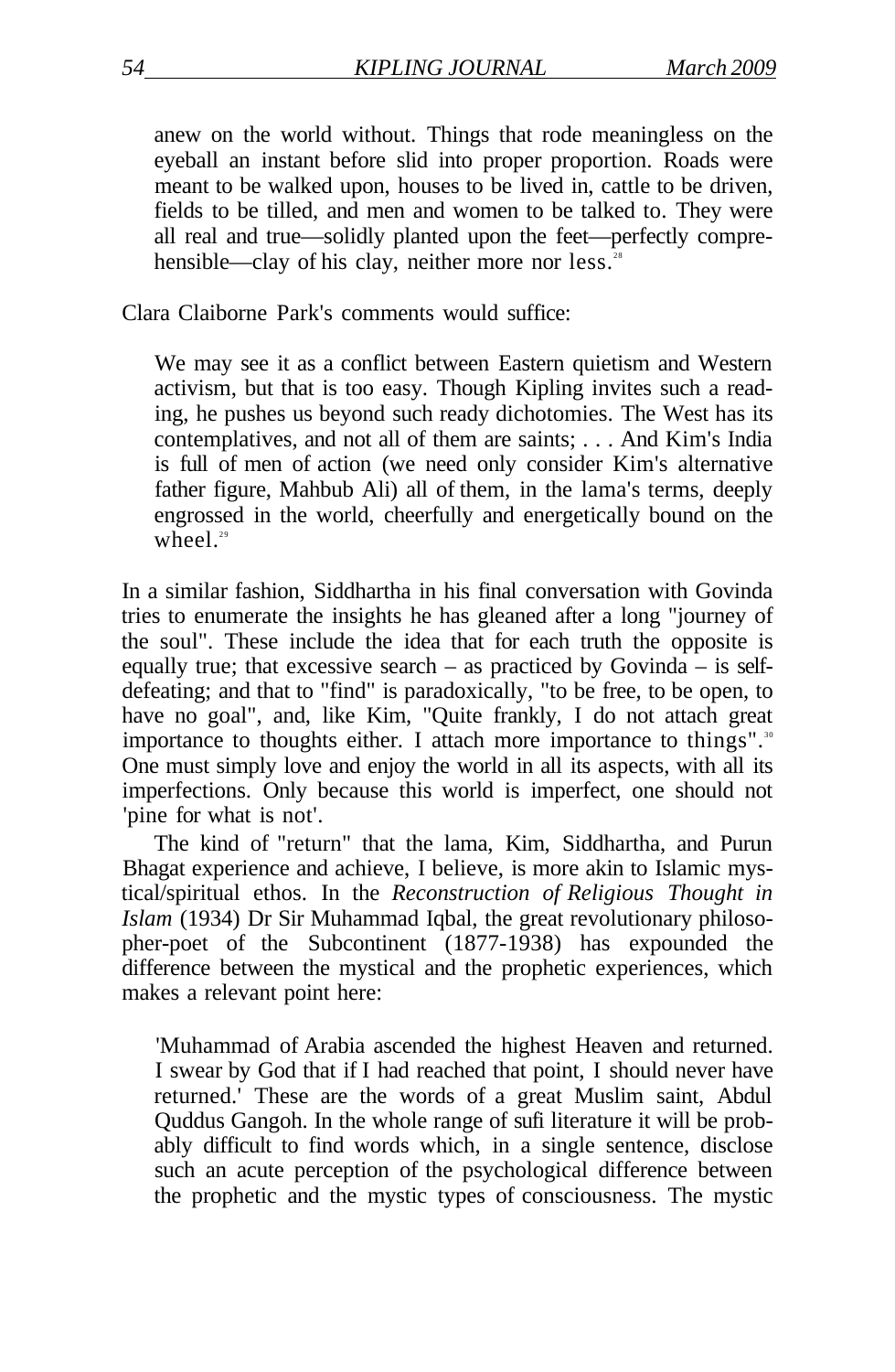much for mankind at large. The prophet's return is creative.<sup>31</sup>

does not wish to return from the repose of 'unitary experience'; and even when he does return, as he must, his return does not mean

Kipling's lama and Bhagat return too, though not in the prophetic sense. But they refuse to live in escapism or enjoy personal ecstasy in a world free of weariness, cares and tears. The conflict between the world of action and of contemplation is the point of tension, an objective correlative; the Road and the River are like two parallel lines, and Kipling, working from a Western sensibility's standpoint, made these parallel lines to meet and merge into the world of action, since, as the lama learns, mere life of contemplation for the sake of contemplation serves no purpose. This realization is implied in the text and it does not imply at all that Kim would return to the action of the Game. He may remain the beloved Chela /devotee of the lama, and the lama in turn may keep seeking salvation for people at large. To this extent there is no ambivalence in the ending of *Kim.* Both Kim and the Lama suffer breakdowns – Kim of uncertainty about his identity, and the lama about his nirvana; he has to come back, from the brink of achieving nirvana, to his Chela and to the world at large. There is no rupture. As Irving Howe remarks "For all that *Kim* can be seen (not very profitably, I think) to strike a contrast between East and West, Buddhism and Christianity, it is far more harmonious and accepting, far more "organic", than *Huckleberry Finn"?<sup>2</sup>*

Those who do not believe in the existence of a meta-reality, a suprareality, for want of words for the extra-sensory experience, fail to appreciate the lama's Middle path, a point of balance between sheer contemplation and mere action. To my mind, they too may not be blamed for such failures in understanding *Kim* for they do not, or cannot, associate themselves with a mystical apprehension. Citing the famous lines (quoted above) from *Kim* (Roads were meant to be walked on...), Charles Carrington suggests that Kim rejects both Mahbub Ali's material patronage and the lama's spiritual mentoring in favour of a "western technocratic world."<sup>33</sup> This observation, I believe, is not due to any deliberate distortion of the final meaning of *Kim* by an otherwise great Kipling scholar but a misreading, springing 'naturally' from a 'western' lack of understanding of *Kim,* a work produced in the so-called 'fourth dimension'. Kim's transcendence is comparable to Tolstoy's Pierre in *War and Peace.* Like him, Kim also learns at the end "to see the great, the eternal, the infinite in everything, and therefore, in order to enjoy his comprehension of it, he naturally discarded the telescope through which he had been gazing over the heads of men, and joyfully surveyed the ever-changing, eternally great, unfathomable, and infinite life around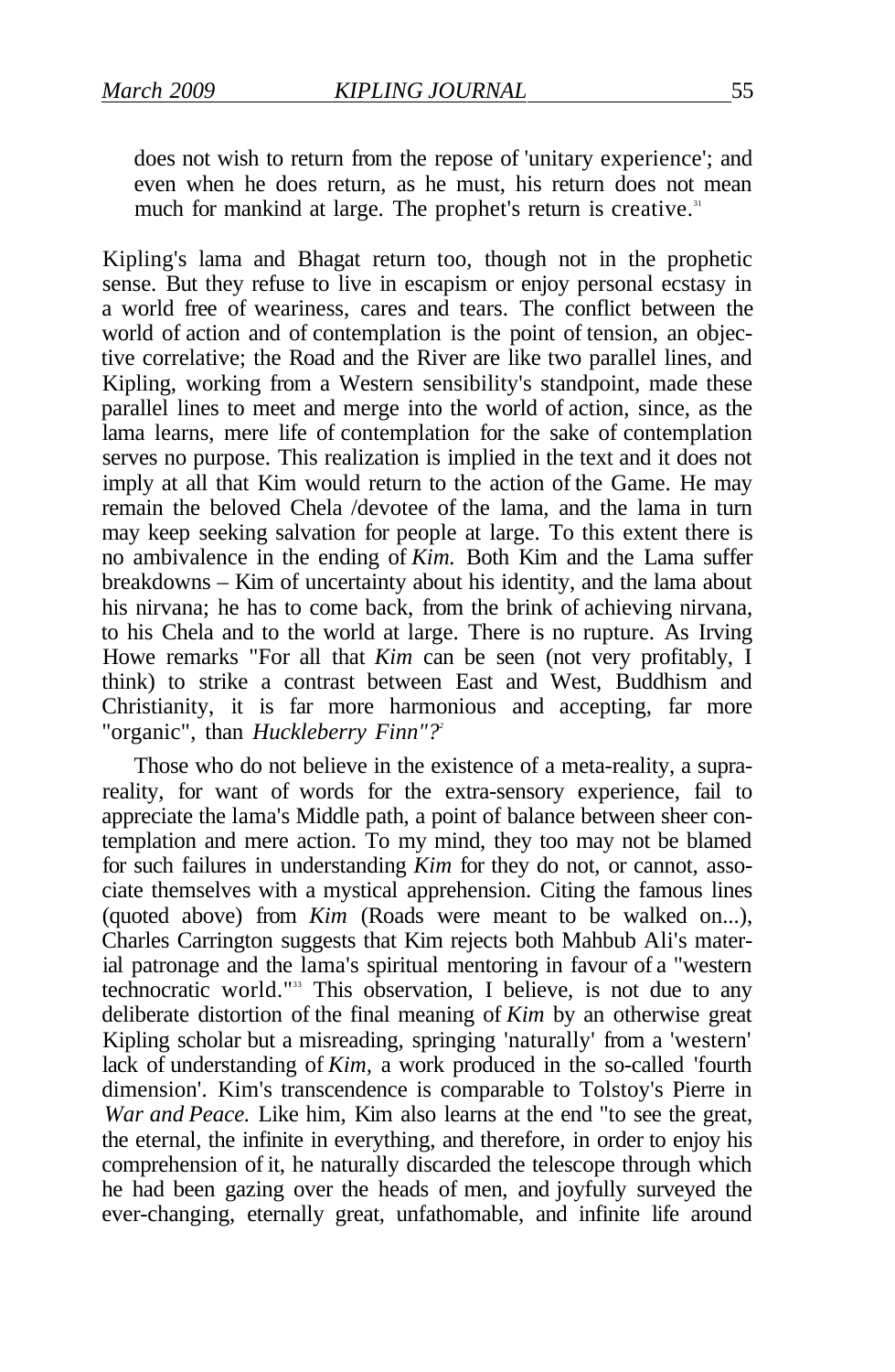him".<sup>34</sup> In Kipling's India, perhaps, it was possible more than at anyother place, that while living among the brown, raw humanity, one would transcend it but not relinquish it altogether.

#### **NOTES**

- 1. Renowned Urdu and Persian poet Dr Sir Muhammad Iqbal says in his *Asrur-i-Klnidi (The Secrets of the Self)* 'Zindagi uz daher wa daher uz zindagi ust/ "La tasubbu-uddaher" firmaan-i-Nabi ust' i.e. 'Life is of Time, and Time is of Life: "Do not abuse Time!" was the command of the Prophet'. For a detailed account of Iqbal's philosophical notions about Time, Space and Selfhood, please see *Asrar-i-Khudi* (1915) translated as *The Secrets of the Self* by R.A. Nicholson (Lahore: Sh. Muhammad Ashraf Publishers, 2001) pp. 134-40; and his *The Reconstruction of Religious Thought in Islam* (1934) (Lahore: Institute of Islamic Culture, 1999).
- 2. Clara Claiborne Park. "The River and the Road: Fashions in Forgiveness". *(American Scholar,* Winter 1997, Vol.66, No.l, pp.43-62) p.56.
- 3. For an elaborate account see Alexander Lyon Macfie's *Eastern Influence on Western Philosophy* (Edinburgh: Edinburgh University Press, 2003) p.1ff.
- 4. Rudyard Kipling. *Something of Myself* edited by Thomas Pinney (New York: Cambridge University Press, 1990) p.83.
- 5. Vasant A. Shahane. "The Process of Becoming" in Harold Bloom (ed) *Rudyard Kipling's Kim* (New York: Chelsea House, 1987) pp.9-24.
- 6. In his Preface to *Life's Handicap* (Oxford: Oxford UP, 1987), Kipling reveals how he has used this tradition of story-telling as the source of many of his stories. He may have heard them at places where all the stories of the world intersect – The Chubára of Dhuni Bhagat – where the one-eyed Gobind told him that "'All the earth is full of tales to him who listens and does not drive away the poor from his door. The poor are the best of tale-tellers; for they must lay their ear to the ground every night.'" Kipling collected these tales from "all places, and all sorts of people, from priests in the Chubára, from Ala Yar the carver, Jiwun Singh the carpenter, nameless men on steamers and trains . . ." Obviously, Kipling was rooted in this oral culture.
- 7. Shahane, *ibid.,* p.18.
- 8. Norman Mackenzie. "The Implications of Kipling's Fourth Dimension and his Work Ethic". *Kipling Journal* (No.167, September 1968) pp.9-14.
- 9. Fritjof Capra. *The Tao of Physics.* (Fontana/Collins, 1976) p.134.
- 10. Eric Chaisson. *The Life Era.* (The Atlantic Monthly Press, New York, 1987) p.54.
- 11. *ibid.,* p.62.
- 12. Arnold Kettle. "What is Kim?" in D.W. Jefferson (ed.) *The Mortality of Art: Essays presented to G. Wilson Knight* (London: Routledge, n.d. 1969) pp.219-20.
- 13. Eugene F. Timpe. "Hesse's Siddhartha and the Bhagavad Gita". *(Comparative Literature,* Vol. 22, No.4 (Autumn, 1970), pp.346-357) p.352.
- 14. For the crucial dialogue between Buddha and Siddhartha, see Hesse's *Siddhartha*  (1922) (New Delhi: Rupa & Co, 2003) pp.26-28.
- 15. Dr Sir Muhammad Iqbal. *Asrar-i-Khudi* (1915) translated as *The Secrets of the Self*  by R.A. Nicholson (Lahore: Sh. Muhammad Ashraf Publishers, 2001) pp.xvii-xviii.
- 16. Philip Mason. "Kim: 'Life as He Would Have It'" in Harold Bloom (ed.) *Rudyard Kipling's Kim* (New York: Chelsea House, 1987) p.30.
- 17. Robert Frost. *New England Anthology' of Robert Frost's Poems.* Louis Untermeyer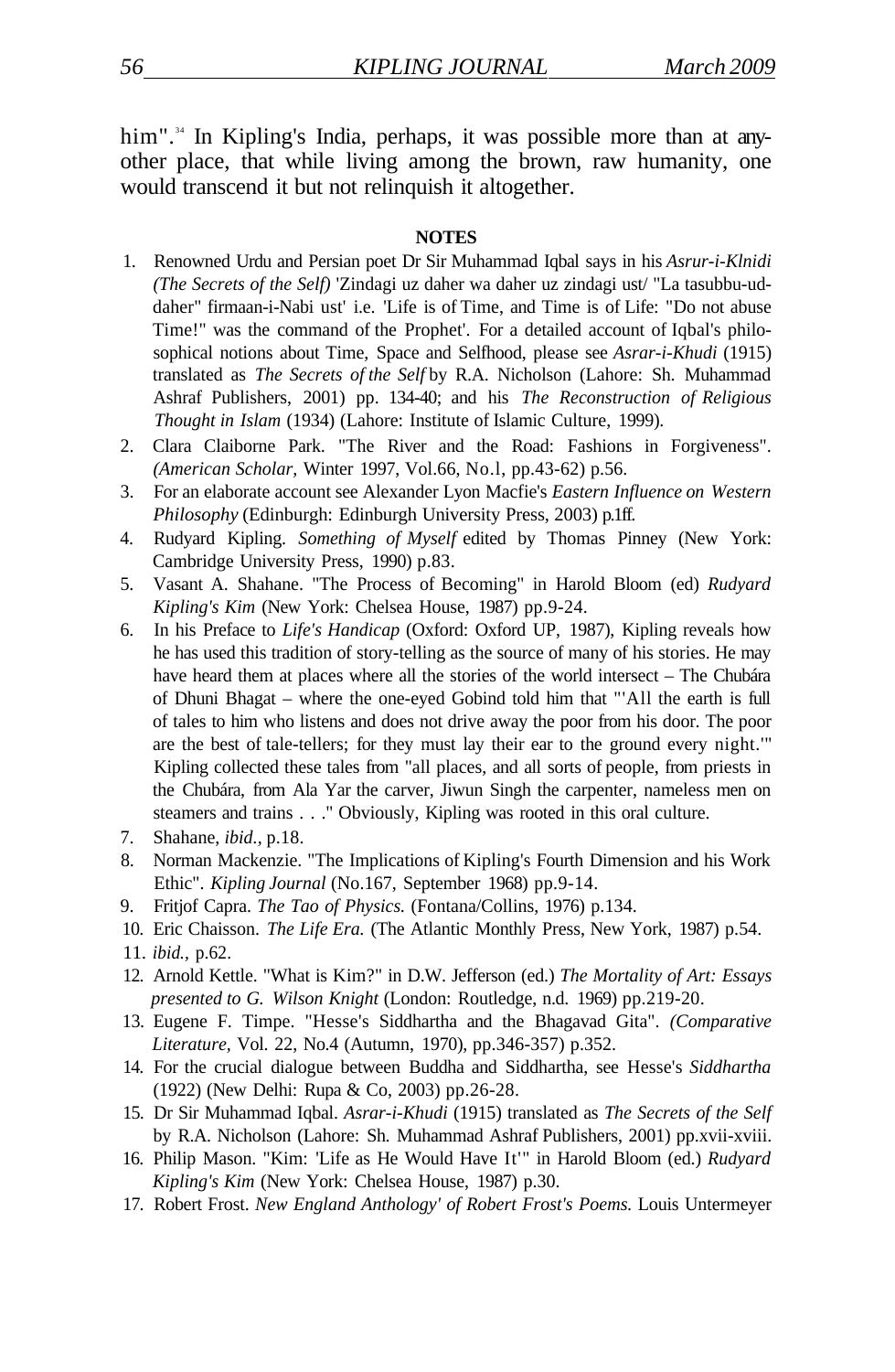(ed.) (New York: WSP, 1971) p.90.

- 18. Herman Hesse. *Siddhartha* (1922) (New Delhi: Rupa & Co, 2003) p.l 14.
- 19. Park, *ibid.,* p.56.
- 20. Rudyard Kipling. *Kim.* (1901) (London: Everyman's Library, 1995 reprint.) p.47.
- 21. Hesse, *ibid.,* pp.115-16.
- 22. Jalaluddin Rumi. *The Mathnawi,* vol.III. Translated by R.A. Nicholson (Lahore: Islamic Book Service, 1989) pp.218-19.
- 23. Sandra Kemp. *Kipling's Hidden Narratives* (Oxford: Basil Blackwell, 1988) p.28.
- 24. Kipling, *Kim, ibid.,* p.305
- 25. Park, *ibid.,* p.53.
- 26. Vasant A. Shahane. *Rudyard Kipling: Activist and Artist.* (Carbondale and Edwardsville: Southern Illinois University Press, 1973) p.26.
- 27. Shahane. 'The Process of Becoming' in Harold Bloom (ed) *Rudyard Kipling's Kim*  (New York: Chelsea House, 1987) p.l1.
- 28. Kipling, *Kim, ibid.,* p.299.
- 29. Park, *ibid.,* p.55.
- 30. Hesse, *ibid.,* p.l17.
- 31. Iqbal. *The Reconstruction of Religious Thought in Islam* (1934) (Lahore: Institute of Islamic Culture, 1999).
- 32. Irving Howe. "The Pleasures of *Kim"* in Harold Bloom (ed.) *Kipling's Kim.* (New York: Chelsea House, 1987) p.40.
- 33. Charles Carrington. *Kipling Journal* (No.156, December 1965) p.29.
- 34. Quoted by Azar Nafisi in the "Introduction" to Leo Tolstoy's *Hadji Murád.* (Modern Library paperback edition, 2003) p.vii.

#### **EDITORIAL –** *continued from page 28.*

**DRAFT NOTES FOR THE READERS' GUIDE SECOND VOLUME OF VERSE**  Most members may not be aware that R.E. Harbord's *Readers' Guide*  should have consisted of nine volumes – a final volume for the verse was planned but never published, and John Walker, our Hon. Librarian, has been searching for clues to its existence for several years without success.

At the beginning of last December, Brendan Daintith, the son of Trevor Daintith *(see Journal* no.315, Sep. 2005, p.55) who had worked on the ORG, contacted our Hon. Secretary, Jane Keskar, to offer his father's Kipling material for our Library. Amidst the various cuttings and letters John Walker found two battered envelopes which contained a fair proportion of Harbord's original notes for the unpublished Verse volume. Some are brief, in rather difficult long hand, often with little more than glued-in extracts from R. Durand's *A Handbook to the Poetry of Rudyard Kipling,* but there are cross-references to the information in the Prose notes, and they promise to be of considerable use for the NRG project.

We are extremely grateful to Mr Daintith for this generous gift.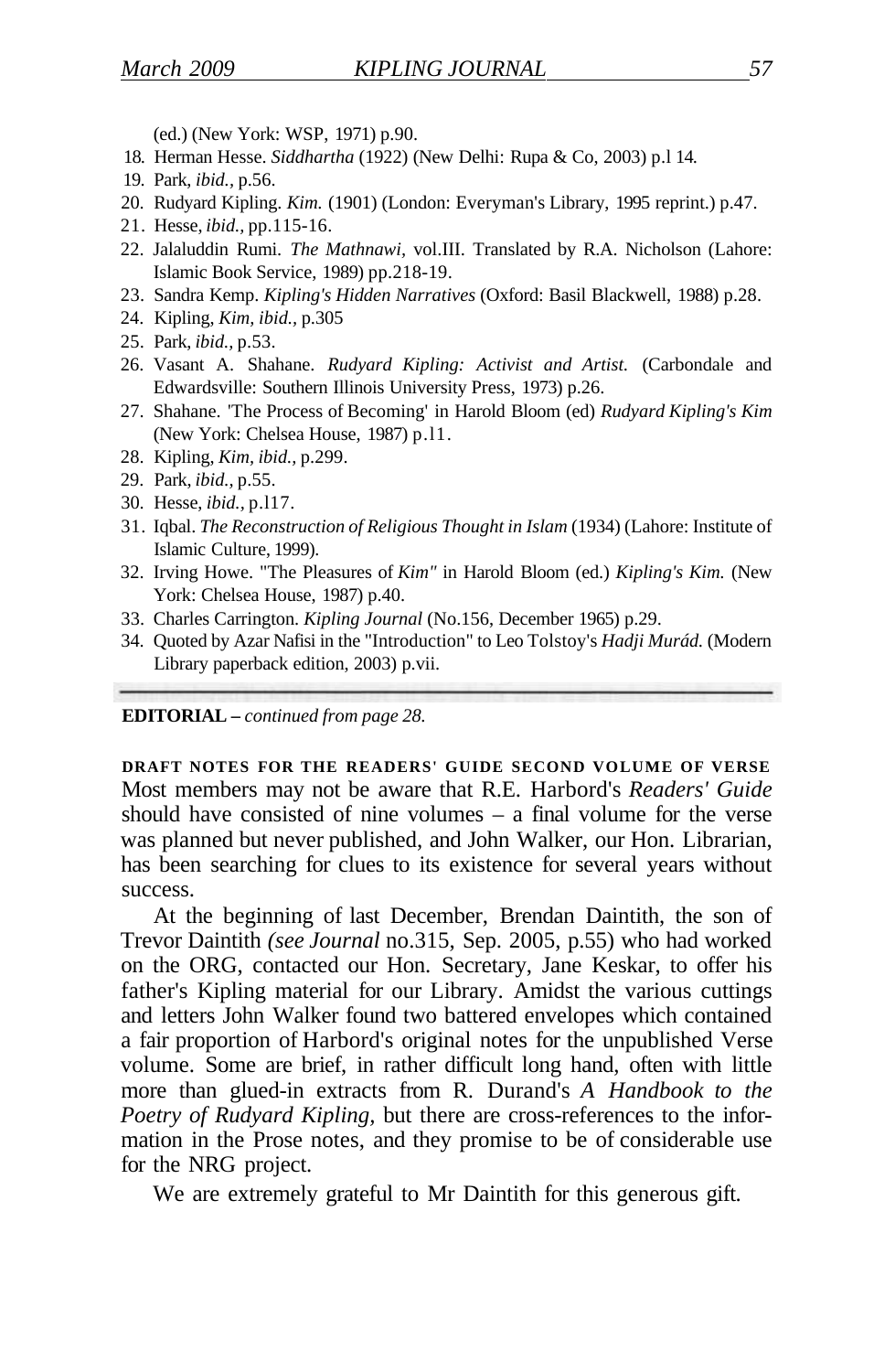## THE STORY BEHIND "THE SCHOLARS"

By ROBIN RICHARDS

[The publication here of this piece of family history by Mr Richards arose from a conversation with Sir Derek Oulton at the 2008 Oxford and Cambridge Society Boat Race Dinner in Cape Town. Sir Derek encouraged him to send it to me, and I am very grateful to both of them for ensuring that this information is now recorded in the *Journal.*  Members might also care to look at Cdr Alastair Wilson's notes to the poem for the New Readers' Guide on our website. – *Ed.]* 

By way of introduction to this poem which was written in 1919, Kipling wrote *"Some hundreds of the younger naval officers whose education was interrupted by the War are now to be sent to various colleges at Cambridge to continue their studies. The experiment will be watched with great interest.'"***—DAILY PAPERS.** 

My father, Commander R.J. Richards R.N., was one of those young naval officers and it might interest readers of the *Kipling Journal* if I briefly discuss his friendship with Kipling and the events described in the poem.

My father passed out of Dartmouth with the other members of the Hawk Term when war was declared in August 1914. They had just written their final examination but they did not actually see the results until after the war! After a brief appointment as a Midshipman to one of the elderly pre-Dreadnought battleships of the Channel fleet, he joined the very recently commissioned battleship H.M.S. *Erin. Erin*  was one of the two ships which had been ordered by Turkey and which had been sequestrated by Winston Churchill in his capacity as First Lord of the Admiralty on the outbreak of the war (this was one of the factors which brought Turkey into the war on the German side, but that is another story as Kipling would have said).

My father's term-mate and closest friend who had also been appointed to the gunroom of H.M.S. *Erin* was a Canadian named Douglas Prentice. Douglas Prentice's parents were apparently quite close friends of the Kiplings who they must have met during the Kiplings' sojourn in North America. Anyway, Rudyard Kipling apparently issued Douglas Prentice, whose parents were living in Canada, with an open invitation to come and stay whenever he was granted leave from *Erin* which, by that time, had joined the Grand Fleet at Scapa Flow. Kipling, very hospitably, invited Douglas Prentice to bring a friend with him and he chose my father. My father was in a somewhat similar position because his father was then the Chief Justice of the United Provinces in India based in Allahabad.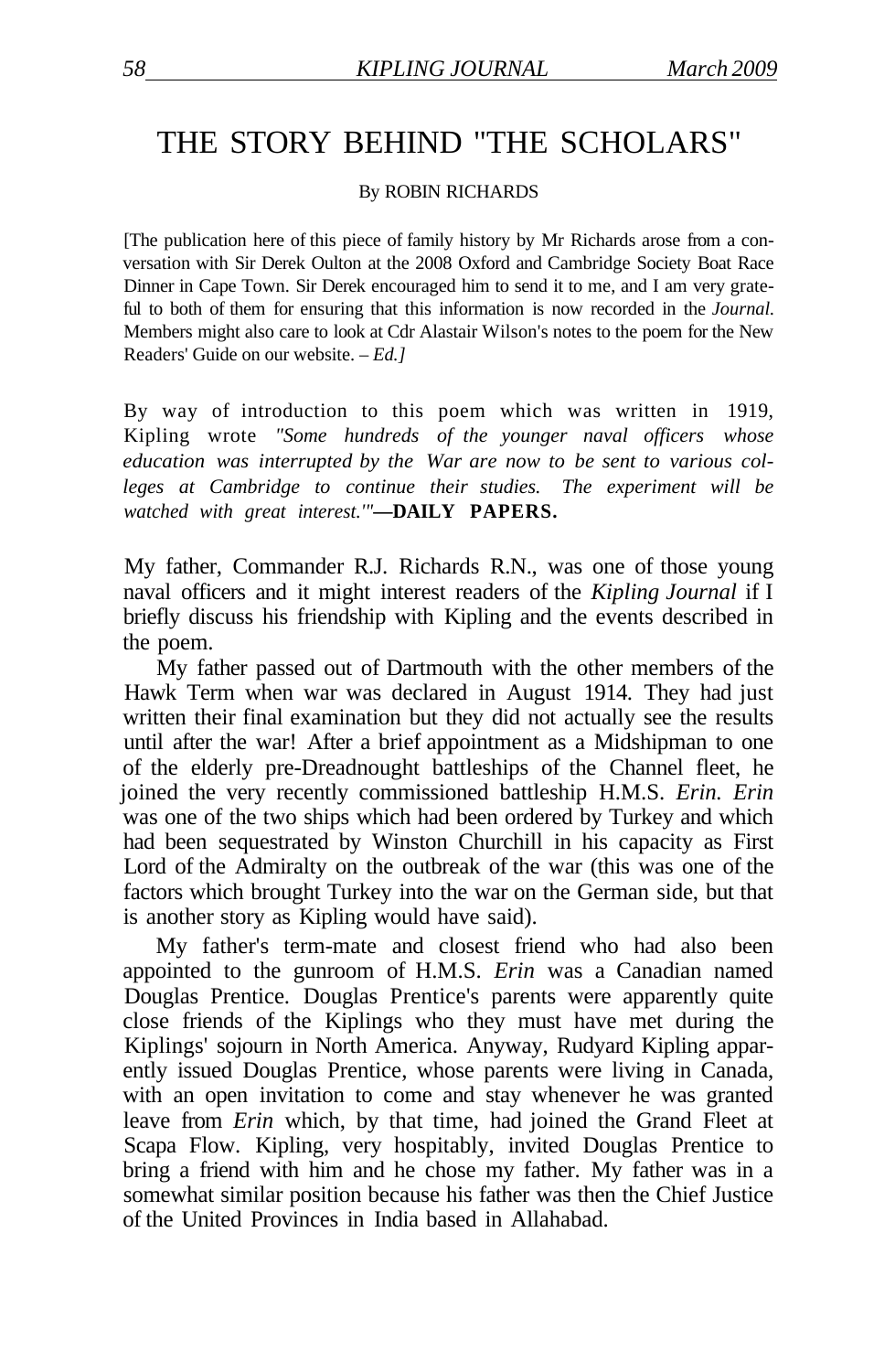Their first opportunity to come down to London from Scapa Flow was in 1915, shortly after the battle of Loos where Kipling's son, John, had been posted missing. Douglas Prentice took my father with him to stay with the Kiplings at Brown's Hotel which Kipling was using as his London base.

I think Kipling must have felt an immediate affinity for my father. He was distraught by the tragic loss of his son and he, of course, had spent two years working on the *Pioneer* in Allahabad. Anyway he extended an open invitation to my father to come and stay with him both at Brown's Hotel and at Bateman's whenever my father found himself at a loose end.

I suspect that there was also another reason. Kipling had been commissioned by the Admiralty to write a series of articles about the Fleet and I think I am right in saying that he was also a Naval Correspondent for *The Times.* Just as he made it his business to find out about current talk and opinions in the barrack rooms of India, so he wanted to sound out the views of the subordinate officers stationed up at Scapa Flow in the Grand Fleet.

My father was one of the young naval officers who was sent up to Cambridge for about two terms at the end of the war, the subject of the poem. Douglas Prentice and he shared rooms at Caius College. I believe that most of the officers undertook a course in physics and it is interesting to note that one of those young men was Patrick, later Lord Blackett. He evidently enjoyed his course so much that he decided to resign from the Navy and take a degree at Cambridge. He became one of the most distinguished scientists of his generation.

The poem describes the many theatres of war in which those young men had participated. After Jutland my father was appointed to H.M.S. *Snowdrop,* a flower class sloop based on Queenstown in the South of Ireland. He was later First Lieutenant of the Flotilla Leader H.M.S. *Spencer* based on Harwich. He also spent a short time in an armed trawler helping to guard convoys in the North Sea. The third verse thus relates quite closely to my father's activities.

Oddly enough my father did not know the poem and I only learned about it by accident. I was staying with Sir William Wade who was then Master of Caius College, Cambridge and I happened to mention that my father had been a member of the college for a brief period after the First World War. Sir William asked me if I knew the poem and when I said that I did not, he immediately took me down to the Caius library and showed it to me. I was able to read it to my father not long before he died.

Shortly after the war my father was a victim of the last Geddes axe<sup>1</sup> and emigrated to South Africa. He evidently kept up with the Kiplings because when my father and mother travelled over to England for the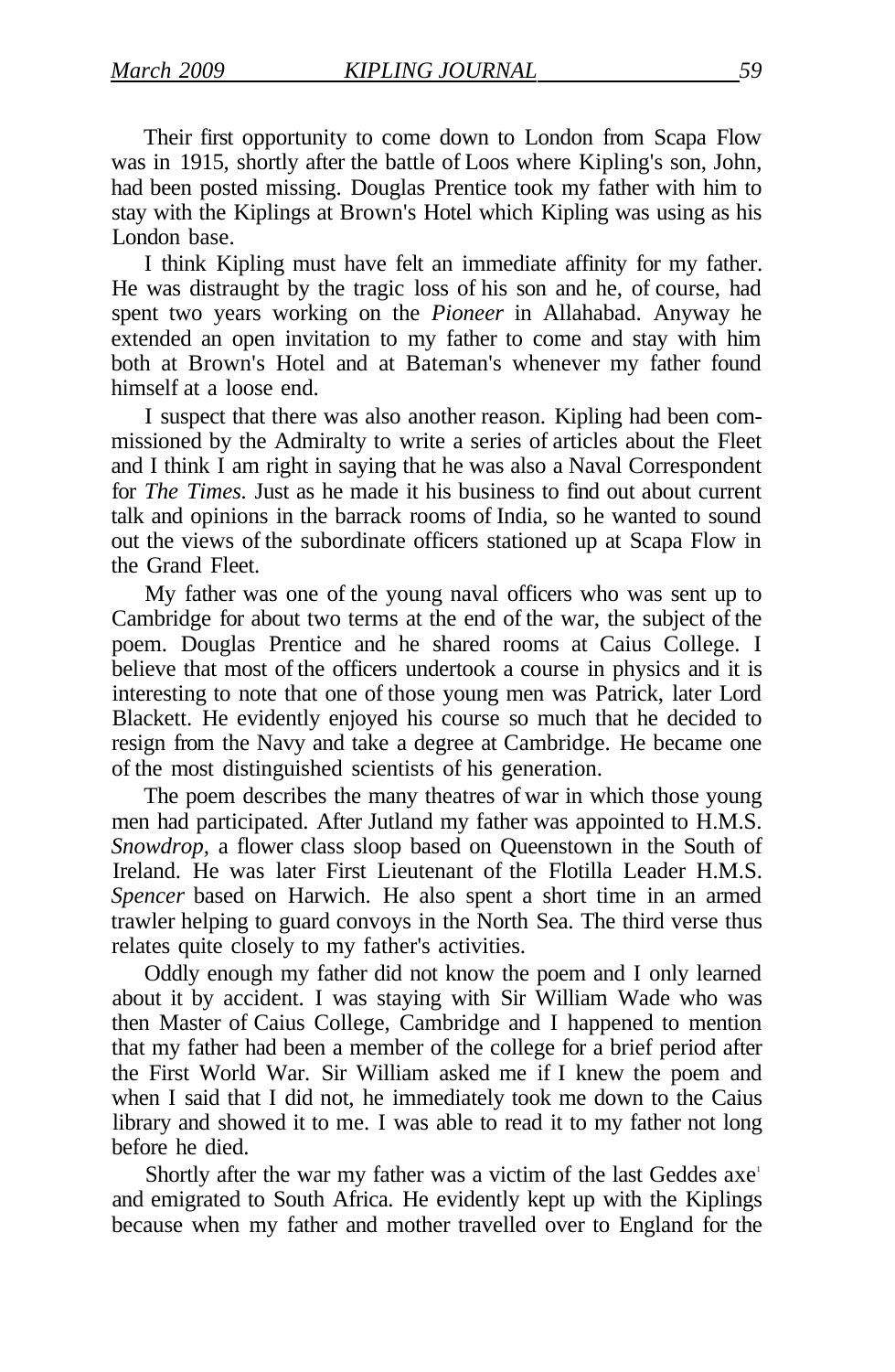Silver Jubilee in 1935 they visited the Kiplings at Bateman's. My mother said that Kipling was absolutely charming to her and that he had taken her up to visit Chanctonbury Ring on the Sussex downs which has a reputation for being haunted. She said it had been a most moving experience to listen to Kipling talking about "the little people" in that environment. Unfortunately I do not have any correspondence between my father and Kipling because all my parents' possessions were lost in a warehouse fire shortly before the Second World War. My father had remained on the emergency list and served in the Royal Navy from 1939 to 1945, eventually retiring as a Commander.

I think Douglas Prentice must have also fallen to the Geddes axe. At any rate he at some stage transferred to the Royal Canadian Navy. He had a very distinguished career in the Second World War in the course of which he was awarded a D.S.O. and two D.S.C.s for his part in various actions against U-boats. In September 1941, while commanding the Canadian corvette H.M.C.S. *Chambly,* he took part in the very spirited action against the German submarine *U-501* which is well described in Hugh Montefiore's *Enigma.* They just missed recovering the U-boat's enigma machine and codebooks. Had they succeeded it would have made a considerable difference to the war effort. Kipling would have been so interested had he lived to hear the tale.

#### **NOTE**

1. The Geddes axe was named for Sir Eric Campbell Geddes (1875-1937), a politician and businessman who had been First Lord of the Admiralty in the First World War. In August 1921 he was the chairman of the government committee on national expenditure, the objective of which was to cut back on spending. This was achieved by heavy cuts in the armed forces, in education, as well as other public services.

#### **THE SCHOLARS**

*"OH, SHOW me how a rose can shut and be a bud again!"*  Nay, watch my Lords of the Admiralty, for they have the work in train. They have taken the men that were careless lads at Dartmouth in 'Fourteen And entered them at the landward schools as though no war had been. They have piped the children off all the seas from the Falklands to the Bight, And quartered them on the Colleges to learn to read and write!

Their books were rain and sleet and fog—the dry gale and the snow, Their teachers were the horned mines and the hump-backed Death below. Their schools were walled by the walking mist and roofed by the waiting skies, When they conned their task in a new-sown field with the Moonlight Sacrifice. They were not rated too young to teach, nor reckoned unfit to guide When they formed their class on Helles' beach at the bows of the "River Clyde."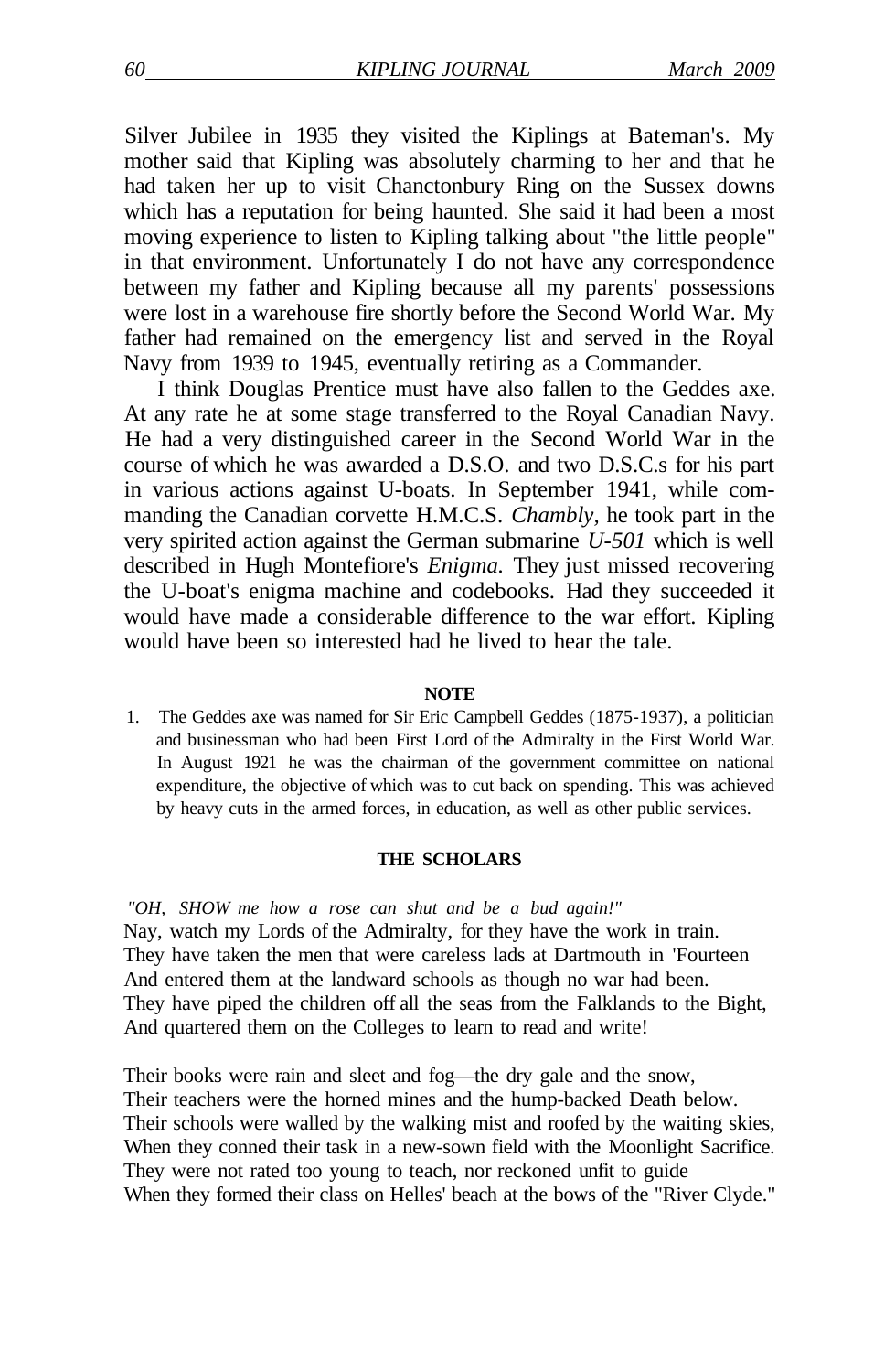Their eyes are sunk by endless watch, their faces roughed by the spray, Their feet are drawn by the wet sea-boots they changed not night or day When they guarded the six-knot convoy's flank on the road to Norroway. Their ears are stuffed with the week-long roar of the West-Atlantic gale When the sloops were watching the Irish Shore from Galway to Kinsale. Their hands are scored where the life-lines cut or the dripping funnel-stays When they followed their leader at thirty knot between the Skaw and the Naze. Their mouths are filled with the magic words they learned at the collier's hatch When they coaled in the foul December dawns and sailed in the forenoonwatch;

Or measured the weight of a Pentland tide and the wind off Ronaldshay, Till the target mastered the breathless tug and the hawser carried away.

They know the price to be paid for a fault—for a gauge-clock wrongly read, Or a picket-boat to the gangway brought bows-on and full-ahead,

Or the drowsy second's lack of thought that costs a dozen dead.

They have touched a knowledge outreaching speech—as when the cutters were sent

To harvest the dreadful mile of beach after the *Vanguard* went.

They have learned great faith and little fear and a high heart in distress,

And how to suffer each sodden year of heaped-up weariness.

They have borne the bridle upon their lips and the yoke upon their neck,

Since they went down to the sea in ships to save the world from wreck—

Since the chests were slung down the College stair at Dartmouth in 'Fourteen, And now they are quit of the sea-affair as though no war had been.

Far have they steamed and much have they known, and most would they fain forget;

But now they are come to their joyous own with all the world in their debt.

. . . . .

Soft—blow soft on them, little East Wind! Be smooth for them, mighty stream! Though the cams they use are not of your kind, and they bump, for choice, by steam.

Lightly dance with them, Newnham maid—but none too lightly believe.

They are hot from the fifty-month blockade, and they carry their hearts on their sleeve.

Tenderly, Proctor, let them down, if they do not walk as they should:

For, by God, if they owe you half a crown, you owe 'em your four years' food!

 $\cdots$ 

Hallowed River, most gracious Trees, Chapel beyond compare,

Here be gentlemen sick of the seas—take them into your care.

Far have they come, much have they braved. Give them their hour of play,

While the hidden things their hands have saved work for them day by day:

Till the grateful Past their youth redeemed return them their youth once more,

And the Soul of the Child at last lets fall the unjust load that it bore!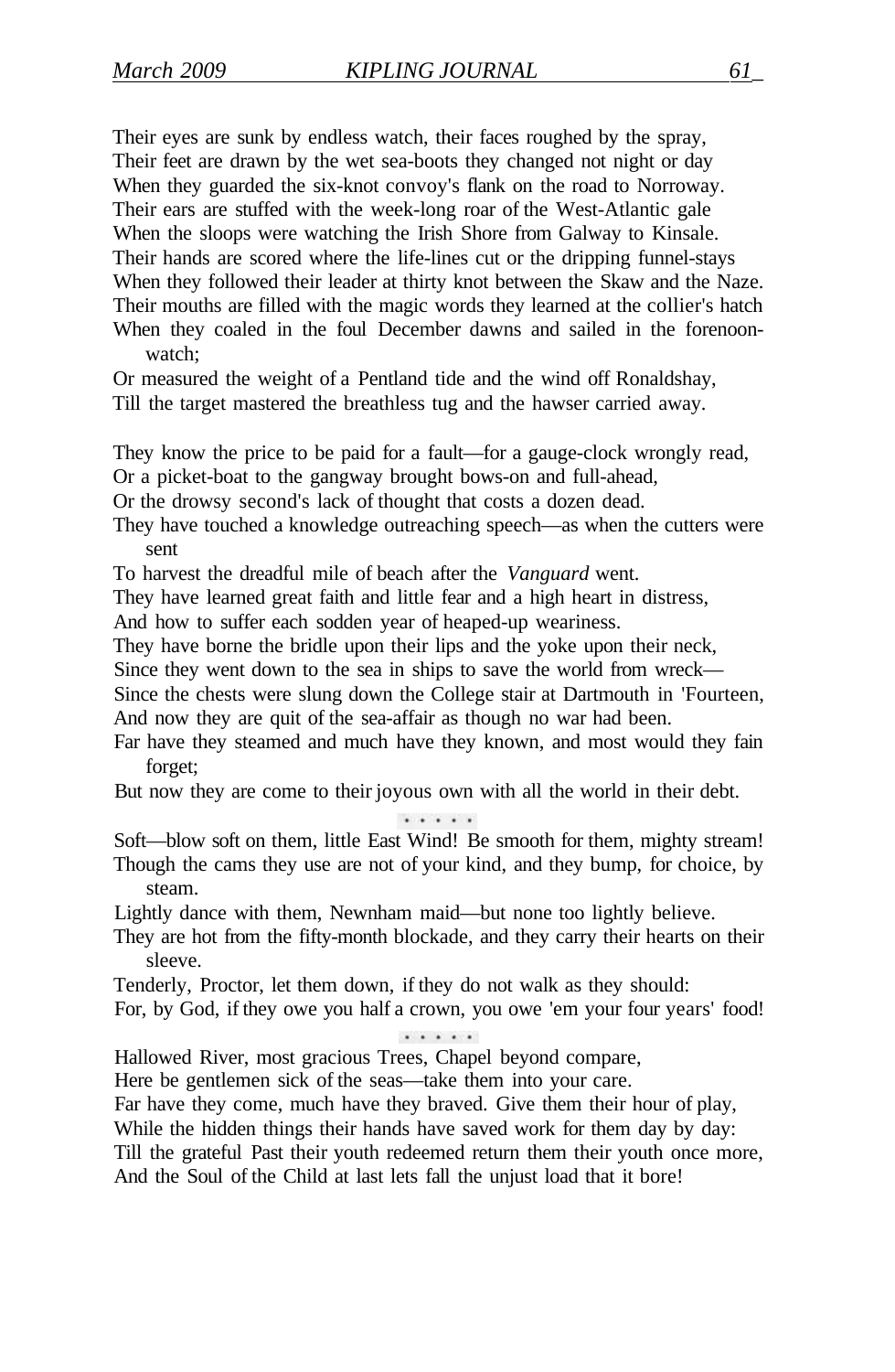## BOOK REVIEWS AND NOTICES

#### By THE EDITOR

*BEING KIPLING* by William B. Dillingham, published by Palgrave Macmillan, October 2008 (ISBN: 978-0-230-60911-2, hardback, \$79.95 or £42.50 less 20% to members using the flyer enclosed with the December 2008 *Journal),* xiii + 238 pages including Notes and Index.

Prof Dillingham has taken one of Rudyard Kipling's most neglected collections of stories and demonstrated that *Land and Sea Tales for Scouts and Guides* is not just a pot-pourri of leftover articles thrown together at the request of Robert Baden-Powell for the Scouting Movement, but is a careful selection of works in which each item contains a principle of living that Kipling has distilled from his own experiences. He shows that the *Tales* are in effect a 'hidden autobiography' from which Kipling seeks to teach (but not to preach at) his intended readers.

At the time when the selection of material for the *Tales* was made, and "His Gift" written, Kipling had recently undergone exploratory surgery for abdominal pains; he was proof-reading *The Irish Guards in the Great War;* and he was smarting from his betrayal by Clare Sheridan, the daughter of neighbours and friends who tricked Kipling into commenting on America in order to further her newspaper career. Thus to take on yet another task shows that it was something special for him; that it would enable him to 'instruct others . . . ; to use his own experience in doing so; and to hide that autobiography in fictionalized universals.'

There is a freshness and clarity in Prof Dillingham's very convincing exposition for each item, from the Prefatory poem to the concluding "A Counting-Out Song". He uses his own detailed knowledge of the Kipling canon to incorporate relevant information from Kipling's acknowledged autobiography, from his other works, from his letters, and from many other sources into his explications. *Being Kipling* is not a literary critique of the stories but an exploration of their relationships to Kipling's experiences and the lessons that he learned thereby. Dillingham shows that the selections in the *Tales* are all about the personal discoveries which lead to the making of a man and, in Kipling's case, an author.

The layout of the book, with the chapters matching those in the *Tales,* but not reprising the titles, works very well. They indicate Prof Dillingham's conclusion about Kipling's experience and the meaning behind each work, and also act as bait to capture the reader's attention.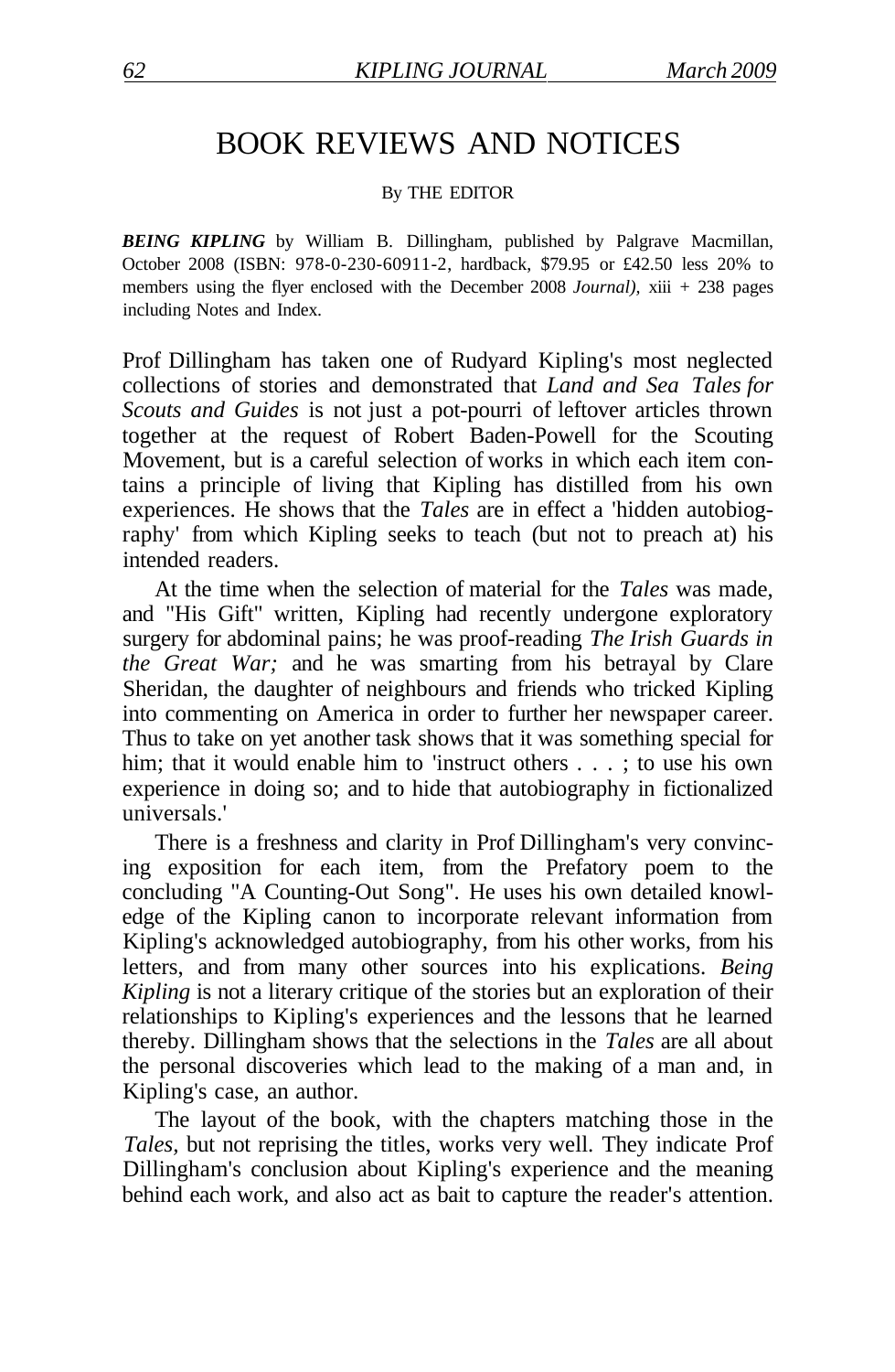Then Dillingham's analysis is presented to the reader in such a way, and with such supporting evidence, that the reader can only accept his conclusion as being correct.

He makes it very clear that Kipling did not "write down" to his readers. The technical sophistication of "The Junk and the Dhow", for example, is described to great effect as are its similarities to "The First Sailor". There are parallels between "The Burning of the *Sarah Sands"*  and Kipling's *History of the Irish Guards;* of Kipling's apprenticeship to Stephen Wheeler on the *CMG* and that of young Ottley to Olaf Swanson in "The Bold 'Prentice" wherein you will find an extremely interesting description of Wheeler's strengths and of Kipling's lifelong gratitude to him; and in "His Gift" there are the links between William Glasse Sawyer, Punch in "Baa Baa, Black Sheep", and Kipling in Portsmouth. These hints should be sufficient to give an appreciation of the breadth of the analysis without spoiling the enjoyment of this book

Prof Dillingham demonstrates that there is a consistent and coherent message running through the *Tales.* As with his other work it is a pleasure to read *Being Kipling –* in Kipling's own words, the *Tales* are *'For boys and girls, men, women, nations, races*—'; and this can also be said of *Being Kipling.* 

THE COLLECTOR'S LIBRARY, a series of classic books by CRW Publishing, www.crw-publishing.co.uk, available from all good booksellers.

From Kipling's works, CRW have so far published an edition of *Just So Stories* (2004, £7.99) and *The Man who would be King and other stories* (2005, £7.99, 11 stories in total).They plan to publish *The Jungle Book* in September 2009.

This is not a review of the contents of the books since they are all drawn from Kipling's known works, but of the physical entities – the books themselves. These are nicely bound hardbacks with dust jackets, printed on fine paper with gilt edges and a ribbon marker, and are about 3/4 inch shorter and a 1/2 inch narrower overall than the Macmillan Pocket Edition. The type size is smaller than that of the Pocket Edition and in *Just So Stories* the illustrations using Kipling's originals are noticeably reduced. Nevertheless, the typography follows Macmillan very closely, with all the apostrophes that I looked at being the right way round. The only consistent difference that I noticed is the use of "space en-dash space – " instead of the "em-dash—".

The stories are not annotated but the two volumes both carry (different) short essays about Kipling and his works. Looking for example at the "Advertisements" in "With the Night Mail", one notices the care that has been taken to reproduce them with the original typeface. In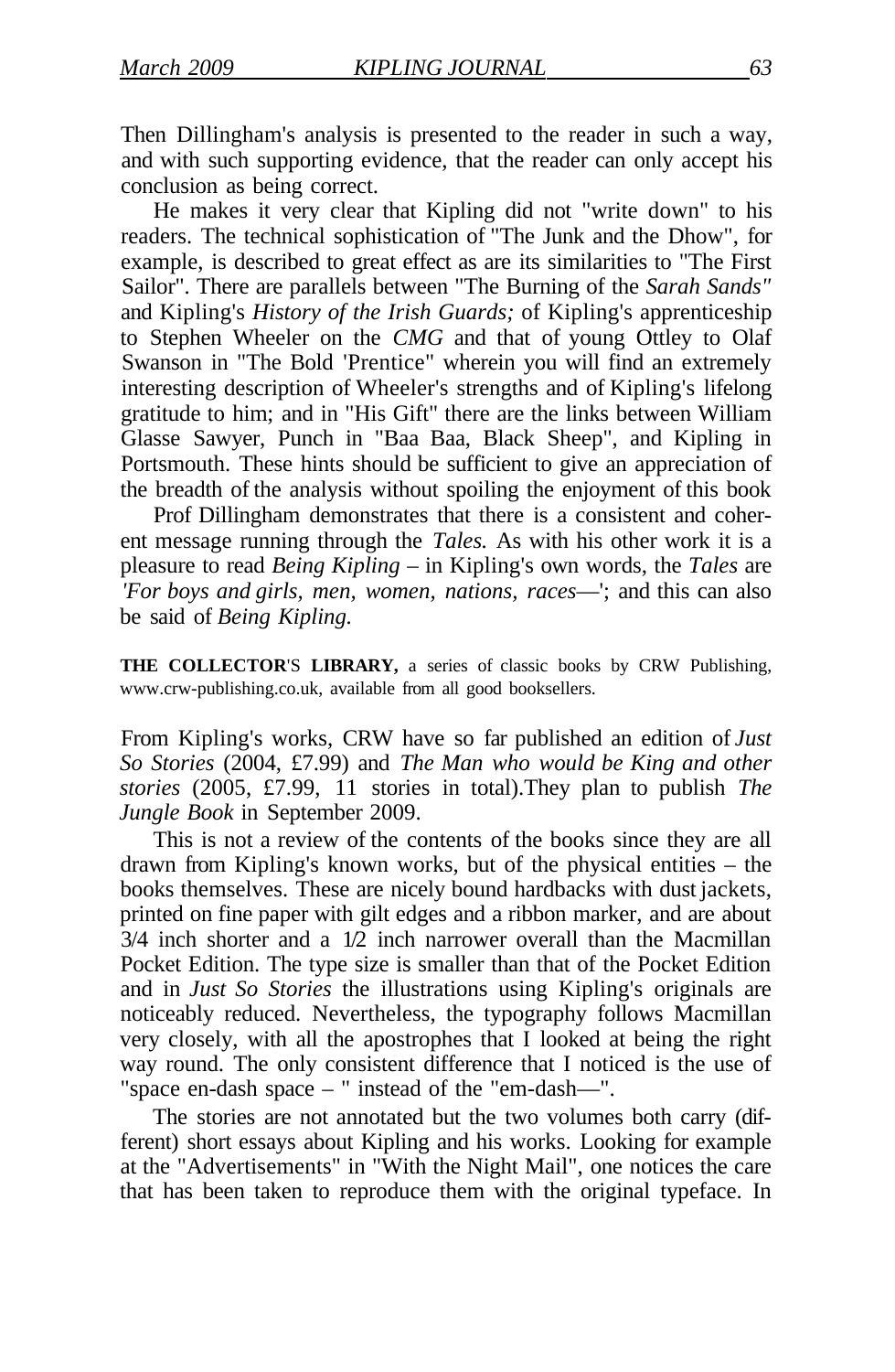short, this is a very attractively produced edition of some of Kipling's works, and of other classics, my only regret being that the paper used is of such low opacity that where there is white space, one is rather aware of the printing on the reverse. These books are of a very convenient size and robustness, can be slipped into the pocket, and make a very pleasant change from the paperback format.

*THE ADVENTURES OF DUNSTERFORCE* by Major-General L.C. Dunsterville, a facsimile edition published by The Naval & Military Press Ltd, 2007 (ISBN: 1-847347-29-0, paperback, £14.50), xi+323 pages including maps, illustrations, and index.

I came by chance across this relatively new facsimile edition of our first President's adventures between Baghdad and Baku in 1918, although I have been trying to obtain a copy of the work for several years. For those who know Major-General Dunsterville's autobiographical works, *Stalky's Reminiscences* and *"Stalky" Settles Down,* this is yet another delightful display of sheer "Stalkyiness" with Dunsterville and his force preferring to use the tongue rather than the sword to achieve their objectives whenever possible.

This is just as much a traveller's tale as it is a military history and can be enjoyed on many levels. "Stalky" describes the persuasion of a fleet of 40 Ford cars and vans over assorted passes blocked by snow, and of travelling on mainly unmetalled roads which turn to mud at every opportunity as Dunsterforce goes from Baghdad to the Caspian Sea. They win acceptance from the local populace by their efforts at famine relief. They contend with the uncertain support of the post-revolutionary Russian army which habitually forms a committee every time that a decision is needed. And, with the aid of a few aeroplanes they battle against the Turks at Baku before Dunsterforce successfully withdraws.

*THE MARCH TO KANDAHAR: Roberts in Afghanistan* by Rodney Atwood, published by Pen & Sword Books Ltd, November 2008, (ISBN: 978-1-84415-848-5, hardback, £19.99),  $x + 214$  pages including Maps, Notes, Select Bibliography, and Index. Also 14 b/w illustrations.

This is not a Kipling-oriented book, but nevertheless I think that members will enjoy it. Dr Atwood is a "Roberts" enthusiast as can be seen from his article in the current issue of the *Journal,* though not blind to Roberts's faults. Whilst concentrating on Afghanistan, he gives excellent descriptions of the events in London and Simla that are associated in particular with the 2nd Afghan War, together with the attitudes of the Viceroys Lytton and Ripon, and of the various senior military men.

*Continued on page 67.*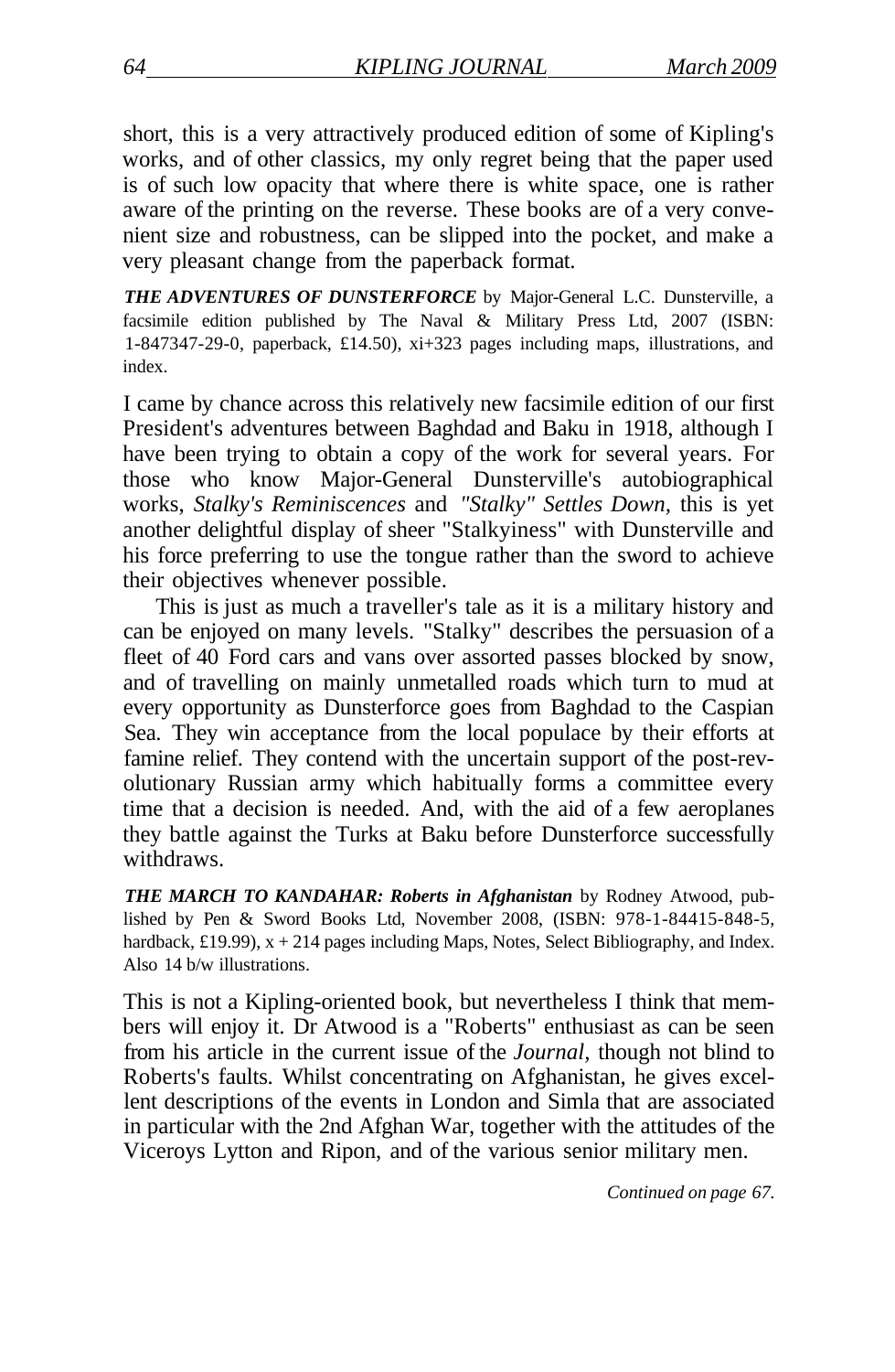## MEMBERSHIP NOTES

#### **NEW MEMBERS**

Mr Michael Galda *(Glienicke, Germany)*  Mrs Harriette Smale *(Sevenoaks, Kent)*  Mr Michael Lafford *(Chelmsford, Essex)*  Ms Erin Louttit *(Nijmegen, The Netherlands)*  Ms Tessa Akerman *(London)*  Ms Chinatsu Kuzuu *(Kempston, Bedfordshire)*  Dr Brenda Welch *(Texas, U.S.A.)*  Mr Safeer Awan, *(Islamabad, Pakistan)*  Mrs Selma Wells *(Heathfield, East Sussex)*  Ms J. Lingley *(Northwood, Middlesex)*  Dr Susan Hancock *(Swindon, Wiltshire)*  M Stephane Beaumont *(Paris, France)*  Mr Jeffrey Riggs *(Plymouth, Devon)* 

#### **STANDING ORDERS**

Members are asked to consider taking advantage of paying subscriptions by Standing Order. Will all members paying by standing order please review the amount paid and that it is in line with current subscription rates.

#### **NEW MEMBERSHIP SECRETARY**

Members are reminded of the new membership secretary;

Mr John Lambert 31 Brookside **Billericay** Essex CM11 1DT United Kingdom

e-mail: john.lambertl@btinternet.com

John Lambert, Hon. Membership Secretary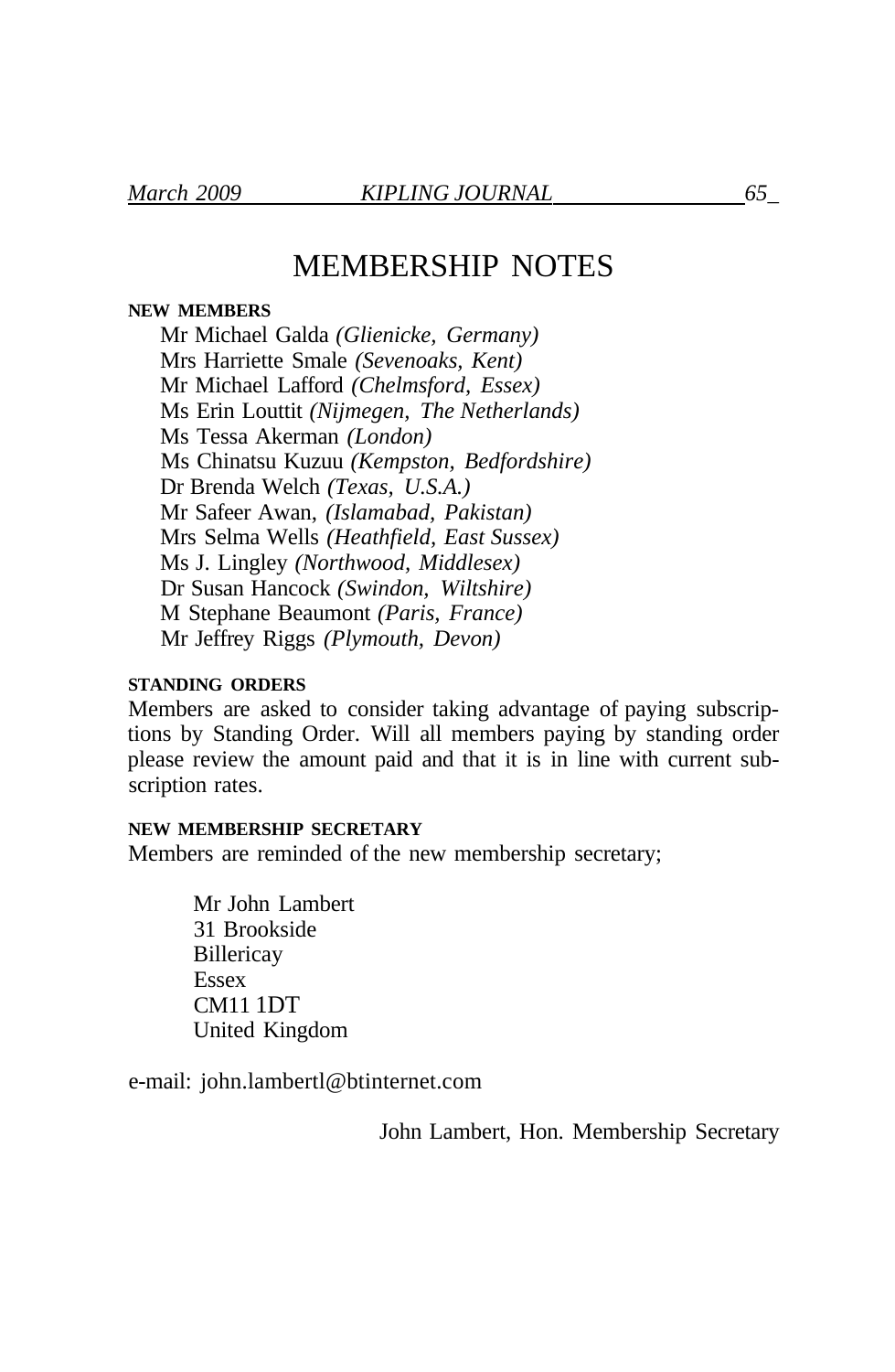## LETTERS TO THE EDITOR

#### **'THE WHITE MAN'S BURDEN'**

*From: Mrs Josephine Leeper, Rothney, 19 Beaconsfield Road, Claygate, Surrey KT10 OPN* 

#### Dear Sir,

I was very interested in Patrick Brantlinger's article on "The White Man's Burden" in the September number of the *Journal* (No.328) and the ripostes to which the poem gave rise. It brought to my mind a problem which has puzzled me for years, to wit, why is there no mention in any of his stories of the natives of South Africa?

Considering that for about eight years he spent a winter holiday in South Africa, acted as war correspondent during the Boer War and was intensely interested in the country's relationship with the British Empire, one would expect him to be very conscious of the native inhabitants. But his stories portray South Africa as a vast empty country where bands of Boers and Britons fought one another. There is no mention of the thousands of natives who worked for the Boers nor of the others who fought for the British.

It is true that his contact with the natives would have been mainly with servants, but how often Indian servants appear in his earlier stories – mostly loyal, respected men like Bukta in "The Tomb of his Ancestors", occasionally a dishonest one like Abdul Gafur in "In the Rukh", but always portrayed as rounded human characters. Did none of the African natives appear to him as people with their own troubles and sorrows and achievements? Did no little child touch his sensitiveness and pity like Little Tobrah?

> Yours sincerely JOSEPHINE LEEPER

#### **'SCUMFISH'**

*From: Prof Thomas Pinney, 890 E. Harrison Avenue, #32,Pomona, California CA 91767, U.S.A.* 

#### Dear Sir,

I cannot settle the question of what Kipling meant by 'scumfish', but I can add a little information to the discussion. In the Carpenter Collection, Library of Congress, is a corrected galley proof of Kipling's "To the Address of W.W.H.", an uncollected poem that appeared in the *Pioneer* on 1 June 1888, and that has been reprinted by Andrew Rutherford in *Early Verse by Rudyard Kipling,* (Oxford, 1986). "W.W.H." was Sir William Wilson Hunter, who had been a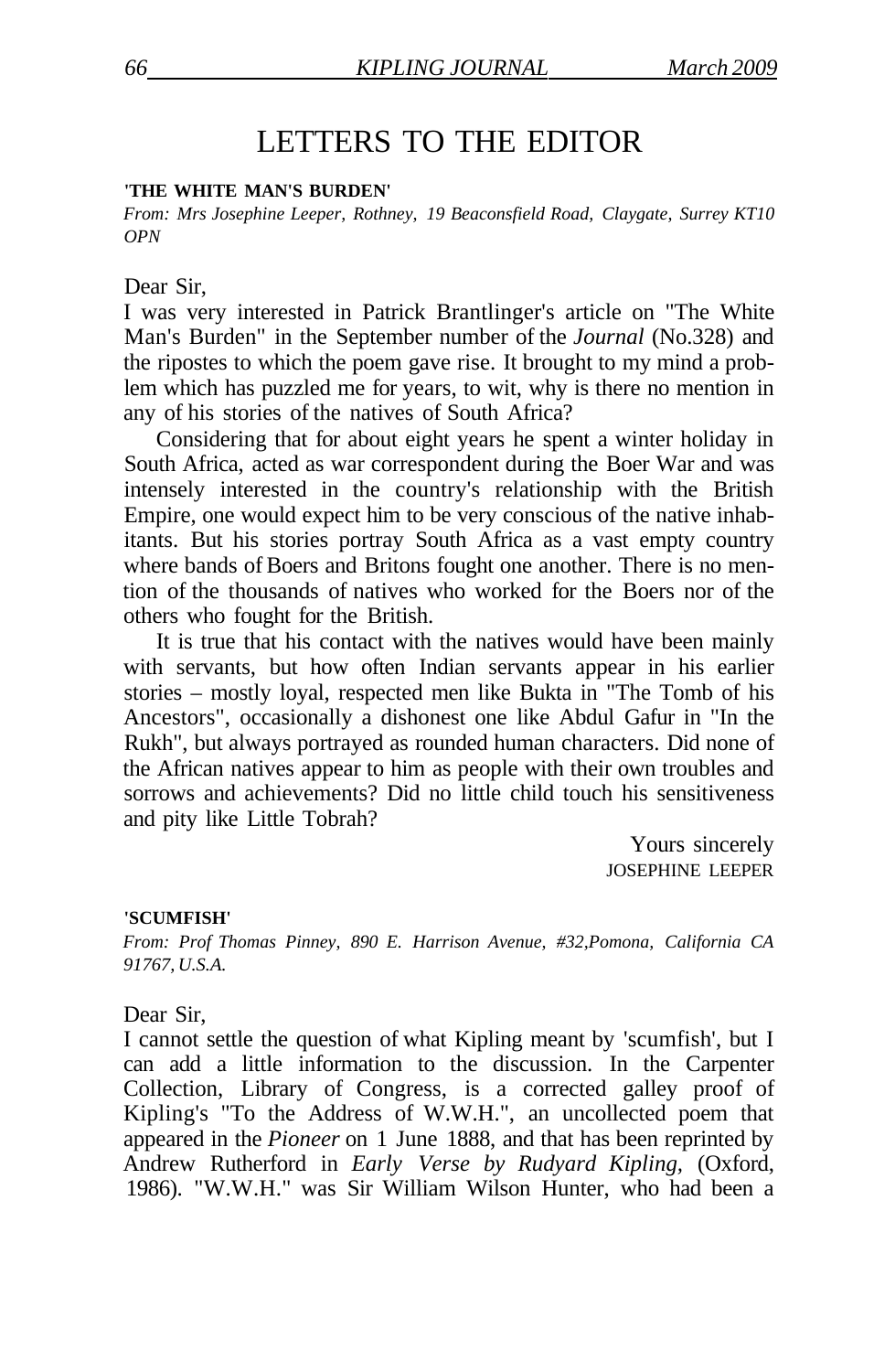member of the Supreme Council of India and was now living in retirement in England. At line 81 in the galley (first line of stanza 11) Kipling has written: 'You scumfished on the outskirts of the show' and has changed 'scumfished' to 'skirmished'. The altered version is what appears in the *Pioneer* and in Rutherford. "To the Address of W.W.H." is a sustained effort to ridicule Hunter, whose politics had offended Kipling, and it is interesting to know that his first impulse was to make Hunter 'scumfish' rather than 'skirmish'.

> Yours faithfully, THOMAS PINNEY

**BOOK REVIEWS AND NOTICES –** *continued from page 64.* 

From reading of other works, one tends to have the impression that the Afghans were a group of undisciplined tribesmen armed with ancient weapons. Dr Atwood makes it very clear that this was not the case and that in addition to modern rifles, they also had modern artillery pieces which they were able to use very effectively. The *Sirdar* Ayub Khan, who planned to become the Amir, proved to be a formidable opponent to the British, but in the end lost to Abdur Rahman who supported Roberts's march, and helped to ensure that the British were able to obtain supplies and fodder en route to Kandahar.

The maps of Afghanistan and the various battle sites are very useful, and not just when reading this book. I also realised that several of the participants would later interact with Kipling when he returned to India. Dr Atwood has clearly researched in great detail, and his book is to be thoroughly recommended.

*NOTES ON A CELLAR-BOOK* by George Saintsbury, ed. Thomas Pinney, published by the University of California Press, October 2008 (ISBN: 978-0520253520, hardback, \$29.95), 348 pages.

Prof Pinney has advised me that his annotated edition of Saintsbury's classic work has just been published. He assures me that there are a number of references to Kipling in it.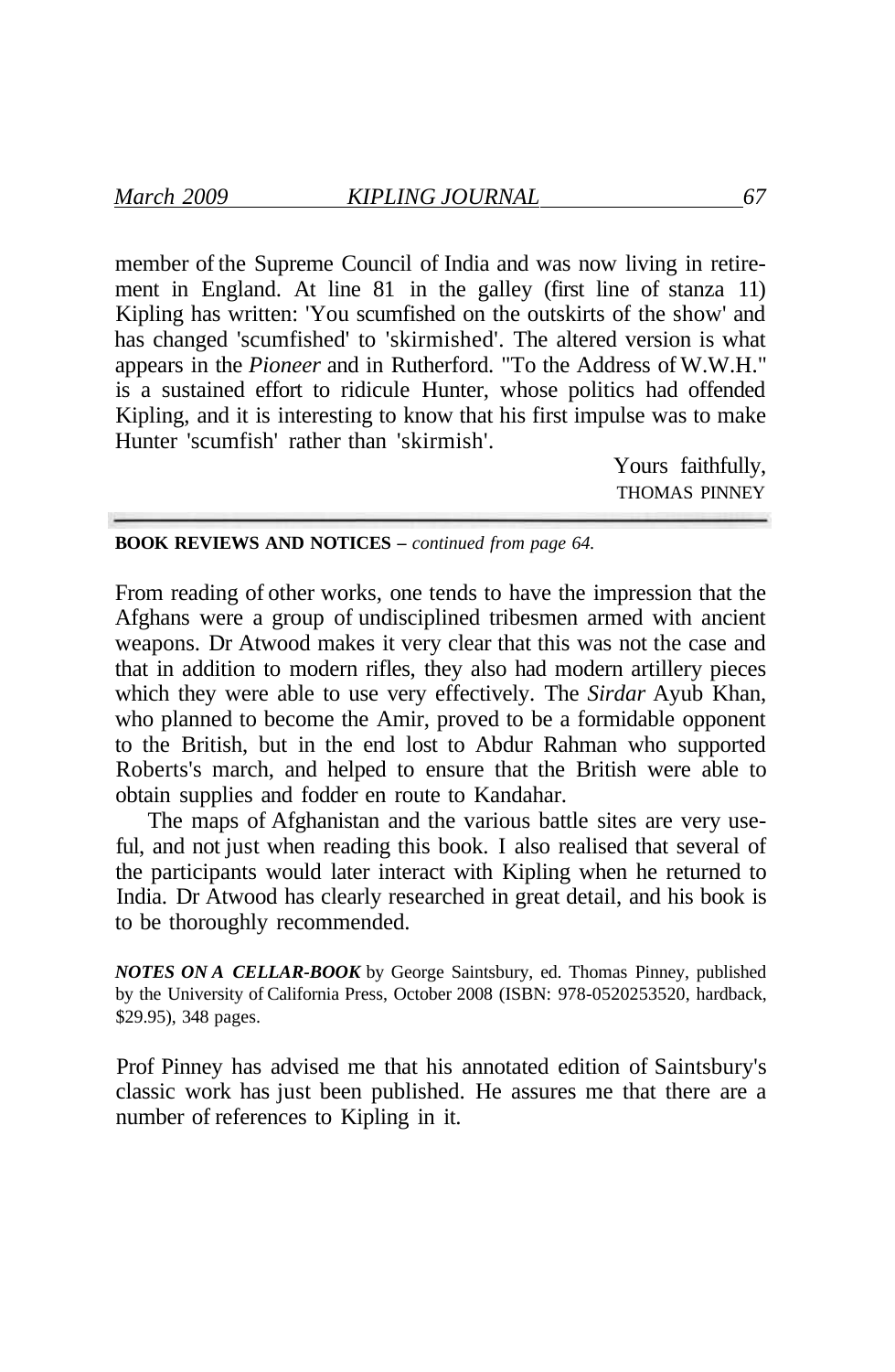### ABOUT THE KIPLING SOCIETY

The Kipling Society is for anyone interested in the prose and verse, and the life and times, of Rudyard Kipling (1865-1936). It is one of the most active and enduring literary societies in Britain and, as the only one which focuses on Kipling and his place in English Literature, attracts a world-wide membership. (Details from the Society's web-site and membership forms from the **Membership Secretary, Kipling Society, 31 Brookside, Billericay, Essex CM11 1DT.** The forms quote the minimum annual subscription rates. Some members contribute a little more.)

The Society is a Registered Charity and a voluntary, non-profitmaking organisation. Its activities, which are controlled by a Council and run by the Secretary and honorary officials, include:

- maintaining a specialised Library in **City University, Northampton Square, London EC1V 0HB,**
- answering enquiries from the public (schools, publishers, writers) and the media), and providing speakers on request,
- arranging a regular programme of lectures, and a formal Annual Luncheon with a Guest Speaker,
- running the web-site at **www.kipling.org.uk** for members of the Society and anyone else around the world with an interest in the life and work of Rudyard Kipling,
- and publishing the **Kipling Journal**, every quarter.

The *Journal* of the Society aims to entertain and inform. It is sent to subscribing paying members all over the world free of charge. This includes libraries, English Faculties, and *'Journal* - only' members. Since 1927, the *Journal* has published important items by Kipling, not readily found elsewhere, valuable historical information, and literary comment by authorities in their field. By not being wholly academic, the *Journal* is representative of Kipling, whose own diverse interests and versatile talent covered a wide range of literary writing – letters, travel, prose and verse. For the serious scholar of Kipling, who cannot afford to overlook the *Journal,* a comprehensive index of the entire run since 1927 is available online to members or in our Library. Apply to: **The Librarian, Kipling Society, 72 Millbank, Headcorn, Ashford, Kent TN27 9RG, England or email to jwawalker@gmail.com** 

The Editor of the *Kipling Journal* publishes membership news, Society events, and the texts of talks given by invited speakers. In addition, he is happy to receive letters and articles from readers. These may be edited and publication is not guaranteed. Letters of crisp comment, under 1000 words, and articles between 1000-4000 are especially welcome. Write to: **The Editor, Kipling Journal, 32 Merton Road, Harrow HA2 0AB, England or email to davpag@yahoo.co.uk**